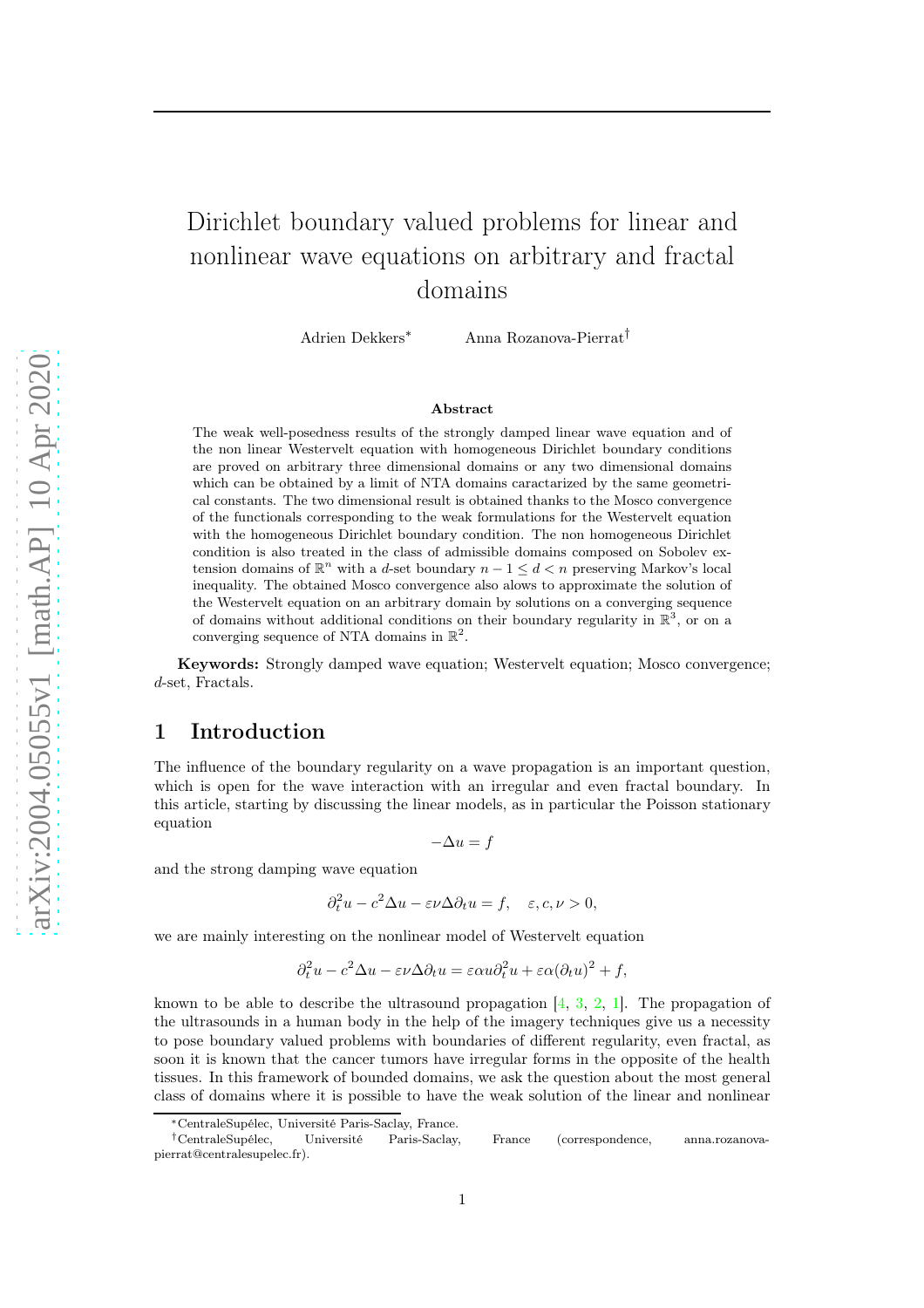models with firstly Dirichlet homogeneous boundary condition and secondly with the non homogeneous one.

Let us notice that the Westervelt equation classically  $[5, 3, 1]$  $[5, 3, 1]$  $[5, 3, 1]$  $[5, 3, 1]$  is presented for the perturbation of the pressure of the wave by

<span id="page-1-0"></span>
$$
\partial_t^2 p - c^2 \Delta p - \varepsilon \nu \Delta \partial_t p = \varepsilon \frac{\gamma + 1}{c^2} \partial_t p \partial_t^2 p \quad \gamma > 0,
$$
\n<sup>(1)</sup>

but for our study of its weak well-posedness in the most possible large class of domains we have modified a little bit the form of the nonlinear term. To do it, it sufficient to derive Eq. [\(1\)](#page-1-0) once on time and pose  $u = \partial_t p$ . The coefficients c,  $\nu$  and  $\gamma$  are the physical constants describing the speed of the sound in the homogeneous non perturbed medium, the viscosity coefficient and the relation of the the ratio of the heat capacities at constant pressure and at constant volume respectively. The constant  $\varepsilon$  describe the size of perturbations and of the viscosity effects [\[6,](#page-37-5) [3,](#page-37-1) [4\]](#page-37-0) and physically is very small to compare to 1 (of order  $10^{-5}$ ). We notice that the Westervelt equation is the nonlinear wave equation with the strong damping term  $\varepsilon\nu\Delta\partial_t u$ , which actually changes [\[7\]](#page-37-6) the finite speed propagation of the linear wave equation to the infinite as for the heat type equations. Indeed, the linear part of the Westervelt equation can be viewed as two compositions of the heat operator  $\partial_t - \Delta$  in the following way:

$$
\partial_t^2 u - c^2 \Delta u - \varepsilon \nu \Delta \partial_t u = \partial_t (\partial_t u - \varepsilon \nu \Delta u) - c^2 \Delta u.
$$

Using the spectral properties of the Dirichlet Laplacian known for an arbitrary domain  $[8]$ , by the usual Galerkin method it follows the weak well-posedness of the Dirichlet homogeneous problem for the linear wave equation in an arbitrary bounded domain [\[8\]](#page-37-7). We develop this method to obtain the analogous result for the strongly damped wave equation (see Section [5](#page-12-0) and Ref.  $[2]$  for the analogous result for the mixed boundary conditions).

The well-posedness results and the regularity of the solutions of the linear strongly damped wave equation and the non-linear Westervelt equation on regular domains, typically with at least a  $C^2$  boundary, is well known [\[9,](#page-37-8) [10,](#page-37-9) [11,](#page-37-10) [12,](#page-37-11) [13\]](#page-37-12). The advantage to work with a such regular boundaries is to enjoy the fact that more the initial data are regular more the solution is regular up to the boundary. In particular, the  $C<sup>1</sup>$  boundary regularity allows to work with the Sobolev space  $H^2$  in the domain of Laplacian [\[8\]](#page-37-7), but it is no more possible in a non convex case of a Lipschitz boundary  $[14]$ , where we only have access to  $H<sup>1</sup>$ .

In the framework of weak solutions on an arbitrary bounded domain  $\Omega \subset \mathbb{R}^n$ , the homogeneous Dirichlet boundary valued problem for the Poisson equation is understood in the following variational form

<span id="page-1-1"></span>
$$
\forall v \in H_0^1(\Omega) \quad \int_{\Omega} \nabla u \nabla v \, \mathrm{d}x = \int_{\Omega} fv \, \mathrm{d}x,\tag{2}
$$

in which there is no any boundary influence and to obtain the unique weak solution  $u \in$  $H_0^1(\Omega)$  it suffices to apply the Riesz representation theorem. Moreover, thanks to Evans [\[15\]](#page-37-14) Theorem 2 p. 304 and Theorem 3 p. 316 we have (even for solutions in  $H^1(\Omega)$  and thus for different boundary conditions) the interior regularity of the weak solution, i.e., the fact that for a subset V compactly included in  $\Omega$ ,  $V \subset\subset \Omega$ , the solution on  $\Omega$  has on V the same regularity as for a domain with regular boundaries. For instance, if  $f \in C^{\infty}(\Omega)$  then  $u \in C^{\infty}(\Omega) \cap H_0^1(\Omega)$ . So, for any domain  $\Omega$  with a boundary as "bad" as we want, a fractal, a fractal tree, a domain with cusps and ctr., the weak solution of [\(2\)](#page-1-1) is in  $C^{\infty}(\Omega)$  for the same regularity of f. The key point here that  $\Omega$  is open.

The question is whether on less regular domains we can have a weak solution which is continuous or  $C^1$  up to the boundary. The examples of Arendt and Elst [\[16\]](#page-37-15) show that problems appear for the definition of the trace as soon as the boundary is not  $C^1$ . The property to be in  $C(\overline{\Omega})$  is much more restrictive than just to be  $C(\Omega)$ , since the continuity on a compact requires from  $u$  to be bounded and equicontinuous, and does not hold for arbitrary shapes of  $\partial \Omega$  [\[17\]](#page-37-16). By results of Nyström [\[18\]](#page-38-0) the necessary condition for  $\Omega$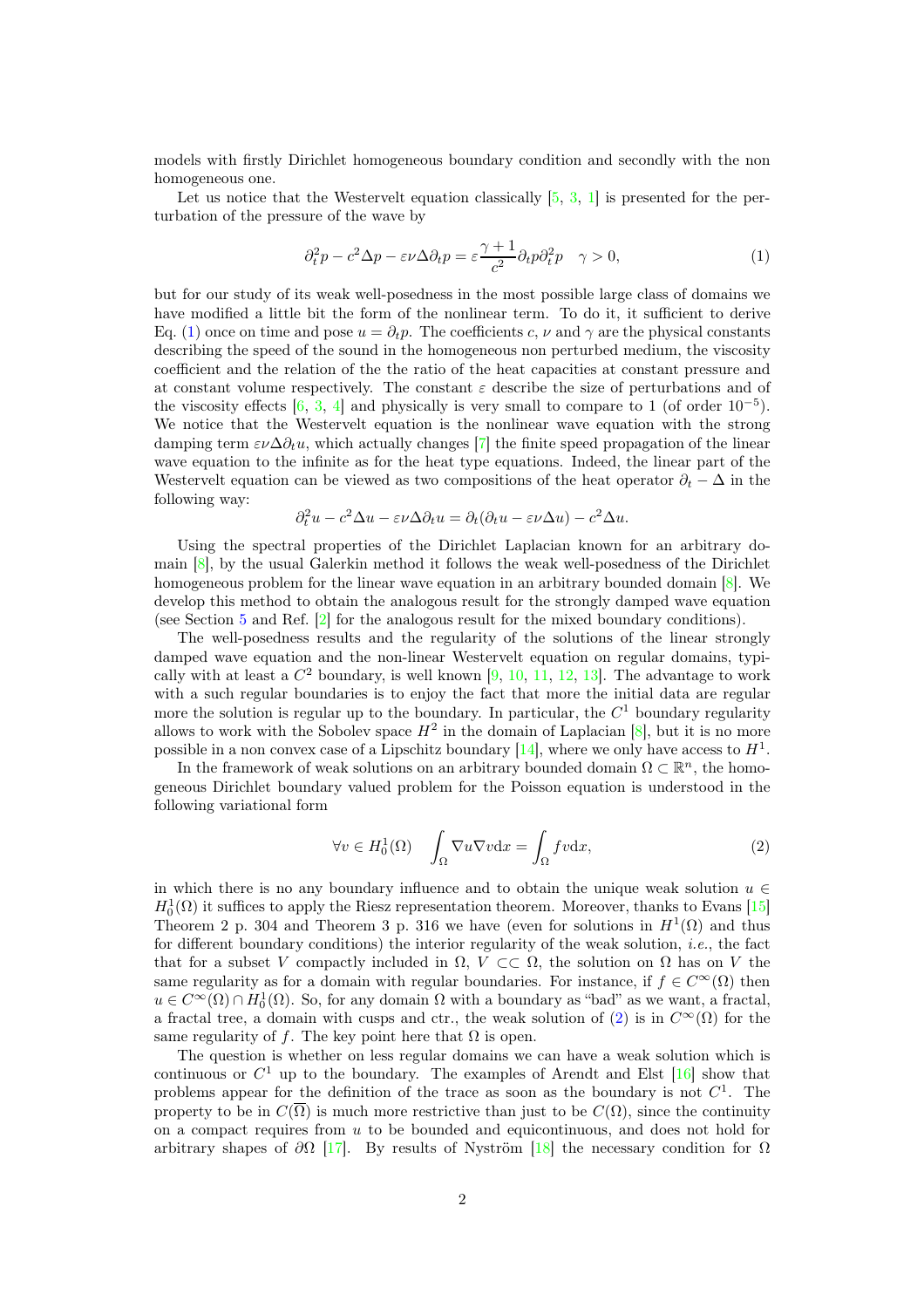is to be a non-tangentially accessible domain (a NTA domain, see Definition [4](#page-4-0) and also Ref. [\[19\]](#page-38-1)). In addition Nyström [\[18\]](#page-38-0) showed that for von Koch's snowflake  $\Omega$  (which is actually an example of a NTA domain) the weak solution  $u \in H_0^1(\Omega) \cap C^\infty(\Omega)$  of [\(2\)](#page-1-1) for all  $f \in \mathcal{D}(\Omega)$  non negative and non identically zero is continuous up to the boundary  $u \in C(\overline{\Omega})$ , but  $u \notin H^2(\Omega)$ . However it holds for the convex polygonal domains [\[14\]](#page-37-13). The convexity condition does not allow the incoming angles, which creates the singularities.

An other important question is whether the solutions of the Poisson problem with the homogeneous Dirichlet boundary condition belong to  $C(\Omega) \cap L^{\infty}(\Omega)$  (a weaker condition than to be continuous up to the boundary) with an estimate of the form:

<span id="page-2-0"></span>
$$
||u||_{L^{\infty}(\Omega)} \leq C||f||_{L^{2}(\Omega)}.
$$
\n(3)

By Nyström  $[18]$  the answer is positive in dimension  $n = 2$  in the class of the NTA domains. By Xie [\[20\]](#page-38-2) it is also positive for the three dimensional case considering the solutions of [\(2\)](#page-1-1) in arbitrary domains. In Section [3](#page-8-0) we precise the constant dependence in estimates obtained by Nyström [\[18\]](#page-38-0), which is important for the uniform boundness of a sequence of solutions  $(u_m)_{m\in\mathbb{N}^*}$  independently on the shape of  $\Omega_m$ . This kind of uniform estimates are crucial to obtain the Mosco convergence for functionals coming from the definition of the weak solutions of the Westervelt equation (see Section [7\)](#page-27-0). In Section [6](#page-21-0) we study the weak well posedness of the Westervelt equation. As the method used to prove the weak well posedness of the Westervelt equation with the homogeneous Dirichlet boundary condition is based on the properties of the linear problem and in particular uses estimate [\(3\)](#page-2-0), we also obtain it for an arbitrary domain in  $\mathbb{R}^3$  and for a NTA domain in  $\mathbb{R}^2$  by applying the abstract theorem of nonlinear functional analysis of Sukhinin  $[21]$  (see Theorem [15\)](#page-21-1). This theorem was previously successively applied in different frameworks for the Westervelt equation  $[4, 2, 3]$  $[4, 2, 3]$  $[4, 2, 3]$  $[4, 2, 3]$ , for the heat [\[22\]](#page-38-4) and the abstract [\[23,](#page-38-5) [24\]](#page-38-6) nonlinear equations. The interest of its application is to be able to give a sharp estimate of the smallness of the initial data and of the source term, and in the same time to estimate the bound of the corresponding solution of the Westervelt equation in the space of solutions for the linear problem (see Theorem [16\)](#page-22-0). Hence, we prove the existence and uniqueness of a global in time weak solution of the Westervelt equation on an arbitrary domain in  $\mathbb{R}^3$  and on a NTA domain in  $\mathbb{R}^2$  with the homogeneous Dirichlet condition. Thanks to the Mosco convergence of functionals defining the weak solutions of the Westervelt equation, in Section [7](#page-27-0) we improve this well posedness result in  $\mathbb{R}^2$  showing that it holds on all arbitrary domains of  $\mathbb{R}^2$  which can be considered as a limit of a sequence of NTA domains with uniform geometrical constants (see Definition [4](#page-4-0) and Theorem [21\)](#page-33-0).

But if we consider the nonhomogeneous Dirichlet boundary condition, for example for the Poisson equation

<span id="page-2-1"></span>
$$
\begin{cases}\n-\Delta u = f \text{ in } \Omega \\
u|_{\Omega} = g \text{ on } \partial\Omega,\n\end{cases}
$$
\n(4)

the notions as the trace and extension operators become very important. By the standard schema, assuming that there exists  $g^* \in H^1(\Omega)$  such that the trace of  $g^*$  to  $\partial\Omega$  is g (attention must be paid to the definition of the trace), we may prove with the Riesz representation theorem that given  $f \in L^2(\Omega)$ ,  $g^* \in H^1(\Omega)$ , there exits a unique  $u \in H^1(\Omega)$  such that  $-\Delta u = f$  in the sense of distributions and  $u - g^* \in H_0^1(\Omega)$ . In other words we need to define the trace of an element of  $H^1(\Omega)$  on the boundary and to ensure the existence of such an extension  $g^*$  satisfying  $u = g$  on  $\partial\Omega$ . This turns in two necessary assumptions:

1.  $\Omega$  is the  $H^1$ -Sobolev extension domain [\[25\]](#page-38-7), *i.e.* there exists a bounded linear extension operator  $E: H^1(\Omega) \to H^1(\mathbb{R}^n)$ . This means that for all  $u \in H^1(\Omega)$  there exists a  $v = Eu \in H^1(\mathbb{R}^n)$  with  $v|_{\Omega} = u$  and it holds

$$
||v||_{H^1(\mathbb{R}^n)} \leq C||u||_{H^1(\Omega)} \quad \text{with a constant } C > 0.
$$

2. there exists a bounded linear trace operator  $\text{Tr}: H^1(\mathbb{R}^n) \to \text{Im}(\text{Tr}(H^1(\mathbb{R}^n))) \subset L^2(\partial\Omega)$ with a linear bounded right inverse operator  $Ext : \text{Im}(\text{Tr}(H^1(\mathbb{R}^n))) \to H^1(\mathbb{R}^n)$  such that Tr(Ext  $g$ ) = g on  $\partial\Omega$ .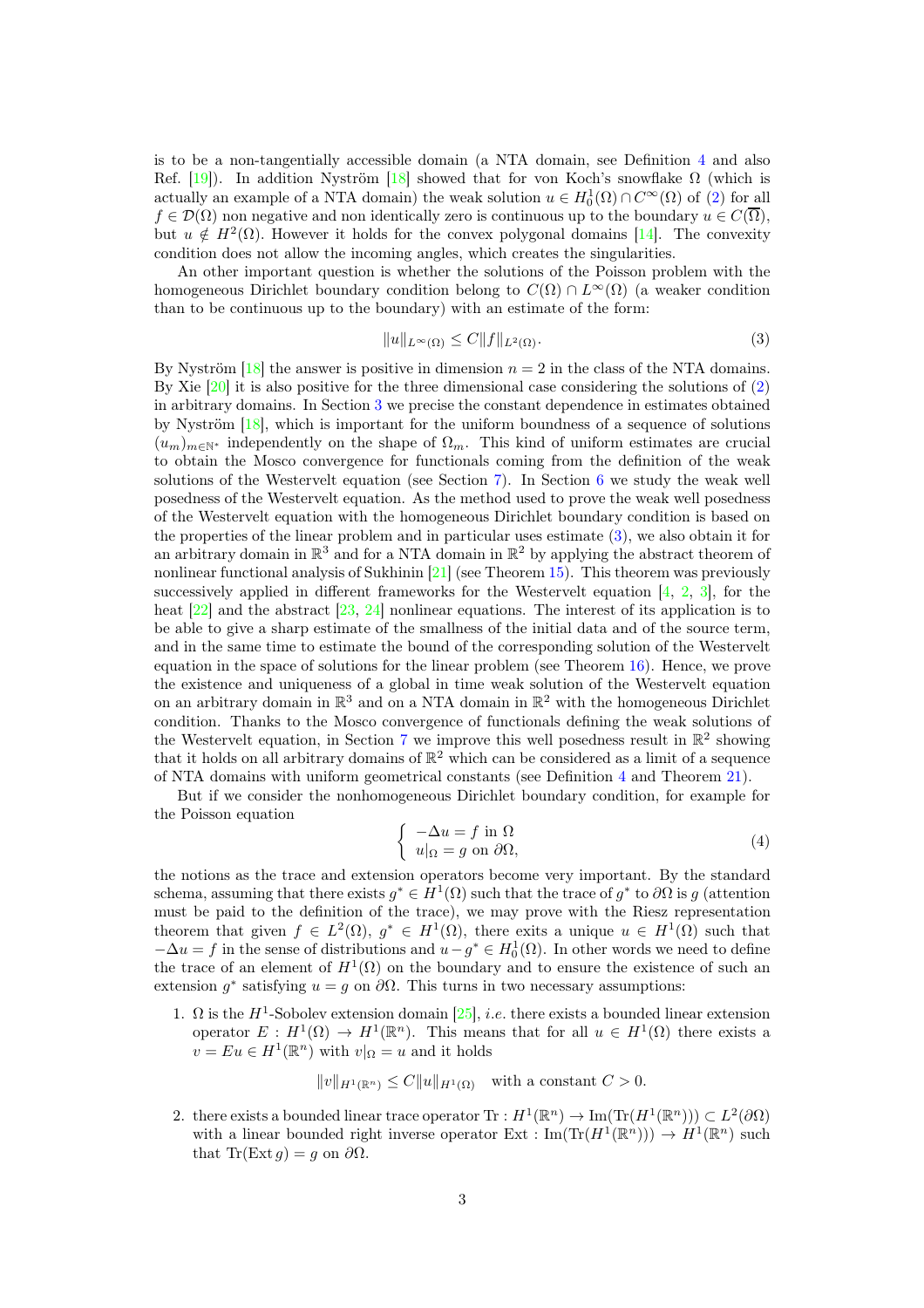By the composition of these two assumptions we obtain that the trace operator  $\text{Tr}: H^1(\Omega) \to$ Im(Tr( $H^1(\Omega)$ )) ⊂  $L^2(\partial\Omega)$  is linear and bounded with a linear bounded right inverse. A domain satisfying these two assumptions gives an example of an admissible domain [\[26\]](#page-38-8) or of a Sobolev admissible domain [\[27\]](#page-38-9) (see Definition [7\)](#page-7-0).

For the well-posedness of the nonhomogeneous Dirichlet boundary valued problem for the Poisson equation if  $\partial\Omega$  is regular enough, see for example Raviart-Thomas [\[28\]](#page-38-10)), for the Lipschitz boundary see Marschall [\[29\]](#page-38-11), for the case of bounded  $(\varepsilon, \infty)$ -domains with a d-set boundary  $(n-2 < d < n)$  see Jonsson-Wallin [\[30\]](#page-38-12) and for more general admissible domains also requiring a d-set boundary see Arfi-Rozanova-Pierrat [\[26\]](#page-38-8) (for the definitions see Section [39\)](#page-20-0). But, if we modify the definition of the image of the trace operator following Ref. [\[31\]](#page-38-13), the problem can be also solved for more general boundaries, not necessary of a fixed dimension in the generalized framework of Sobolev admissible domains of Rozanova-Pierrat [\[27\]](#page-38-9) and which was used for the mixed boundary valued problem of the Westervelt equation in Ref. [\[3\]](#page-37-1) (see Theorem [7\)](#page-8-1). We discuss these results in Section [3](#page-8-0) introducing the necessary functional framework as the generalization of the trace operator in the sense of special Besov spaces in Section [2.](#page-4-1)

Having this trace generalization, we have the Green formula and integration by parts in the usual way in the sense of a linear continuous forms, but this time not on  $H^{\frac{1}{2}}(\partial\Omega)$ , but on the Besov space [\[32,](#page-38-14) [33,](#page-38-15) [26,](#page-38-8) [27\]](#page-38-9). In Section [2](#page-4-1) we also define the general framework of the admissible domains and the useful results from Ref.  $[26]$ . In  $\mathbb{R}^2$  the admissible domains are the NTA domains with a d-set boundary  $1 \leq d \leq 2$  satisfying local Markov's inequality, but in  $\mathbb{R}^3$  the class becomes more general. In Section [3,](#page-8-0) as was mentioned, we improve the results of Nyström [\[18\]](#page-38-0) showing explicitly the constant dependence in the corresponding estimates (see Theorem [10](#page-10-0) and Corollary [2\)](#page-10-1).

In addition in Section [4](#page-11-0) we notice that the analogous results as in Refs. [\[9,](#page-37-8) [12\]](#page-37-11) on the well-posedness of the Westervelt equation developed for bounded domains with a regular  $C<sup>2</sup>$  boundary can be obtained on admissible domains with a d-set boundary satisfying the local Markov inequality. The key point is the proof of the necessary estimates given in Proposition [2](#page-11-1) which updates the analogous estimates of Refs. [\[9,](#page-37-8) [12\]](#page-37-11) making possible their approach. In the same way, thanks to Ref.  $[14]$  the results of well-posedness in Refs. [\[9,](#page-37-8) [10,](#page-37-9) [11,](#page-37-10) 12 found initially for a regular  $C^2$  boundary can be extended without modifications for convex polygonal domains in  $\mathbb{R}^2$ .

Using results of Sections [2](#page-4-1) and [3](#page-8-0) we firstly prove the global in time weak well-posedness result for the strongly damped wave equation on arbitrary domains for the homogeneous Dirichlet boundary condition in Subsection [5.1](#page-12-1) (using the Galerkin method and thanks to the Poincaré inequality) and then establish the maximal regularity result using the domain of the weak Dirichlet Laplacian in Subsection [5.2.1.](#page-16-0) The analogous maximal regularity result on the admissible domains for the nonhomogeneous Dirichlet conditions is given in Subsection [5.2.2.](#page-20-1) Basing on the properties for the linear model, we prove the global in time well-posedness of the Westervelt equation on arbitrary domains in  $\mathbb{R}^3$  and on admissible domains in  $\mathbb{R}^2$ for the homogeneous Dirichlet condition in Subsection  $6.1$ . The nonhomogeneous Dirichlet condition is treated in Subsection [6.2](#page-25-0) on admissible domains.

In Section [7](#page-27-0) for the homogeneous Dirichlet boundary condition we improve the well posedness result for the Westervelt equation obtained on NTA two dimensional domains to the arbitrary domains which can be approximated by NTA domains with uniform geometrical constants M and  $r_0$  (see Definition [4\)](#page-4-0). This result is related with the possibility of the approximation of the solution of the Westervelt equation on a fixed arbitrary domain  $\Omega$  (in  $\mathbb{R}^3$ ) or NTA domain in  $\mathbb{R}^2$  by a sequence of solutions on a sequence of domains of the same type (arbitrary or NTA domains with uniform geometrical constants  $M$  and  $r_0$ (see Theorem [1\)](#page-5-0)). For a sequence of such domains  $(\Omega_m)_{m\in\mathbb{N}^*}$  converging to  $\Omega$  in sense of Definition [11](#page-27-1) we prove the Mosco convergence of functionals coming from the weak formulations for the Westervelt problem (see Theorem [20\)](#page-29-0). The notion of the Mosco convergence (M-convergence) for functionals was initially introduced in Ref. [\[34\]](#page-38-16). It implies the weak convergence of the uniformly bounded (on  $m$ ) sequence of the weak solutions of the West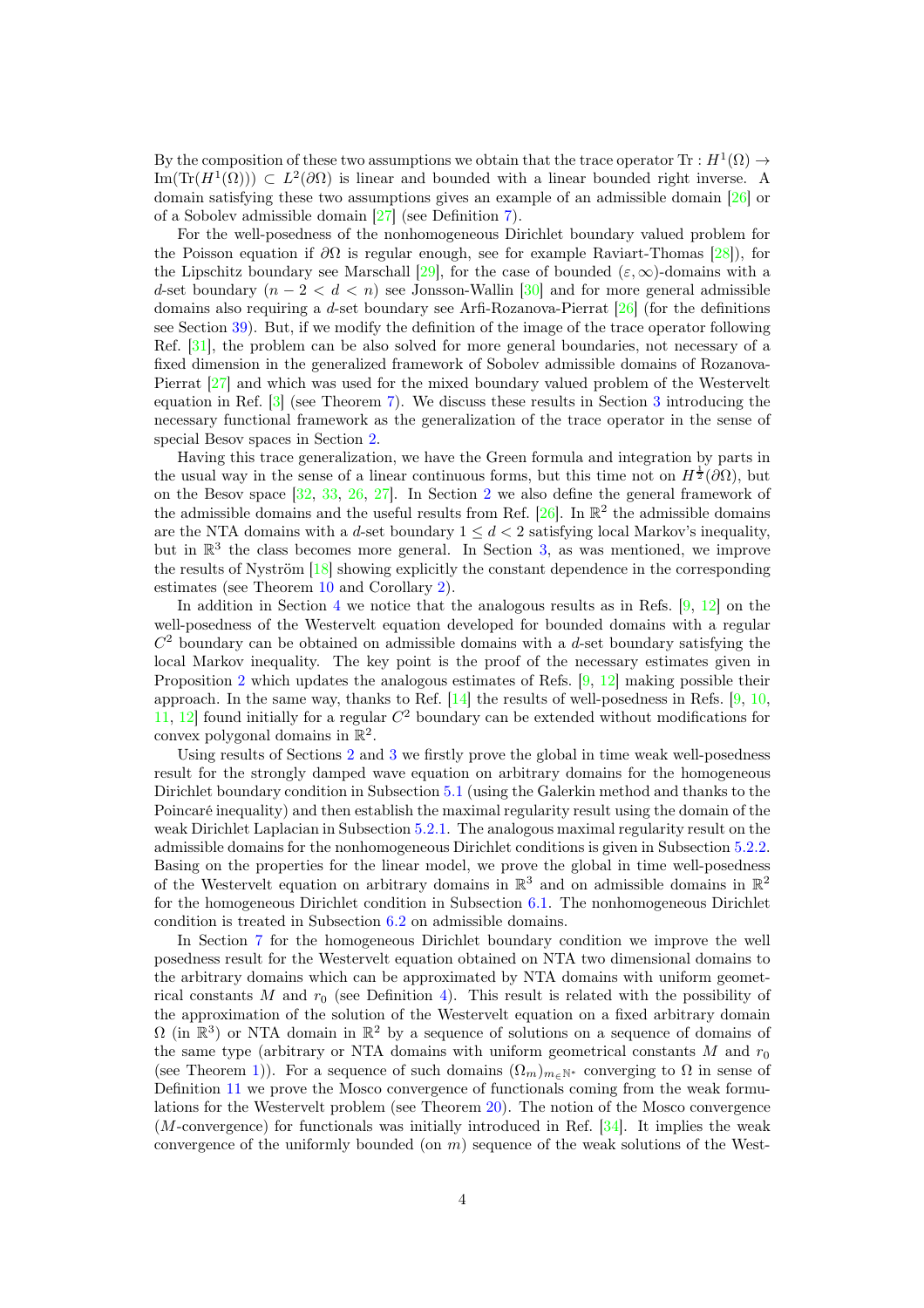ervelt problems on  $\Omega_m$  to the weak solution on  $\Omega$  (see Theorem [21\)](#page-33-0). This kind of arbitrary approximation or the approximation in the same class of domains is common to the shape optimization techniques  $[35, 36]$  $[35, 36]$ . We also notice, see for instance p. 113 in Ref.  $[37]$ , that M-convergence is related with  $\gamma$ -convergence.

### <span id="page-4-1"></span>2 Main definitions and the functional framework.

The question to be able to solve the Poisson equation on the most general domain is related with the developing of the extension theory and the definition of the trace on a subset of  $\mathbb{R}^n$ .

Firstly Calderon-Stein [\[38,](#page-39-1) [39\]](#page-39-2) states that every Lipschitz domain  $\Omega$  is a Sobolev extension domain. Next result is due to Jones [\[40\]](#page-39-3), which established that every  $(\varepsilon, \infty)$ -domain is a Sobolev extension domain and that this class of domains is optimal in  $\mathbb{R}^2$ : a simply connected plane domain is a Sobolev extension domain if and only if it is an  $(\varepsilon, \infty)$ -domain. For reader's convenience we give the definition of the  $(\varepsilon, \delta)$ -domain:

**Definition 1** ((ε, δ)-domain [\[40\]](#page-39-3)). An open connected subset  $\Omega$  of  $\mathbb{R}^n$  is an (ε, δ)-domain,  $\varepsilon > 0, 0 < \delta \leq \infty$ , if whenever  $(x, y) \in \Omega^2$  and  $|x - y| < \delta$ , there is a rectifiable arc  $\gamma \subset \Omega$ with length  $\ell(\gamma)$  joining x to y and satisfying

- 1.  $\ell(\gamma) \leq \frac{|x-y|}{\varepsilon}$  and
- 2.  $d(z, \partial \Omega) \geq \varepsilon |x z| \frac{|y z|}{|x y|}$  $\frac{|y-z|}{|x-y|}$  for  $z \in \gamma$ .

Next important definition for the Sobolev extension domains is the definition of a d-set:

<span id="page-4-2"></span>**Definition 2** (Ahlfors d-regular set or d-set [\[41,](#page-39-4) [42,](#page-39-5) [43,](#page-39-6) [44\]](#page-39-7)). Let F be a Borel non-empty subset of  $\mathbb{R}^n$ . The set F is is called a d-set  $(0 < d \le n)$  if there exists a d-measure  $\mu$  on F, *i.e.* a positive Borel measure with support F (supp  $\mu = F$ ) such that there exist constants  $c_1, c_2 > 0,$ 

$$
c_1 r^d \le \mu(F \cap \overline{B_r(x)}) \le c_2 r^d
$$
, for  $\forall x \in F, 0 < r \le 1$ ,

where  $B_r(x) \subset \mathbb{R}^n$  denotes the Euclidean ball centered at x and of radius r.

Thanks to Proposition 1, p. 30 from Ref. [\[41\]](#page-39-4) all d-measures on a fixed d-set F are equivalent. Hence it is also possible to define a d-set by the d-dimensional Hausdorff measure  $m_d$ , which in particular implies that F has Hausdorff dimension d in the neighborhood of each point of F (see p. 33 of Ref.  $[41]$ ). Let us make attention on the following two examples

- In  $\mathbb{R}^n$ , Lipschitz domains and regular domains are n–sets with  $(n-1)$ –sets as boundaries.
- In  $\mathbb{R}^n$ , the  $(\varepsilon, \delta)$  domains are n–sets with a possibly fractal d–set boundary [\[41\]](#page-39-4).

There is also a notion of the Non Tangentially Accessible (NTA) domains introduced in Ref. [\[19\]](#page-38-1), which use the definition of Harnack chain:

**Definition 3** (Harnack chain [\[19\]](#page-38-1)). An M non-tangential ball in a domain  $\Omega$  is a ball  $B(A, r)$  in  $\Omega$  whose distance from  $\partial\Omega$  is comparable to its radius:

$$
Mr > d(B(A, r), \partial \Omega) > M^{-1}r.
$$

For  $P_1$ ,  $P_2$  in  $\Omega$ , a Harnack chain from  $P_1$  to  $P_2$  in  $\Omega$  is a sequence of M non-tangential balls such that the first ball contains  $P_1$ , the last contains  $P_2$ , and such that consecutive balls have non empty intersections.

<span id="page-4-0"></span>**Definition 4** (NTA domain [\[19\]](#page-38-1)). A bounded domain  $\Omega \subset \mathbb{R}^n$  is called NTA when there exists constants  $M$  and  $r_0$  such that: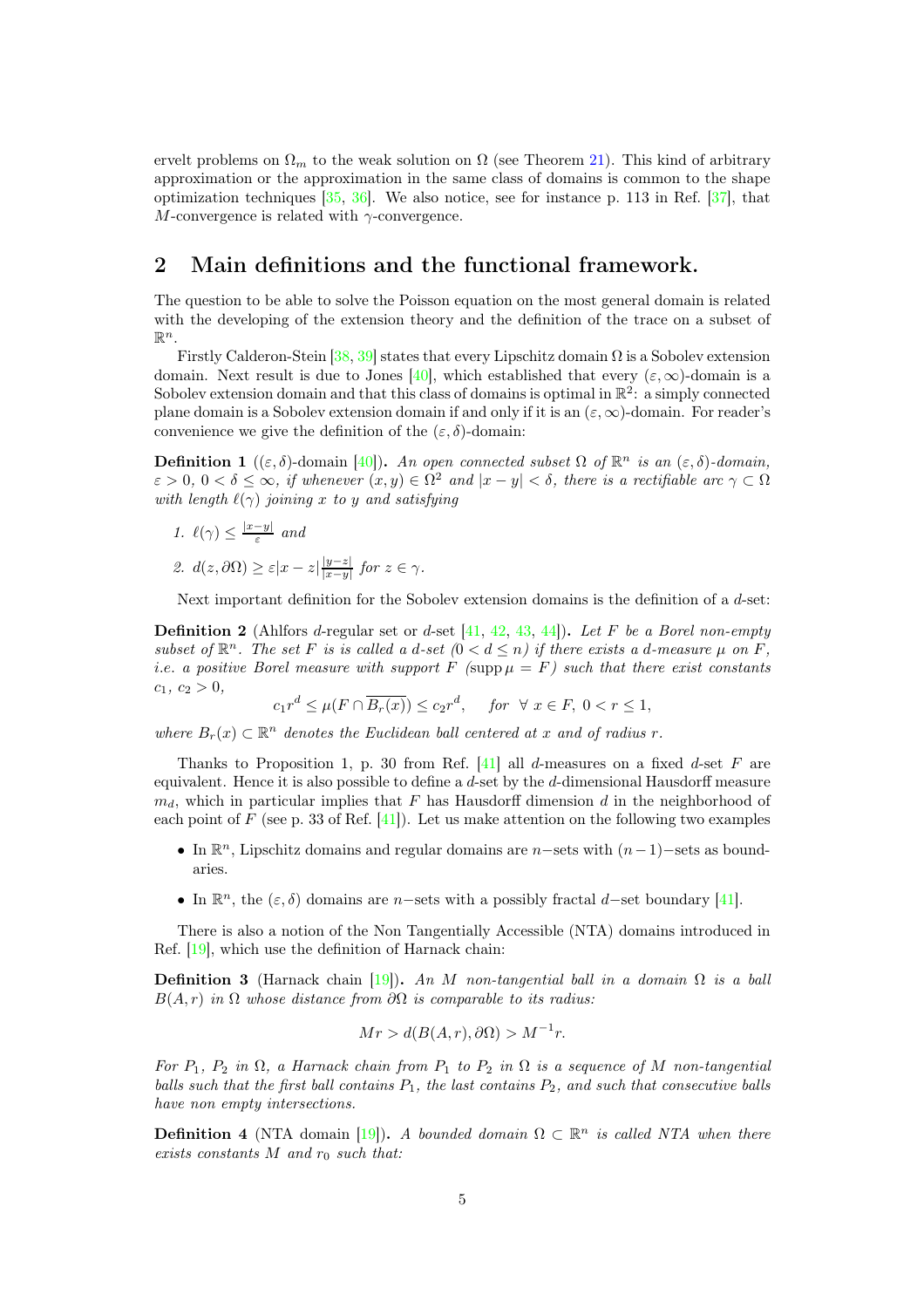- 1. Corkscrew condition: For any  $Q \in \partial\Omega$ ,  $r < r_0$ , there exists  $A = A_r(Q) \in \Omega$  such that  $M^{-1}r < |A-Q| < r$  and  $d(A, \partial \Omega) > M^{-1}r$ .
- 2.  $\mathbb{R}^n \setminus \overline{\Omega}$  satisfies the Corkscrew condition.
- 3. Harnack chain condition: If  $\epsilon > 0$  and  $P_1$  and  $P_2$  belongs to  $\Omega$ ,  $d(P_i; \partial \Omega) > \epsilon$  and  $|P_1 - P_2| < C\epsilon$ , then there exists a Harnack chain from  $P_1$  to  $P_2$  whose length depends on  $C$  and not on  $\epsilon$ .

The relation between the NTA and  $(\varepsilon, \delta)$ -domains are given by the following theorem:

<span id="page-5-0"></span>**Theorem 1.**  $\left[\frac{1}{45}\right]$  If  $\Omega$  is a bounded NTA domain characterized by M and  $r_0$ , then  $\Omega$  is an  $(\varepsilon, \delta)$ -domain with  $\varepsilon$  and  $\delta$  characterized by M and  $r_0$  only.

Let us characterize the geometry of the NTA domains in the plane. There is a close connection between NTA domains and the theory of quasi-conformal mappings. By a quasicircle is understood the image of a circle by a quasi conformal mapping. A domain bounded by a quasicircle is called a quasidisc. For the theory on quasi-conformal mappings we can refer to Refs.  $[46]$  and  $[47]$  for example.

Definition 5. A simple closed curve in the plane is said to satisfy Ahlfors' three point condition if for any points  $z_1$ ,  $z_2$  of the curve and any  $z_3$  on the arc between  $z_1$  and  $z_2$  of smaller diameter the distance between  $z_1$  and  $z_3$  is bounded by a constant times the distance between  $z_1$  and  $z_2$ .

We thus deduce the following theorem:

**Theorem 2.** Let  $\Omega$  be a bounded simply connected subset of the plane. Then the following statements are equivalent:

- 1.  $\Omega$  is a quasidisc.
- 2.  $\partial\Omega$  satisfies the Ahlfors' three point condition.
- 3.  $\Omega$  is an NTA domain.
- 4. Ω is a Sobolev extension domain.

*Proof.* (1) ⇔ (2) is due to Ref. [\[48\]](#page-39-11) and (1) ⇔ (3) is due to Ref. [\[49\]](#page-39-12). (1) ⇔ (4) follows from Ref. [40]. Ref. [\[40\]](#page-39-3).

Going back to the Sobolev extension results, Jones also mentioned that there are no equivalence between the Sobolev extension domain and the  $(\varepsilon, \infty)$ -domains in  $\mathbb{R}^3$ , *i.e.* there are Sobolev extension domains which are not  $(\varepsilon, \infty)$ -domains. This question was solved by Hajłasz and al. [\[25\]](#page-38-7) for Sobolev spaces  $W_p^k(\Omega)$  with  $k \in \mathbb{N}^*$  and  $1 < p < \infty$  giving the optimal class of the Sobolev extension domains in  $\mathbb{R}^n$ . It consists of all *n*-sets (*i.e. d*-sets with  $d = n$  on which the Sobolev space is equivalent to the space  $C_p^k(\Omega)$  of the sharp functions of the same regularity:

$$
C_p^k(\Omega) = \{ f \in L^p(\Omega) |
$$
  

$$
f_{k,\Omega}^{\sharp}(x) = \sup_{r>0} r^{-k} \inf_{P \in \mathcal{P}^{k-1}} \frac{1}{\lambda(B_r(x))} \int_{B_r(x) \cap \Omega} |f - P| \mathrm{d}y \in L^p(\Omega) \}
$$

with the norm  $||f||_{C_{\mathcal{D}}^k(\Omega)} = ||f||_{L^p(\Omega)} + ||f_{k,\Omega}^{\sharp}||_{L^p(\Omega)}$  and with the notation  $\mathcal{P}^{k-1}$  for the space of polynomials on  $\mathbb{R}^n$  of degree less or equal  $k-1$ . More precisely, it holds

**Theorem 3** (Sobolev extension [\[50\]](#page-39-13)). For  $1 < p < \infty$ ,  $k = 1, 2, ...$  a domain  $\Omega \subset \mathbb{R}^n$  is a  $W_p^k$ -extension domain if and only if  $\Omega$  is an n-set and  $W^{k,p}(\Omega) = C_p^k(\Omega)$  (in the sense of equivalent norms).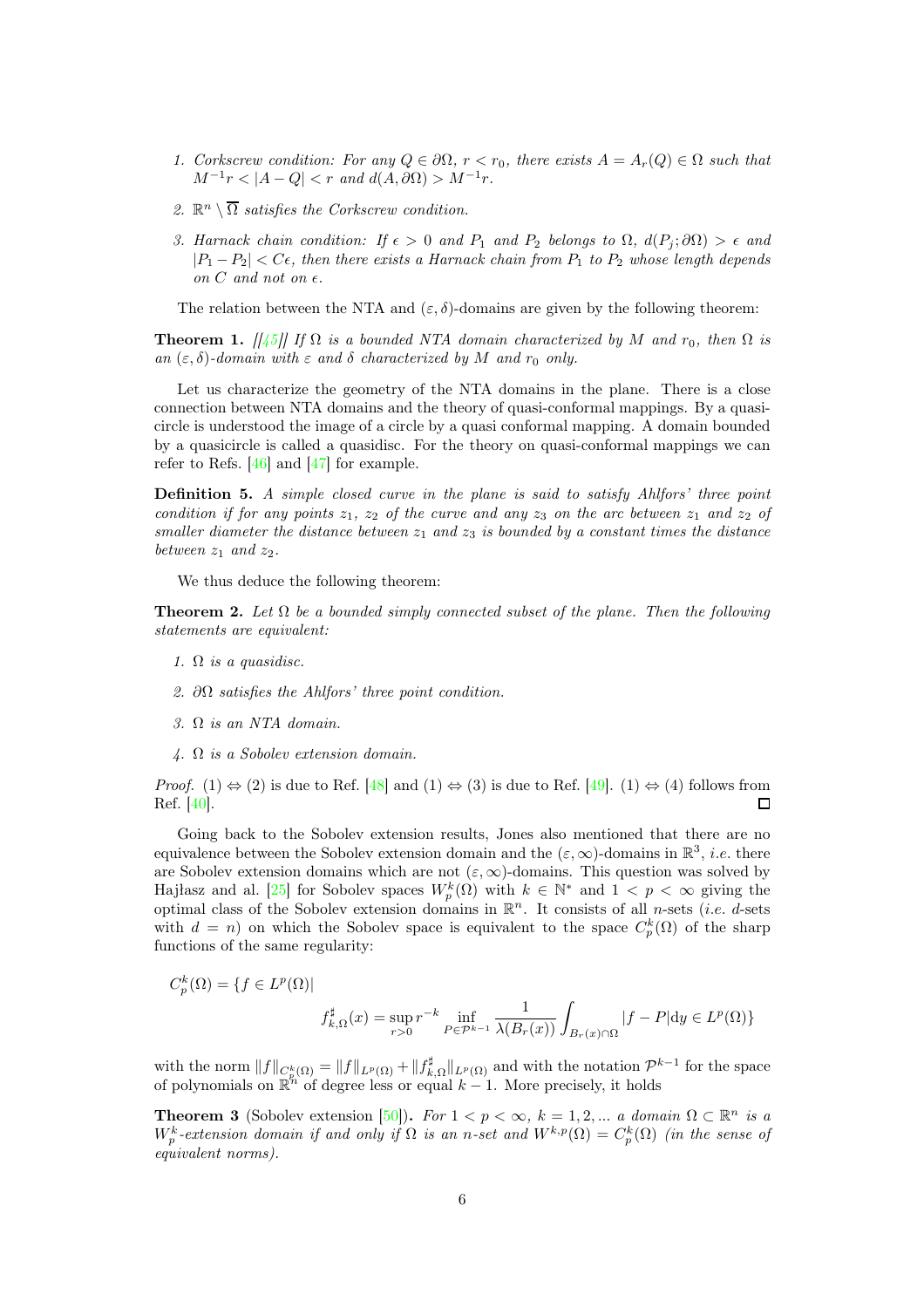Thanks, for instance, to Ref.  $[41]$  it is possible to define the trace of a regular distribution point wise. More precisely, for an arbitrary open set  $\Omega$  of  $\mathbb{R}^n$  the trace operator Tr is defined for  $u \in L^1_{loc}(\Omega)$  by

<span id="page-6-0"></span>
$$
\operatorname{Tr} u(x) = \lim_{r \to 0} \frac{1}{\lambda(\Omega \cap B_r(x))} \int_{\Omega \cap B_r(x)} u(y) \, d\lambda,\tag{5}
$$

where  $\lambda$  is the *n*-dimensional Lebesgue measure and  $B_r(x)$  is the Euclidean ball centered at x of radius r. The trace operator Tr is considered for all  $x \in \overline{\Omega}$  for which the limit exists. By [\[43,](#page-39-6) [41\]](#page-39-4) it is known that, if  $\partial\Omega$  is a d-set with a positive Borel d-measure  $\mu$  with supp  $\mu = \partial \Omega$ , the limit in Definition [\(5\)](#page-6-0) exists  $\mu$ -a.e. for  $x \in \partial \Omega$ .

In addition it is possible to define the trace operator as a linear continuous operator from a Sobolev space on  $\Omega$  to a Besov space on  $\partial\Omega$  which is its image, *i.e.* there exists the right inverse extension  $E_{\partial\Omega\to\Omega}$  operator and  $\text{Tr}(E_{\partial\Omega\to\Omega}u) = u \in \text{Im}(\text{Tr})$ . The image of  $\text{Tr}(H^1(\Omega))$ in this case is the Besov space  $B_{\alpha}^{2,2}(\partial\Omega)$  with  $\alpha=1-\frac{n-d}{2}>0$  [\[43,](#page-39-6) [41\]](#page-39-4). From where we obtain the restriction on the dimension of the boundary:  $n - 2 < d < n$ . By the way, for a connected boundary of a bounded domain the case  $n - 2 < d < n - 1$  is impossible, so it is more realistic to impose  $n - 1 \le d \le n$ .

Let us notice that if the image of the trace is a Besov space with  $\alpha < 1$  then we don't need to have any additional geometrical restrictions on the boundary to have the continuity and the surjective property of the trace. But if  $\alpha > 1$  we need to ensure [\[51,](#page-39-14) 2.1] that there exists a bounded linear extension operator of the Hölder space  $C^{k-1,\alpha-k+1}(\partial\Omega)$  to the Hölder space  $C^{k-1,\alpha-k+1}(\mathbb{R}^n)$ , where for  $k \in \mathbb{N}^*$   $k-1 < \alpha \leq k$  (see also p. 2 Ref. [\[41\]](#page-39-4)). This extension of Hölder spaces allows [\[30\]](#page-38-12) to show the existence of a linear continuous extension of the Besov space  $B^{p,p}_{\alpha}(\partial\Omega)$  on  $\partial\Omega$  to the Sobolev space  $W^k_p(\mathbb{R}^n)$  with  $\alpha = k - \frac{(n-d)}{p} \geq 1$ and  $k \geq 2$ . To be able to ensure it, we need additionally to assume that the boundary  $\partial\Omega$ preserves the Markov local inequality [\[41\]](#page-39-4) (see Ref. [\[27\]](#page-38-9) for a detailed discussion).

<span id="page-6-1"></span>**Definition 6** (Markov's local inequality). A closed subset V in  $\mathbb{R}^n$  preserves Markov's local inequality if for every fixed  $k \in \mathbb{N}^*$ , there exists a constant  $c = c(V, n, k) > 0$ , such that

$$
\max_{V \cap \overline{B_r(x)}} |\nabla P| \leq \frac{c}{r} \max_{V \cap \overline{B_r(x)}} |P|
$$

for all polynomials  $P \in \mathcal{P}_k$  and all closed balls  $\overline{B_r(x)}$ ,  $x \in V$  and  $0 < r \leq 1$ .

The geometrical characterization of sets preserving Markov's local inequality was initially given in Ref. [\[52\]](#page-39-15) (see Theorem 1.3) and can be simply interpreted as sets which are not too flat anywhere. Smooth manifolds in  $\mathbb{R}^n$  of dimension less than n, as for instance a sphere, are examples of "flat" sets not preserving Markov's local inequality, but any d-set with  $d > n - 1$  preserves it, as all  $\mathbb{R}^n$ . In the case  $\alpha < 1$  (hence  $k = 1$ ) the local Markov inequality (see Definition [6\)](#page-6-1) is trivially satisfied on all closed sets of  $\mathbb{R}^n$ , and hence we do not need to impose it [\[30,](#page-38-12) p. 198]. Moreover, we able to consider more general boundaries if we modify the definition of the image of the trace  $[27]$  thanks to Ref.  $[31]$ .

As detailed in Refs.  $[31, 53]$  $[31, 53]$  (see also Refs.  $[27, 2]$  $[27, 2]$ ) we can consider Borel positive measures  $\mu$  with a support supp  $\mu = \partial \Omega$ , which satisfy for some constants  $c > 0$  and  $c' > 0$ 

<span id="page-6-2"></span>
$$
c rs \le \mu(B_r(x)) \le c' rd, \quad x \in \partial \Omega, \quad 0 < r \le 1.
$$
 (6)

We see that for  $d = s$ , the measure  $\mu$  is a d-measure (see Definition [2\)](#page-4-2). For this general measure  $\mu$  supported on a closed subset  $\partial\Omega \subset \mathbb{R}^n$ , which is actually a boundary of a domain  $\Omega$  and hence at least  $n-1$ -dimensional, it is possible, thanks to Ref. [\[31\]](#page-38-13), to define the corresponding Lebesgue spaces  $L^p(\partial\Omega,\mu)$  and Besov spaces  $\hat{B}^{p,p}_1(\partial\Omega)$  (the norm is different to the norm of  $B_1^{p,p}$  $\frac{p,p}{1-\frac{n-d}{p}}(\partial\Omega)$  constructed on d-sets) in a such way that we have our second assumption on the operator of the trace mapping  $W_p^1(\Omega)$  with  $1 < p < \infty$  onto  $\hat{B}_1^{p,p}(\partial\Omega)$  (to compare with Theorem 6 Ref. [\[27\]](#page-38-9)). This is is a particular case of Theorem 1 from Ref. [\[31\]](#page-38-13).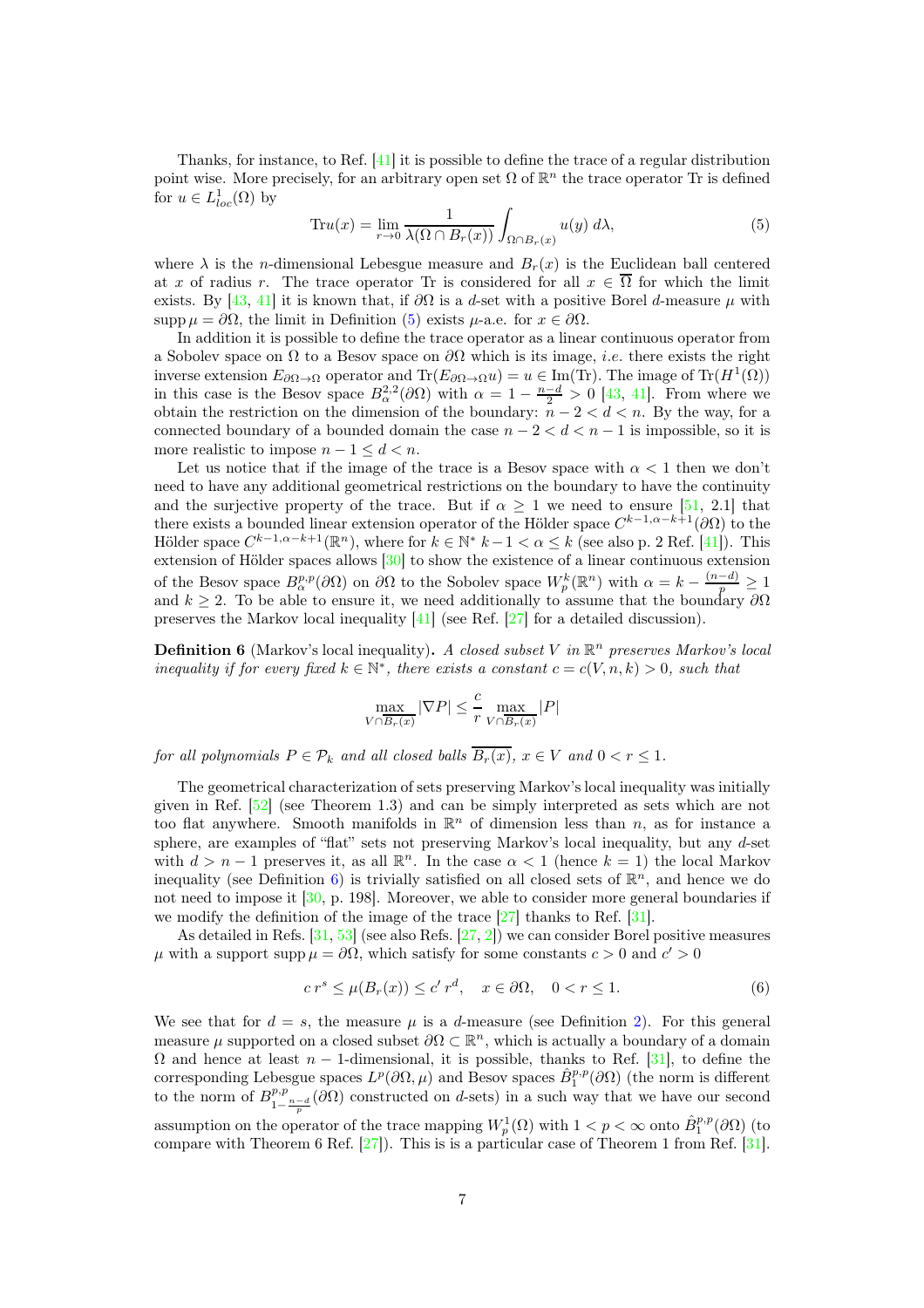The spaces  $\hat{B}^{p,p}_{1}(\partial\Omega)$ ,  $B^{p,p}_{1-\frac{n-d}{p}}(\partial\Omega)$  are Banach spaces, while  $\hat{B}^{2,2}_{1}(\partial\Omega)$ ,  $B^{2,2}_{1-\frac{n-d}{2}}(\partial\Omega)$  are Hilbert spaces. It is important to notice that for a d-set boundary  $\partial\Omega$  the space  $\hat{B}^{p,p}_1(\partial\Omega)$ is equivalent to the Besov space  $B^{p,p}_{\alpha}(\partial\Omega)$  with  $0 < \alpha = 1 - \frac{n-d}{p} < 1$  (see Ref. [\[31\]](#page-38-13)). In addition if  $d = s = n - 1$ , the trace space of  $H^1(\Omega)$ , as it also mentioned in Ref. [\[33\]](#page-38-15), is given by the Besov space with  $\alpha = \frac{1}{2}$  which coincide with  $H^{\frac{1}{2}}(\partial \Omega)$ :

$$
\hat{B}_1^{2,2}(\partial\Omega)=B_{\frac{1}{2}}^{2,2}(\partial\Omega)=H^{\frac{1}{2}}(\partial\Omega)
$$

as usual in the case of the classical results [\[54,](#page-39-17) [55\]](#page-39-18) for Lipschitz boundaries.

Here in this article, to be able to use the regular boundary conditions with q as the trace of an element of  $H^2(\Omega)$ , we are more interested to stay in the framework of admissible domains introduced in Ref. [\[26\]](#page-38-8) and thus to work with the d-set boundaries preserving Markov's local inequality, what is the case for  $n-1 < d < n$ . Since Theorem 1 from Ref. [\[31\]](#page-38-13) can be applied only for  $H^{\beta}(\Omega)$  with  $\frac{n-d}{2} < \beta \leq 1 + \frac{n-s}{2}$  with  $s \geq d \geq n-1$ , the case  $H^2(\Omega)$  never occurs. Nevertheless, for weak solutions only in  $H^1(\Omega)$  there is no problem.

<span id="page-7-0"></span>**Definition 7** (Admissible domain). Let  $n-1 \leq d < n$ ,  $1 < p < \infty$  and  $k \in \mathbb{N}^*$ . A domain  $\Omega \subset \mathbb{R}^n$  is called admissible if it is a bounded Sobolev extension domain, i.e. an n-set for which  $W^{k,p}(\Omega) = C_p^k(\Omega)$  as set with equivalent norms, with a d–set boundary  $\partial\Omega$  preserving local Markov's inequality.

Thanks to Theorem [1](#page-5-0) for the plane bounded simply connected domains the admissible domains are equivalent to the NTA domains with a d-set boundary preserving local Markov's inequality for  $1 \leq d \leq 2$ .

Now, let us recall the trace theorem from Ref. [\[26\]](#page-38-8).

<span id="page-7-2"></span>**Theorem 4.** [[\[56\]](#page-39-19)] Let  $1 < p < +\infty$ ,  $k \in \mathbb{N}^*$  be fixed. Let  $\Omega$  be an admissible domain in  $\mathbb{R}^n$ . Then for  $\beta = k - \frac{n-d}{p} > 0$ , the following trace operators

- 1.  $Tr: W^{k,p}(\mathbb{R}^n) \to B^{p,p}_{\beta}(\partial\Omega),$
- 2.  $Tr_{\Omega}: W^{k,p}(\mathbb{R}^n) \to W^{k,p}(\Omega),$
- 3.  $Tr_{\partial\Omega}: W^{k,p}(\Omega) \to B^{p,p}_{\beta}(\partial\Omega)$

are linear continuous and surjective with linear bounded right inverse, i.e. extension, oper $ators E : B^{p,p}_{\beta}(\partial \Omega) \to W^{k,p}(\mathbb{R}^n), E_{\Omega} : W^{k,p}(\Omega) \to W^{k,p}(\mathbb{R}^n), E_{\partial \Omega} : B^{p,p}_{\beta}(\partial \Omega) \to W^{k,p}(\Omega).$ 

The definition of the Besov space  $B^{p,p}_{\beta}(\partial\Omega)$  on a close d-set  $\partial\Omega$  can be found, for instance, in Ref. [\[41\]](#page-39-4) p.135. The next proposition was shown in Ref. [\[26\]](#page-38-8) with the help of Ref. [\[32\]](#page-38-14).

**Proposition 1** (Green formula). Let  $\Omega$  be an admissible domain in  $\mathbb{R}^n$  ( $n \geq 2$ ). Then for all  $u, v \in H^1(\Omega)$  with  $\Delta u \in L_2(\Omega)$  it holds the Green formula

$$
\langle \frac{\partial u}{\partial n}, Trv \rangle_{((B_{\beta}^{2,2}(\partial \Omega))^{\prime},B_{\beta}^{2,2}(\partial \Omega))} := \int_{\Omega} v \Delta u \;dx + \int_{\Omega} \nabla u \nabla v \;dx,
$$

where  $\beta = 1 - \frac{n-d}{2} > 0$  and the Besov space  $B_{\beta}^{2,2}(\partial \Omega)$  and dual Besov space  $(B_{\beta}^{2,2}(\partial \Omega))'$  =  $B_{-\beta}^{2,2}(\partial\Omega).$ 

From [\[26\]](#page-38-8) it is also known the generalization of the Rellich-Kondrachov theorem in the class of the Sobolev extension domains.

<span id="page-7-1"></span>**Theorem 5** (Sobolev's embeddings). Let  $\Omega \subset \mathbb{R}^n$  be a bounded  $n-set$  with  $W_p^k(\Omega) = C_p^k(\Omega)$ ,  $1 < p < +\infty$ , k,  $l \in \mathbb{N}^*$ . Then there hold the following compact embeddings

1.  $W^{k+l,p}(\Omega) \subset \subset W^{l,p}(\Omega)$ .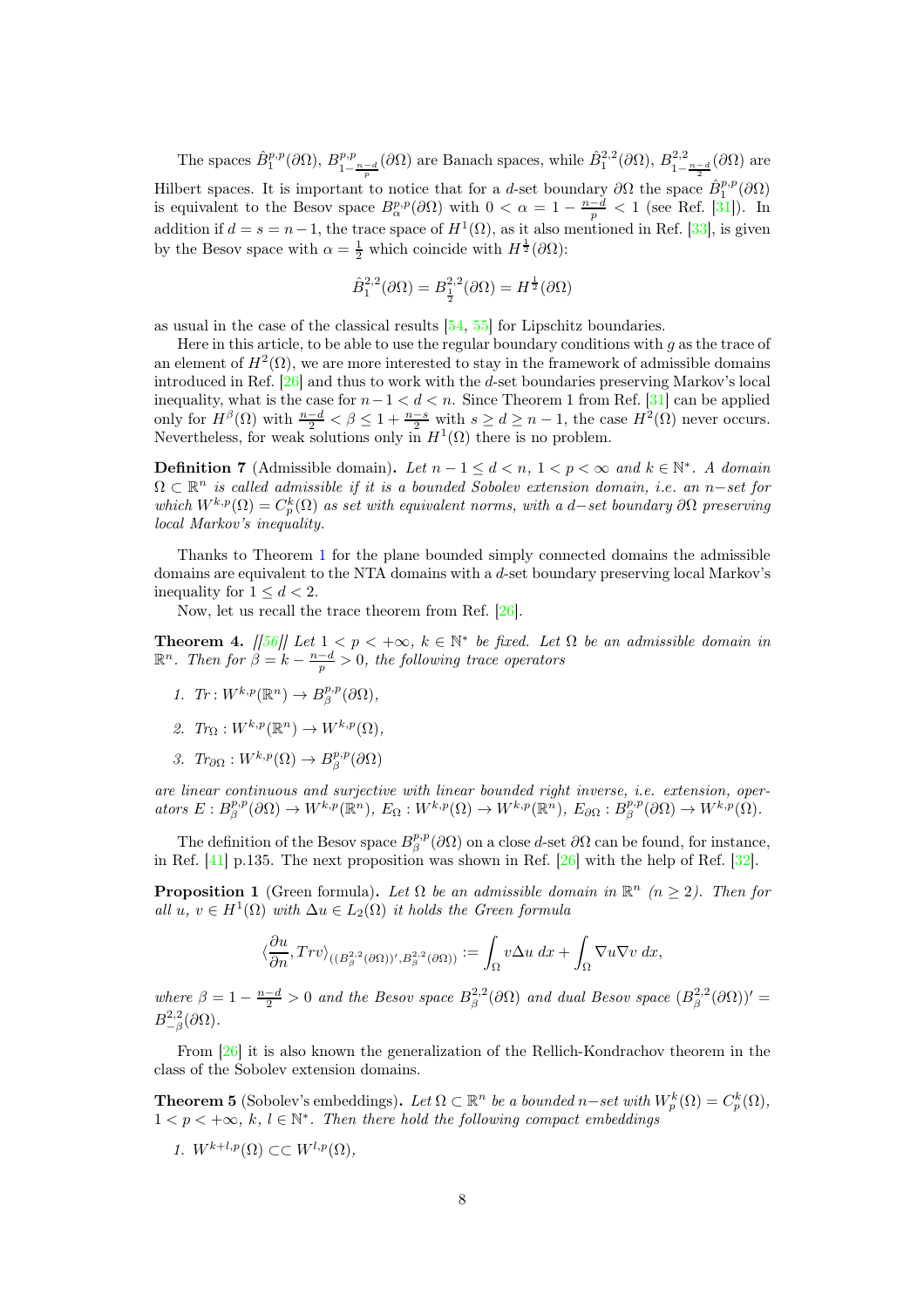2.  $W^{k,p}(\Omega) \subset \subset L^q(\Omega)$ ,

with  $q \in [1, +\infty[$  if  $kp = n, q \in [1, +\infty]$  if  $kp > n$ , and with  $q \in [1, \frac{pn}{n-kp}]$  if  $kp < n$ . Moreover, if  $kp < n$  the embedding

$$
W^{k,p}(\Omega) \hookrightarrow L^{\frac{pn}{n-kp}}(\Omega)
$$

is continuous.

The Poincaré inequality stays true on bounded arbitrary domain:

**Theorem 6** (Poincaré's inequality). Let  $\Omega \subset \mathbb{R}^n$  with  $n \geq 2$  be a bounded domain. For all  $u \in W_0^{1,p}(\Omega)$  with  $1 \leq p < +\infty$ , there exists  $C > 0$  depending only on  $\Omega$ , p and n such that

$$
||u||_{L^p(\Omega)} \leq C||\nabla u||_{L^p(\Omega)}.
$$

Therefore the semi-norm  $\|.\|_{W_0^{1,p}(\Omega)}$ , defined by  $\|u\|_{W_0^{1,p}(\Omega)} := \|\nabla u\|_{L^p(\Omega)}$ , is a norm which is equivalent to  $\|\cdot\|_{W^{1,p}(\Omega)}$  on  $W_0^{1,p}(\Omega)$ .

Moreover, if  $\Omega$  a bounded n–set with  $W_p^1(\Omega) = C_p^1(\Omega)$ ,  $1 < p < +\infty$ , for all  $u \in W^{1,p}(\Omega)$ there exists  $C > 0$  depending only on  $\Omega$ , p and n such that

$$
\left\|u - \frac{1}{\lambda(\Omega)} \int_{\Omega} u \, d\lambda \right\|_{L^p(\Omega)} \leq C \|\nabla u\|_{L^p(\Omega)}.
$$

Proof. The result for  $u \in W_0^{1,p}(\Omega)$  comes from the boundness of  $\Omega$ . The result for  $u \in W_0^{1,p}(\Omega)$  $W^{1,p}(\Omega)$  comes from the compactness of the embedding  $W^{1,p}(\Omega) \subset \subset L^p(\Omega)$  from Theorem [5](#page-7-1) and following for instance the proof in Ref. [\[8\]](#page-37-7) (see section 5.8.1 Theorem 1).  $\Box$ 

## <span id="page-8-0"></span>3 Regularity results on arbitrary domains for the Poisson equation.

In a way, the theorems coming from Ref. [\[26\]](#page-38-8) show that the functions space on admissible domain share a lot of property with the same function spaces considered on regular domains or domains with Lipschitz boundary. Nevertheless difference on the regularity of solutions occur when we consider partial differential equation even as simple as the Poisson equation on admissible domains. Using the results from Ref. [\[26\]](#page-38-8) extending the results from Ref. [\[30\]](#page-38-12) on  $(\varepsilon, \delta)$ -domains, we have the following well-posedness result for the Laplace equation.

<span id="page-8-1"></span>**Theorem 7.** Let  $\Omega$  be a bounded Sobolev admissible domain in  $\mathbb{R}^n$  ( $n \geq 2$ ) in the sense of Refs. $[2, 27]$  $[2, 27]$  $[2, 27]$ : it is a Sobolev extension domain with a boundary defined by the support of a Borel measure satisfying [\(6\)](#page-6-2) with  $n-1 \leq d \leq s < n$ . Then for all given  $f \in L^2(\Omega)$ and  $g \in \hat{B}_1^{2,2}(\partial\Omega)$  the Poisson problem [\(4\)](#page-2-1) has a unique weak solution  $u \in H^1(\Omega)$  in the following sense

$$
\forall v \in H_0^1(\Omega), \int_{\Omega} \nabla u \nabla v = \int_{\Omega} fv \quad and \quad Tr_{\partial \Omega} u = g.
$$

Furthermore, the mapping  $\{f, g\} \mapsto u$  is a bounded linear operator from  $L^2(\Omega) \times \hat{B}_1^{2,2}(\partial \Omega)$ to  $H^1(\Omega)$ .

*Proof.* First we use the right inverse of the trace operator  $E_{\partial\Omega}: \hat{B}_1^{2,2}(\partial\Omega) \to H^1(\Omega)$ , which is bounded [\[2,](#page-37-2) [27\]](#page-38-9), to obtain  $\overline{g} \in H^1(\Omega)$  such that  $Tr_{\partial \Omega} \overline{g} = g$  and  $\|\overline{g}\|_{H^1(\Omega)} \leq C \|g\|_{B^{2,2}_{\beta}(\partial \Omega)}$ with  $C > 0$ . Then the desired solution u of the Poisson problem [\(4\)](#page-2-1) is defined as  $u = w + \overline{g}$ , where  $w \in H_0^1(\Omega)$  satisfies

$$
\forall v \in H_0^1(\Omega) \int_{\Omega} \nabla w \nabla v = \int_{\Omega} fv - \int_{\Omega} \nabla \overline{g} \nabla v.
$$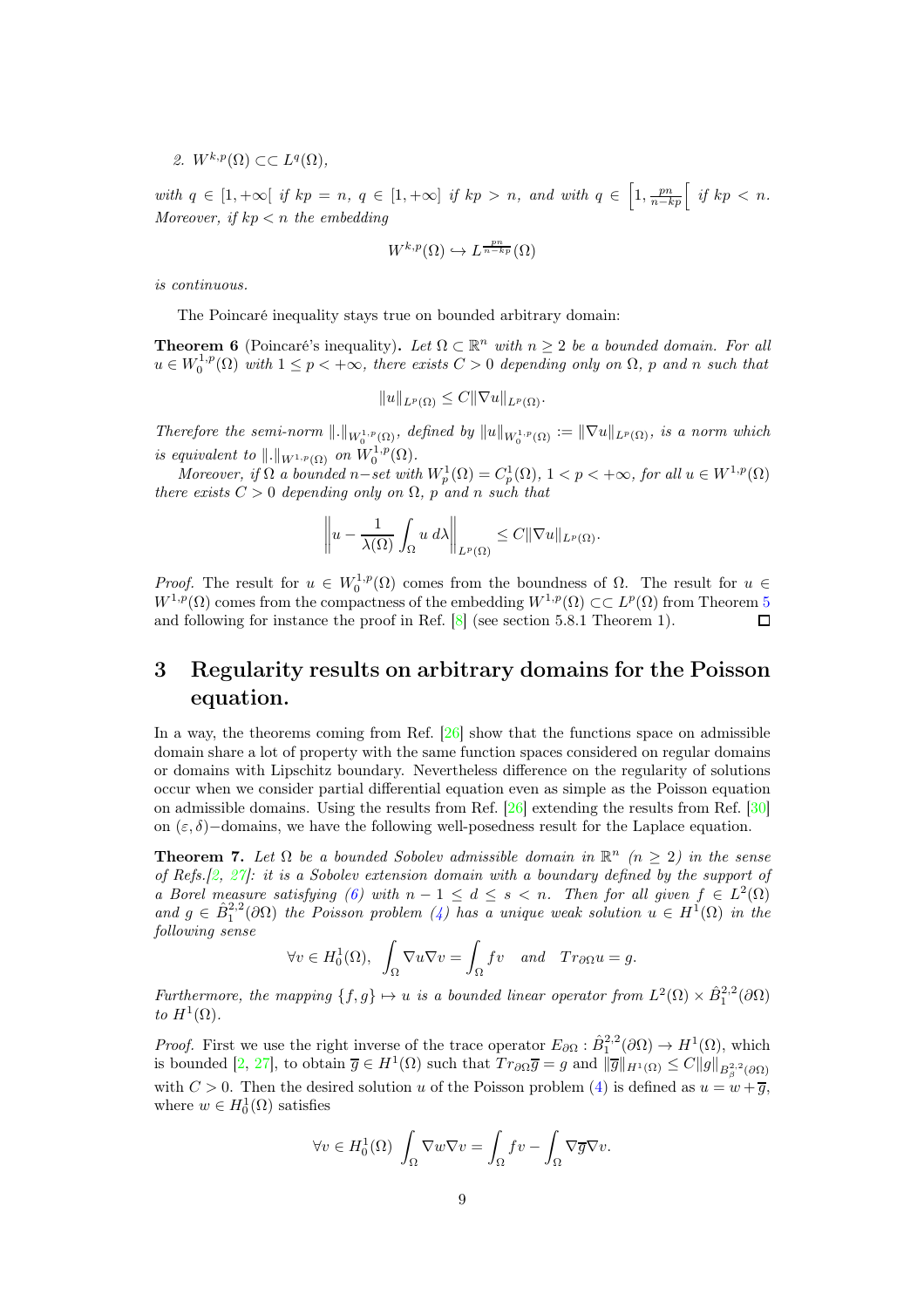The application of the Lax-Milgram theorem with the Poincaré inequality implies the existence and uniqueness of a such  $w$  and we can easily deduce the boundness of the mapping  ${f, g} \mapsto u$  thanks to the estimate

$$
||w||_{H^1(\Omega)} \leq C_1 ||\nabla w||_{L^2(\Omega)} \leq C_2 ||f||_{L^2(\Omega)} + ||\nabla \overline{g}||_{L^2(\Omega)},
$$

with constants  $C_1 > 0$  and  $C_2 > 0$ .

Let us also notice that as  $-\Delta$  with homogeneous Dirichlet data is a symmetric elliptic operator. Since on arbitrary domain the embedding of  $H_0^1(\Omega)$  into  $L^2(\Omega)$  is compact, thanks to Ref. [\[8\]](#page-37-7) (Section 6.5.1 p. 334) the spectral problem for  $-\Delta$  can be posed on an arbitrary bounded domain to the usual properties: to have at most countable number of eigenvalues, of finite multiplicity and strictly positive, associated with eigenfunctions forming an orthonormal basis of  $L^2(\Omega)$ . As it was mentioned in the Introduction, the regularity of the source f implies  $[8]$  the interior regularity of the weak solution of the Poisson problem u independently of the shape of  $\partial\Omega$ . The question of global regularity up to the boundary is solved for regular boundaries [\[8\]](#page-37-7)  $\partial\Omega$  of class  $C^{m+2}$ : if  $f \in H^m(\Omega)$  for  $m \in \mathbb{N}$ , then the solution of the homogeneous Dirichlet Poisson problem  $u \in H^{m+2}(\Omega) \cap H_0^1(\Omega)$  and satisfies the estimate

$$
||u||_{H^{m+2}(\Omega)} \leq C||f||_{H^m(\Omega)}
$$

with the constant  $C > 0$  depending only on m,  $\Omega$ . The work of Grisvard [\[14\]](#page-37-13) tells us that in dimension  $n = 2$  this result is also true for convex polygonal domains. But [\[18\]](#page-38-0) this is no longer true for domains with a fractal boundary even if the data  $f$  is very regular. In the general case we never have the weak solutions from  $H^2(\Omega)$ , but only from  $H^2_{loc}(\Omega)$ .

However a weaker regularity property  $u \in C(\Omega) \cap L^{\infty}(\Omega)$  can be still considered. In dimension  $n = 3$  we have the next theorem:

<span id="page-9-0"></span>**Theorem 8.** [[\[20\]](#page-38-2)] Let  $\Omega$  be an arbitrary open set in  $\mathbb{R}^3$ . If  $u \in H_0^1(\Omega)$  and  $\Delta u \in L^2(\Omega)$ , then

$$
||u||_{L^{\infty}(\Omega)} \leq \frac{1}{\sqrt{2\pi}} ||\nabla u||_{L^{2}(\Omega)}^{1/2} ||\Delta u||_{L^{2}(\Omega)}^{1/2}.
$$

The constant  $\frac{1}{\sqrt{2}}$  $\frac{1}{2\pi}$  is the best possible for all  $\Omega$ .

Using Theorems [7](#page-8-1) and [8](#page-9-0) with the interior regularity results of Evans we deduce the following result:

<span id="page-9-1"></span>Corollary 1. Let  $\Omega$  be a bounded arbitrary domain in  $\mathbb{R}^3$ . Assume  $f \in L^2(\Omega)$ . Suppose furthermore that  $u \in H_0^1(\Omega)$  is the weak solution of the Poisson problem [\(4\)](#page-2-1) with  $g = 0$ . Then

 $u \in C(\Omega) \cap L^{\infty}(\Omega)$ 

and it holds estimate [\(3\)](#page-2-0) with the constant  $C > 0$  depending only on the Lebesgue measure of  $\Omega$  denoted by  $\lambda(\Omega)$ .

*Proof.* On a bounded arbitrary domain  $\Omega$  for  $f \in L^2(\Omega)$  we have  $[8]$   $u \in H^2_{loc}(\Omega) \cap H^1_0(\Omega)$ . By the standard stability estimate coming from the Lax-Milgram theorem with the help of the Poincaré inequality, we find

$$
\|\nabla u\|_{L^2(\Omega)} \le C \|f\|_{L^2(\Omega)} = C \|\Delta u\|_{L^2(\Omega)}
$$

with a constant  $C > 0$  depending only on  $\lambda(\Omega)$ . Then we use the estimate of Theorem [8](#page-9-0) to conclude.

For a similar result in dimension  $n = 2$  we use Ref. [\[57\]](#page-39-20). For  $f \in L^2(\Omega)$  we denote by  $Gf \in H_0^1(\Omega)$  the Green potential solution of the Poisson problem [\(4\)](#page-2-1) with  $g = 0$ . Thanks to Ref. [\[18\]](#page-38-0) we have the following theorem in which we precise the dependence on  $\Omega$  of the constants in the estimate of Nyström (see [A](#page-35-0) for the proof).

 $\Box$ 

 $\Box$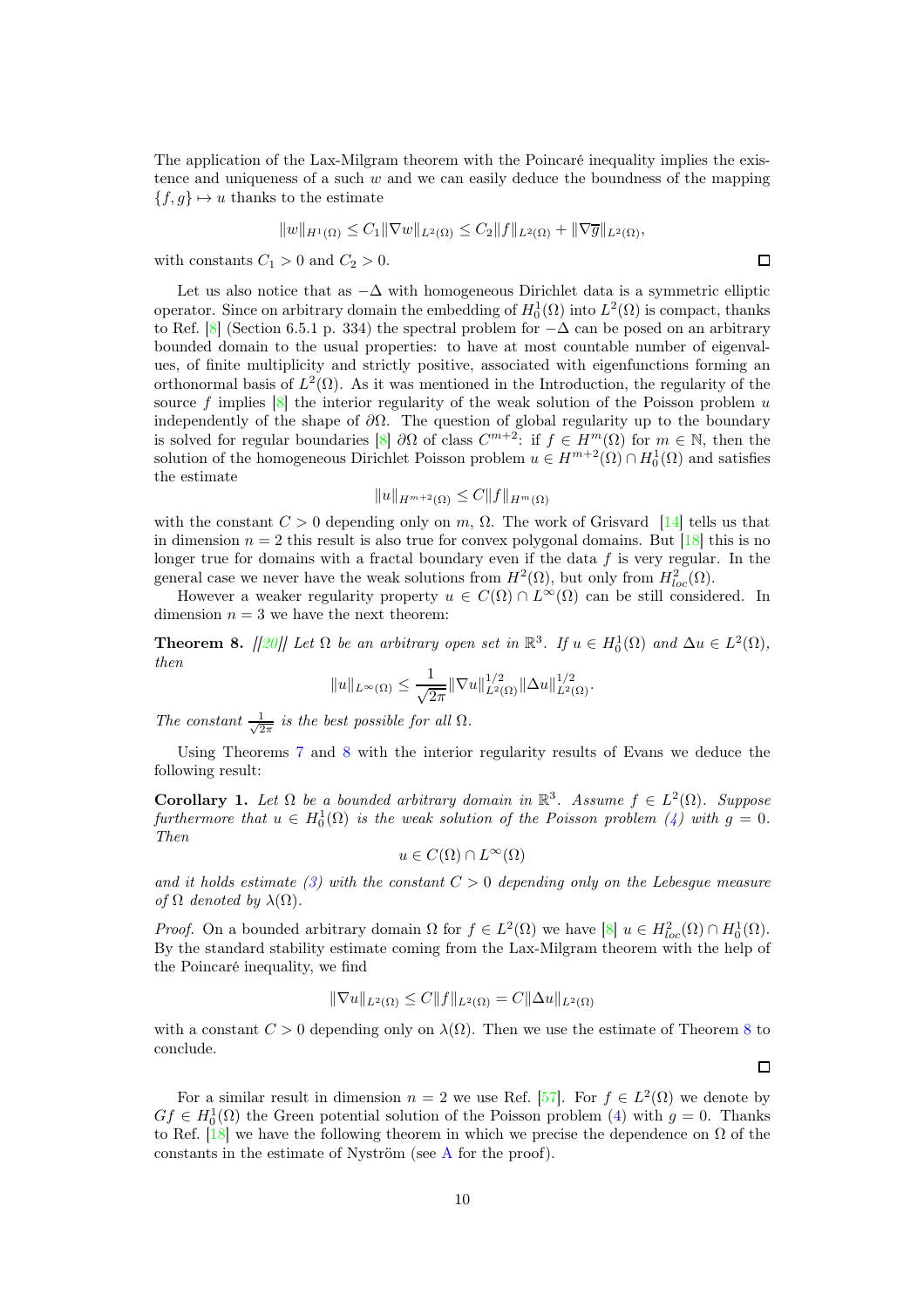<span id="page-10-2"></span>**Theorem 9.** Let  $\Omega \subset \mathbb{R}^n$  with  $n \geq 2$  a bounded and simply connected NTA domain. Let  $q_0 = 1 + \frac{1}{1-\beta(M)} > 2$ . Then there exist constants  $\epsilon = \epsilon(\Omega)$  and

$$
C = C(M, n, q, r_0, \delta, \text{dimloc}(\partial\Omega), \text{diam}(\Omega))
$$

such that if  $\frac{n}{n-1} < q < q_0 + \varepsilon$ ,  $\frac{1}{q} = \frac{1}{p} - \frac{1}{n}$ , then the following inequality is valid for all  $f \in L^p(\Omega)$ ,

$$
\left(\int_{\Omega}\left|\frac{Gf(x)}{d(x,\partial\Omega)}\right|^q dx\right)^{\frac{1}{q}} \leq C\|f\|_{L^p(\Omega)} = C\|\Delta Gf\|_{L^p(\Omega)}.
$$

**Remark 1.** Here M and  $r_0$  come from Definition [4](#page-4-0) of the NTA domain and  $\delta$  is a fixed constant such that  $\delta << r_0$ . We have  $\dim \text{loc}(\partial \Omega) \leq n$  characteristic constant of  $\Omega$  induced by a Whitney cubes decomposition of  $\Omega$  see page 16 in Ref. [\[39\]](#page-39-2) and Definition 2.5 in Ref. [\[57\]](#page-39-20). The key point in the proof in Ref. [\[18\]](#page-38-0) is that for an NTA domain dimloc( $\partial\Omega$ ) < n and more precisely dimloc( $\partial\Omega$ )  $\leq$  dim<sub>M</sub>( $\partial\Omega$ ) the Minkowski dimension of  $\Omega$ .

The constant  $\beta = \beta(M) > 0$  in the statement of Theorem [9](#page-10-2) is the  $\beta$  described in the following lemma.

<span id="page-10-3"></span>**Lemma 1.**  $[19, 18]$  $[19, 18]$  $[19, 18]$  Let  $Q_0 \in \partial \Omega$  and  $\Gamma(Q_0, r) := B(Q_0, r) \cap \partial \Omega$  for all  $r > 0$ . Let  $w(x, \Gamma(Q_0, r), \Omega)$  be the harmonic measure on  $\Omega$  and  $d(y, \partial \Omega)$  be the Euclidean distance from y to  $\partial\Omega$ . Let in addition G be the Green potential associated to  $\Omega$  for the Poisson problem [\(4\)](#page-2-1) with  $g = 0$ . Then there exists a constant  $C = C(n)$  such that if  $Cr < r_0$  and  $x \in \Omega \backslash B(Q_0, Cr)$ , then there exists  $C(M, n) > 0$  with  $\beta = \beta(M) > 0$  for all  $y \in B(Q_0, r) \cap \Omega$ for which it holds

$$
G(x,y) \le C(M,n) \frac{d(y,\partial \Omega)^{\beta}}{r^{n-2+\beta}} w(x, \Gamma(Q_0, r), \Omega).
$$

In the same way as for Theorem [9](#page-10-2) (see [A](#page-35-0) for the constant dependence precisions) we also precise the main theorem from Ref. [\[18\]](#page-38-0).

<span id="page-10-0"></span>**Theorem 10.** Let  $\Omega \subset \mathbb{R}^n$  with  $n \geq 2$  be a bounded simply connected NTA domain. Let  $q_0 =$  $1 + \frac{1}{1-\beta(M)} > 2$ , where  $\beta(M) > 0$  is a constant describing the behavior of the Green function near the boundary (see Lemma [1\)](#page-10-3) and M is a constant which appears in the Definition [4](#page-4-0) of a NTA domain. Then there exists constants  $\epsilon = \epsilon(\Omega)$  and

$$
C = C(M, n, q, r_0, \delta, \text{dimloc}(\partial\Omega), \text{diam}(\Omega))
$$

such that for  $\frac{n}{n-1} < q < q_0 + \varepsilon$  and  $\frac{1}{q} = \frac{1}{p} - \frac{1}{n}$  the following inequality is valid for all  $f \in L^p(\Omega)$ ,

$$
\|\nabla Gf\|_{L^q(\Omega)} \leq C \|f\|_{L^p(\Omega)} = C \|\Delta Gf\|_{L^p(\Omega)}.
$$

Remark 2. The same results hold true for Lipschitz domains but thanks to Dahlberg [\[58\]](#page-40-0) it is possible to replace  $q_0(M)$  by  $q_2 = 4$  in dimension  $n = 2$  and  $q_n = 3$  in dimension  $n \geq 3$ .

From Theorems [9](#page-10-2) and [10](#page-10-0) it follows the continuity up to boundary result for solutions of the Poisson equation with homogeneous Dirichlet boundary conditions on the plane NTA domains:

<span id="page-10-1"></span>**Corollary 2.** Let  $\Omega \subset \mathbb{R}^2$  be a bounded NTA domain characterized by its constant M and  $r_0$ . Assume  $f \in L^2(\Omega)$ . Suppose furthermore that  $u \in H_0^1(\Omega)$  is the weak solution of the Poisson problem [\(4\)](#page-2-1) with  $g = 0$ . Then  $u \in C(\overline{\Omega})$  satisfying [\(3\)](#page-2-0) with the constant C depending only on M,  $r_0$  and diam( $\Omega$ ).

*Proof.* According to Theorem [10](#page-10-0) we have for  $q_0 = 1 + \frac{1}{1-\beta(M)} > 2$  the solution of the Poisson problem [\(4\)](#page-2-1) with  $g = 0$   $u \in W_0^{1,q_0}(\Omega)$  such that

$$
\|\nabla u\|_{L^{q_0}(\Omega)} \leq C \|f\|_{L^2(\Omega)},
$$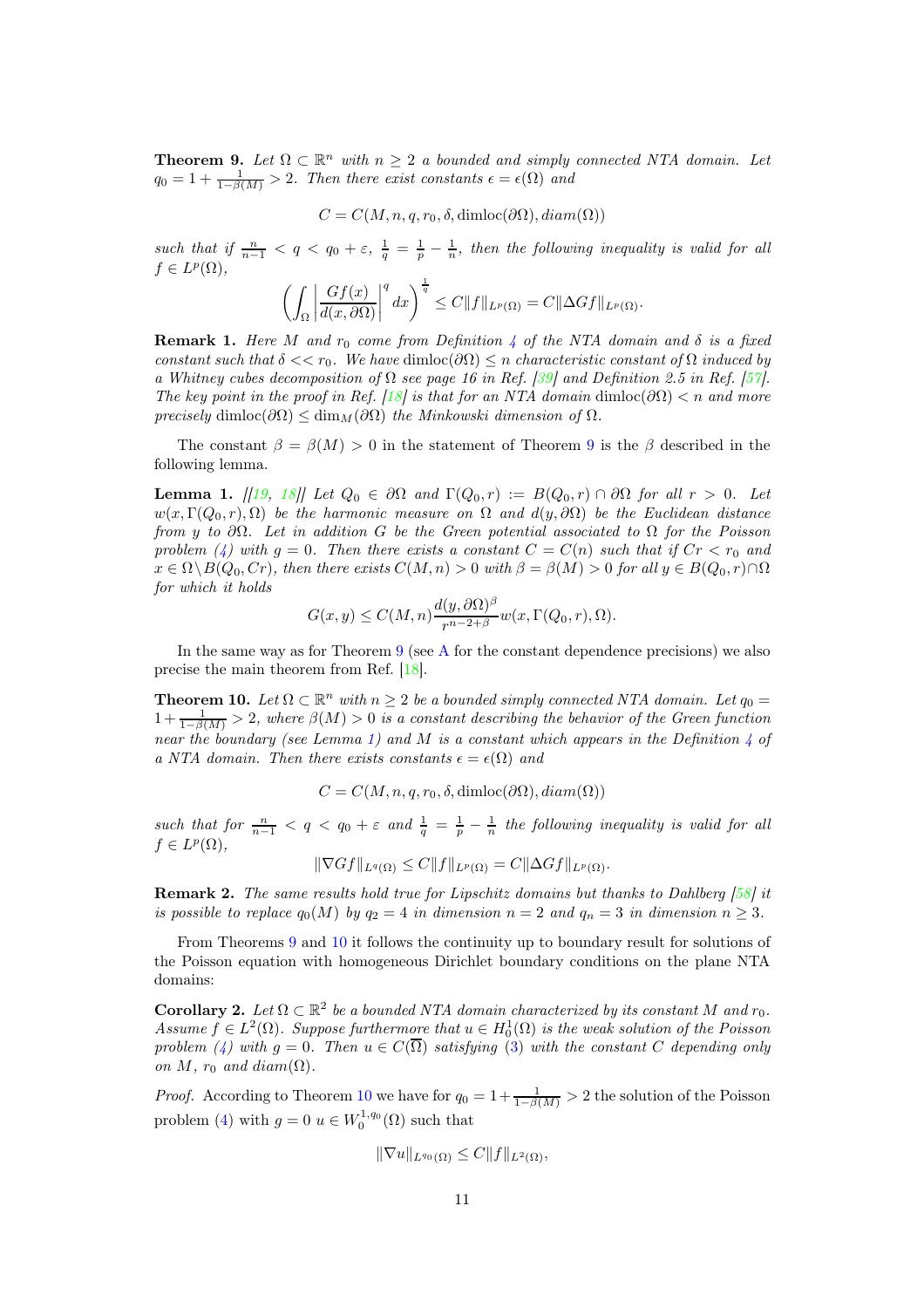with  $C = C(M, n, q_0, r_0, \delta, \text{dimloc}(\partial\Omega), \text{diam}(\Omega))$ . Here we have fixed  $n = 2$ , we have  $q_0 =$  $q_0(M)$  and  $\delta \ll r_0$  fixed. Moreover, according to Ref. [\[57\]](#page-39-20) we can suppress on an NTA domain, characterized by M and  $r_0$ , the dependence on dimloc( $\partial\Omega$ ). Then

$$
\|\nabla u\|_{L^{q_0}(\Omega)} \leq C(M, r_0, diam(\Omega)) \|f\|_{L^2(\Omega)},
$$

but by the Poincaré inequality and extending by 0 we have

$$
||u||_{W^{1,q_0}(\mathbb{R}^2)} \leq C(M,r_0, diam(\Omega)) ||f||_{L^2(\Omega)}.
$$

From the Sobolev embedding, it follows that  $u \in C(\mathbb{R}^2)$  with

$$
||u||_{L^{\infty}(\mathbb{R}^2)} \leq C(q_0)||u||_{W^{1,q_0}(\mathbb{R}^2)}.
$$

Taking its restriction to  $\Omega$  we obtain  $u \in C(\overline{\Omega})$  with

$$
||u||_{L^{\infty}(\Omega)} \leq C(M, r_0, diam(\Omega)) ||f||_{L^2(\Omega)}.
$$

<span id="page-11-6"></span><span id="page-11-3"></span><span id="page-11-2"></span> $\Box$ 

## <span id="page-11-0"></span>4 Generalization of known well-posedness results for the Westervelt equation

Refs. [\[9\]](#page-37-8) and [\[12\]](#page-37-11) on the well-posedness of the Westervelt equation use estimates that are true for bounded domains with a regular  $C<sup>2</sup>$  boundary. In this section we present the analogous estimates necessary in order to have similar results of well-posedness of the Westervelt equation on the admissible domains.

<span id="page-11-1"></span>**Proposition 2.** Let  $\Omega$  be a bounded connected admissible domain in  $\mathbb{R}^n$  for  $n = 2$  or 3 with a d–set boundary  $\partial\Omega$  such that  $n-1 \leq d < n$ . Set

$$
\beta_1 = 1 - \frac{n - d}{2} > 0 \text{ and } \beta_2 = 2 - \frac{n - d}{2} > 0.
$$

For  $w \in H^1(\Omega)$  with  $\Delta w \in L^2(\Omega)$  and  $Tr_{\partial \Omega} w \in B^{2,2}_{\beta_2}(\partial \Omega)$  there holds

 $H^1(\Omega) \subset L^2(\Omega)$  with  $||w||_{L^2(\Omega)} \leq \tilde{C}_0(||\nabla w||_{L^2(\Omega)} + ||Tr_{\partial\Omega}w||_{B^2_{\beta_1}(\partial\Omega)}),$  (7)

$$
\|\nabla w\|_{L^{2}(\Omega)} \leq \widehat{C}_{0}(\|\Delta w\|_{L^{2}(\Omega)} + \|Tr_{\partial\Omega}w\|_{B^{2,2}_{\beta_{2}}(\partial\Omega)}),
$$
\n(8)

$$
H^{1}(\Omega) \subset L^{6}(\Omega) \text{ with } \|w\|_{L^{6}(\Omega)} \leq \tilde{C}_{1}(\|\nabla w\|_{L^{2}(\Omega)} + \|Tr_{\partial\Omega}w\|_{B^{2,2}_{\beta_{1}}(\partial\Omega)}),
$$
 (9)

<span id="page-11-8"></span><span id="page-11-7"></span><span id="page-11-5"></span><span id="page-11-4"></span>
$$
||w||_{L^{\infty}(\Omega)} \leq \tilde{C}_2(||\Delta w||_{L^2(\Omega)} + ||Tr_{\partial\Omega}w||_{B^{2,2}_{\beta_2}(\partial\Omega)}),
$$
\n(10)

$$
L^{\frac{6}{5}}(\Omega) \subset H^{-1}(\Omega), \ with \ \|w\|_{H^{-1}(\Omega)} \leq \tilde{C}_3 \|w\|_{L^{\frac{6}{5}}(\Omega)}.
$$
 (11)

Moreover, for  $n = 2$  and for  $p_1 > 2$  and  $p'_1 > 2$  fixed in a such way that  $2 < p_1 < q_0 + \epsilon$  (see Theorem [10\)](#page-10-0) and  $\frac{1}{p_1} + \frac{1}{p'_1} = \frac{1}{2}$  there exist constants  $C_{p_1}$ ,  $C_{p'_1} > 0$  such that

$$
\|\nabla w\|_{L^{p_1}(\Omega)} \le C_{p_1}(\|\Delta w\|_{L^2(\Omega)} + \|Tr_{\partial\Omega}w\|_{B^{2,2}_{\beta_2}(\partial\Omega)}),
$$
\n(12)

$$
||w||_{L^{p'_1}(\Omega)} \le C_{p'_1}(||\nabla w||_{L^2(\Omega)} + ||Tr_{\partial\Omega}w||_{B^{2,2}_{\beta_1}(\partial\Omega)}).
$$
\n(13)

Proof. Estimates [\(7\)](#page-11-2) and [\(9\)](#page-11-3) are a direct consequence of Proposition 3 in Ref. [\[26\]](#page-38-8) as the norm  $\sqrt{\|\nabla.\|_{L^2(\Omega)}^2 + \|T r_{\partial \Omega}.\|_{L^2(\partial \Omega)}^2}$  is equivalent to the  $H^1$ -norm and by Ref. [\[26\]](#page-38-8) for instance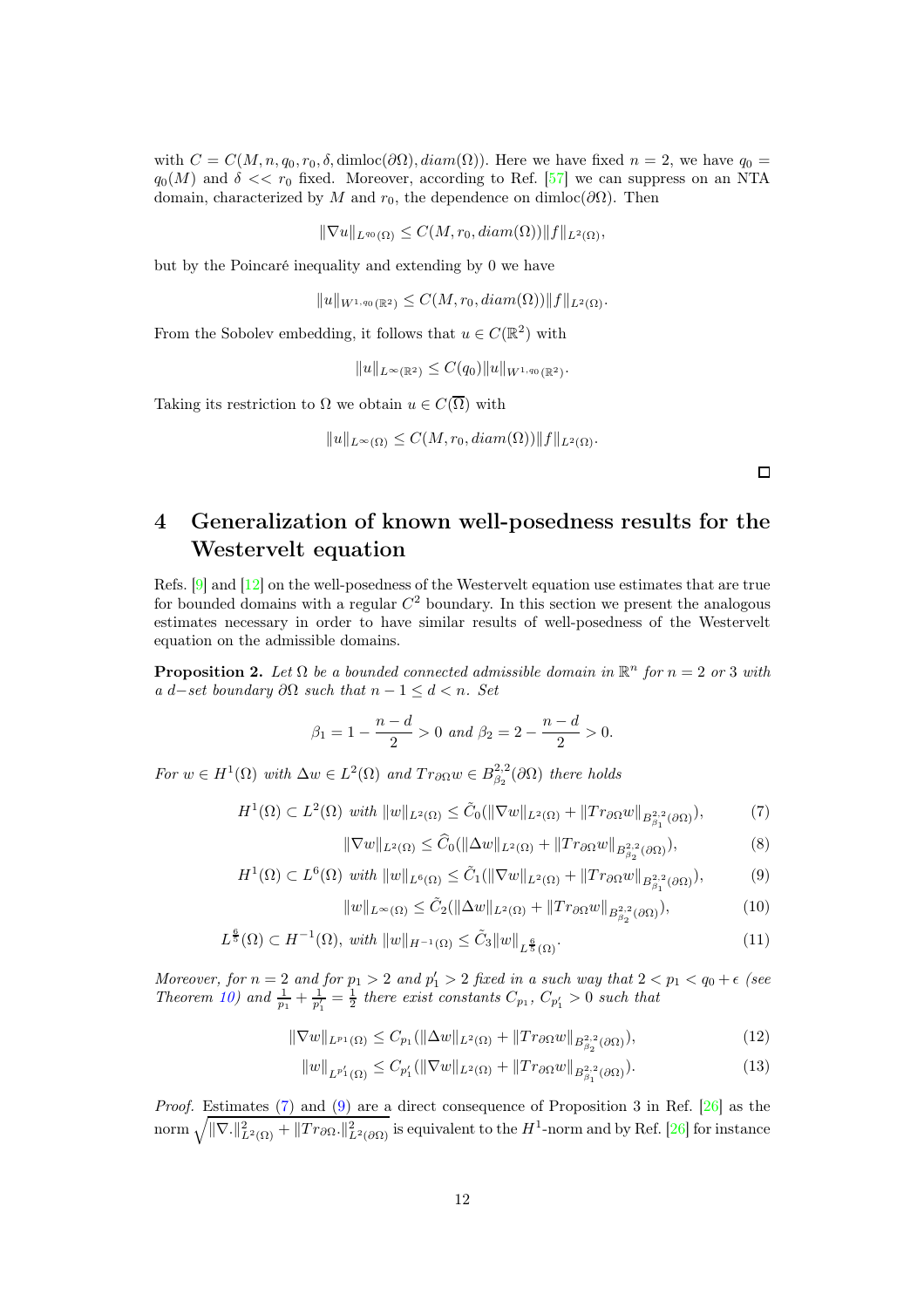$B_{\beta_1}^{2,2}(\partial\Omega) \subset\subset L^2(\partial\Omega)$ . Estimate [\(11\)](#page-11-4) comes from Theorem [5](#page-7-1) and the duality. In dimension  $n = 2$  we have by Theorem [4](#page-7-2)

 $E_{\partial\Omega}(Tr_{\partial\Omega}w)\in H^2(\Omega)$  with  $||E_{\partial\Omega}(Tr_{\partial\Omega}w)||_{H^2(\Omega)}\leq C||Tr_{\partial\Omega}w||_{B^{2,2}_{\beta_2}(\partial\Omega)}$ 

and  $Tr_{\partial\Omega}[w - E_{\partial\Omega}(Tr_{\partial\Omega}w)] = 0.$ 

Then it implies  $w - E_{\partial \Omega}(Tr_{\partial \Omega}w) \in H_0^1(\Omega)$  and  $\Delta[w - E_{\partial \Omega}(Tr_{\partial \Omega}w)] \in L^2(\Omega)$ . So by Theorem [10](#page-10-0) we take  $p_1 > 2$  such that  $2 < p_1 < q_0 + \epsilon$  to obtain

$$
\|\nabla[w - E_{\partial\Omega}(Tr_{\partial\Omega}w)]\|_{L^{p_1}(\Omega)} \leq C(p_1, \Omega) \|\Delta[w - E_{\partial\Omega}(Tr_{\partial\Omega}w)]\|_{L^{\frac{2p_1}{2+p_1}}(\Omega)}.
$$

But  $1 < \frac{2p_1}{2+p_1} < 2$  and  $\Omega$  is bounded. Consequently  $L^2(\Omega) \hookrightarrow L^{\frac{2p_1}{2+p_1}}(\Omega)$  and thus we obtain estimate [\(12\)](#page-11-5) by the fact that

$$
\|\nabla w\|_{L^{p_1}(\Omega)} \leq \|\nabla[w - E_{\partial\Omega}(Tr_{\partial\Omega}w)]\|_{L^{p_1}(\Omega)} + \|\nabla E_{\partial\Omega}(Tr_{\partial\Omega}w)\|_{L^{p_1}(\Omega)}
$$
  
\n
$$
\leq C \|\Delta[w - E_{\partial\Omega}(Tr_{\partial\Omega}w)]\|_{L^{\frac{2p_1}{2+p_1}}(\Omega)} + C \|E_{\partial\Omega}(Tr_{\partial\Omega}w)\|_{H^2(\Omega)}
$$
  
\n
$$
\leq C \|\Delta w\|_{L^2(\Omega)} + C \|\Delta E_{\partial\Omega}(Tr_{\partial\Omega}w)\|_{L^2(\Omega)} + C \|E_{\partial\Omega}(Tr_{\partial\Omega}w)\|_{H^2(\Omega)}
$$
  
\n
$$
\leq C \|\Delta w\|_{L^2(\Omega)} + C \|Tr_{\partial\Omega}w\|_{B^{2,2}_{\beta_2}(\partial\Omega)}.
$$

We deduce estimate [\(8\)](#page-11-6) in the same way but also estimate [\(10\)](#page-11-7) as  $W_0^{1,p_1}(\Omega) \subset L^{\infty}(\Omega)$  by Theorem [5.](#page-7-1) In dimension  $n = 3$  we use again  $E_{\partial\Omega}(Tr_{\partial\Omega}w)$  with Corollary [1](#page-9-1) and Theorem [4](#page-7-2) to obtain estimate  $(10)$ . The proof of estimate  $(13)$  is not different from the proof of estimate  $(9)$ as  $p'_1 > 2$  and we are in the dimension  $n = 2$ .  $\Box$ 

**Remark 3.** Estimates [\(7\)](#page-11-2)–[\(11\)](#page-11-4) are very similar to those used in Ref. [\[9\]](#page-37-8) and [\[12\]](#page-37-11) for a regular domain, with the Besov spaces replacing  $H^{3/2}(\partial\Omega)$  and  $H^{1/2}(\Omega)$ . Nevertheless Theorem [10](#page-10-0) tell us that we do not have on a general NTA domain or Lipschitz domain the estimate

$$
\|\nabla w\|_{L^6(\Omega)} \leq C(\|\Delta w\|_{L^2(\Omega)} + \|Tr_{\partial\Omega}w\|_{B^{2,2}_{\beta_2}(\partial\Omega)}).
$$

This requires a sly modification in the proof of Ref. [\[12\]](#page-37-11). In the dimension  $n = 2$  this estimate stays true for convex polygonal domains thanks to Ref.  $[14]$  which allows to extend the results of well-posedness in Refs. [\[9,](#page-37-8) [10,](#page-37-9) [11,](#page-37-10) [12\]](#page-37-11) found initially for a regular  $C^2$  boundary.

### <span id="page-12-0"></span>5 Well posedness of the damped linear wave equation.

#### <span id="page-12-1"></span>5.1 Existence and unicity of a weak solution with homogeneous Dirichlet boundary condition.

In this subsection we suppose that  $\Omega$  is an arbitrary bounded domain in  $\mathbb{R}^n$ , on which we consider the following linear strongly damped wave equation with homogeneous Dirichlet boundary condition:

<span id="page-12-2"></span>
$$
\begin{cases}\n\partial_t^2 u - c^2 \Delta u - \varepsilon \nu \Delta \partial_t u = f \quad \text{on} \quad ]0, +\infty[\times \Omega, \\
u|_{\partial \Omega} = 0 \quad \text{on} \quad [0; +\infty[\times \partial \Omega, \\
u(0) = u_0, \quad \partial_t u(0) = u_1.\n\end{cases} \tag{14}
$$

We are looking for weak solutions of system  $(14)$  in the following sense:

<span id="page-12-3"></span>**Definition 8.** For  $f \in L^2([0, +\infty[; L^2(\Omega)), u_0 \in H_0^1(\Omega),$  and  $u_1 \in L^2(\Omega),$  we say that a function  $u \in L^2([0, +\infty[; H_0^1(\Omega))$  with  $\partial_t u \in L^2([0, +\infty[; H_0^1(\Omega))$  and  $\partial_t^2 u \in L^2([0, +\infty[; H^{-1}(\Omega))$ is a weak solution of problem  $(14)$  if it satisfies

$$
u(0) = u_0, \ \partial_t u(0) = u_1
$$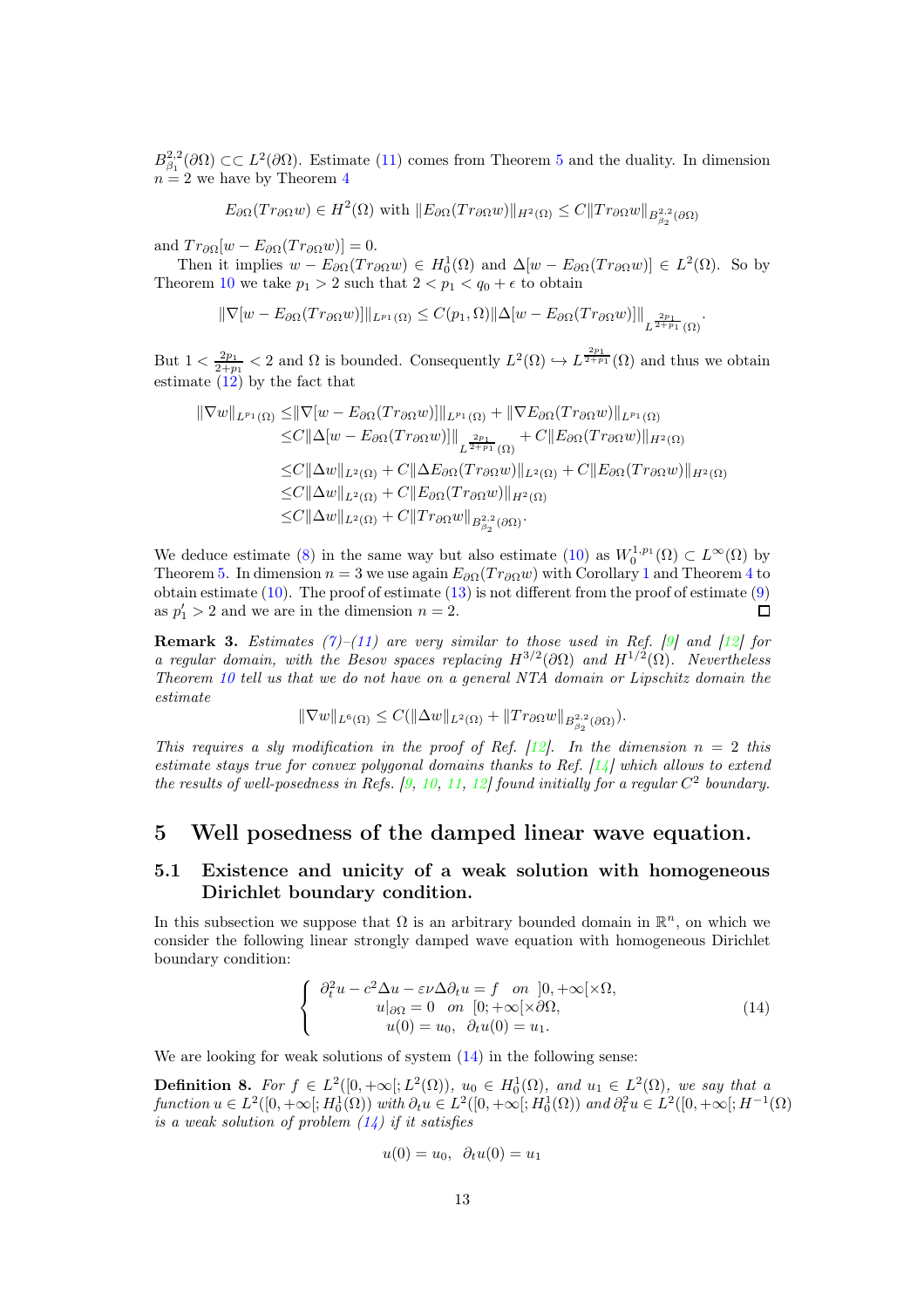and for all  $v \in L^2([0, +\infty[; H_0^1(\Omega)))$ 

$$
\int_0^{+\infty} \langle \partial_t^2 u, v \rangle_{(H^{-1}(\Omega), H_0^1(\Omega))} + c^2 (\nabla u, \nabla v)_{L^2(\Omega)} + \varepsilon \nu (\nabla \partial_t u, \nabla v)_{L^2(\Omega)} ds
$$
  
= 
$$
\int_0^{+\infty} (f, v)_{L^2(\Omega)} ds. \quad (15)
$$

To prove the existence and uniqueness of a such weak solution we use the Galerkin method and follow [\[15,](#page-37-14) p. 379–387] using the Poincaré inequality. To perform the Galerkin method we start by solving a finite dimensional approximation. We thus select smooth functions  $w_k = w_k(x)$   $(k \ge 1)$ , such that

<span id="page-13-8"></span>
$$
\{w_k\}_{k=1}^{\infty} \text{ is an orthogonal basis of } H_0^1(\Omega) \tag{16}
$$

and in addition

$$
\{w_k\}_{k=1}^{\infty}
$$
 is an orthonormal basis of  $L^2(\Omega)$ . (17)

Typically  $w_k$  are the normalized eigenfunctions of the operator  $-\Delta$  on  $\Omega$  with homogeneous Dirichlet boundary conditions, solving

<span id="page-13-6"></span><span id="page-13-0"></span>
$$
-\Delta w_k = \lambda_k w_k
$$

in the following sense

<span id="page-13-7"></span>
$$
\forall w \in H_0^1(\Omega) \quad (\nabla w_k, \nabla w)_{L^2(\Omega)} = \lambda_k(w_k, w)_{L^2(\Omega)}.
$$
\n(18)

For a positive integer  $m$  we define the finite approximation of  $u$  by

<span id="page-13-2"></span>
$$
u_m(t) := \sum_{i=1}^m d_m^k(t) w_k.
$$
\n(19)

Then we firstly determine the coefficients  $d_m^k(t)$ :

<span id="page-13-5"></span>**Proposition 3.** For each integer  $m = 1, 2, ...,$  there exists a unique function  $u_m$  of form [\(19\)](#page-13-0) with the coefficients  $d_m^k(t) \in H^2([0, +\infty[) \ (t \geq 0, \ k = 1, ..., m)$  satisfying

$$
d_m^k(0) = (u_0, w_k)_{L^2(\Omega)} \in \mathbb{R} \ (k = 1, ..., m), \tag{20}
$$

<span id="page-13-1"></span>
$$
\partial_t d_m^k(0) = (u_1, w_k)_{L^2(\Omega)} \in \mathbb{R} \ (k = 1, ..., m)
$$
\n(21)

and for  $t \geq 0$  and  $k = 1, ..., m$ 

$$
(\partial_t^2 u_m, w_k)_{L^2(\Omega)} + c^2 (\nabla u_m, \nabla w_k)_{L^2(\Omega)} + \varepsilon \nu (\nabla \partial_t u_m, \nabla w_k)_{L^2(\Omega)} = (f, w_k)_{L^2(\Omega)}.
$$
 (22)

*Proof.* Let  $u_m$  be given by Eq. [\(19\)](#page-13-0). Furthermore, we have

<span id="page-13-4"></span>
$$
e^{kl}:=(\nabla w_l,\nabla w_k)_{L^2(\Omega)}\in\mathbb{R}.
$$

We also write  $f^k = (f, w_k)_{L^2(\Omega)} \in L^2([0, +\infty])$ . Consequently, relation [\(22\)](#page-13-1) becomes the linear system of ODE

$$
\partial_t^2 d_m^k(t) + \sum_{l=1}^m c^2 e^{kl} d_m^l(t) + \sum_{l=1}^m \varepsilon \nu e^{kl} \partial_t d_m^l(t) = f^k(t) \quad (t \ge 0, \ k = 1, ..., m), \tag{23}
$$

with the initial conditions [\(20\)](#page-13-2) and [\(21\)](#page-13-3). According to Cauchy-Lipschitz theory for ordinary differential equations [\[59\]](#page-40-1), there exists a unique function

$$
d_m(t) = (d_m^1(t), ..., d_m^m(t)) \in H^2([0, +\infty]),
$$

satisfying [\(20\)](#page-13-2), [\(21\)](#page-13-3) and solving [\(23\)](#page-13-4) for  $t \geq 0$ .

<span id="page-13-3"></span> $\Box$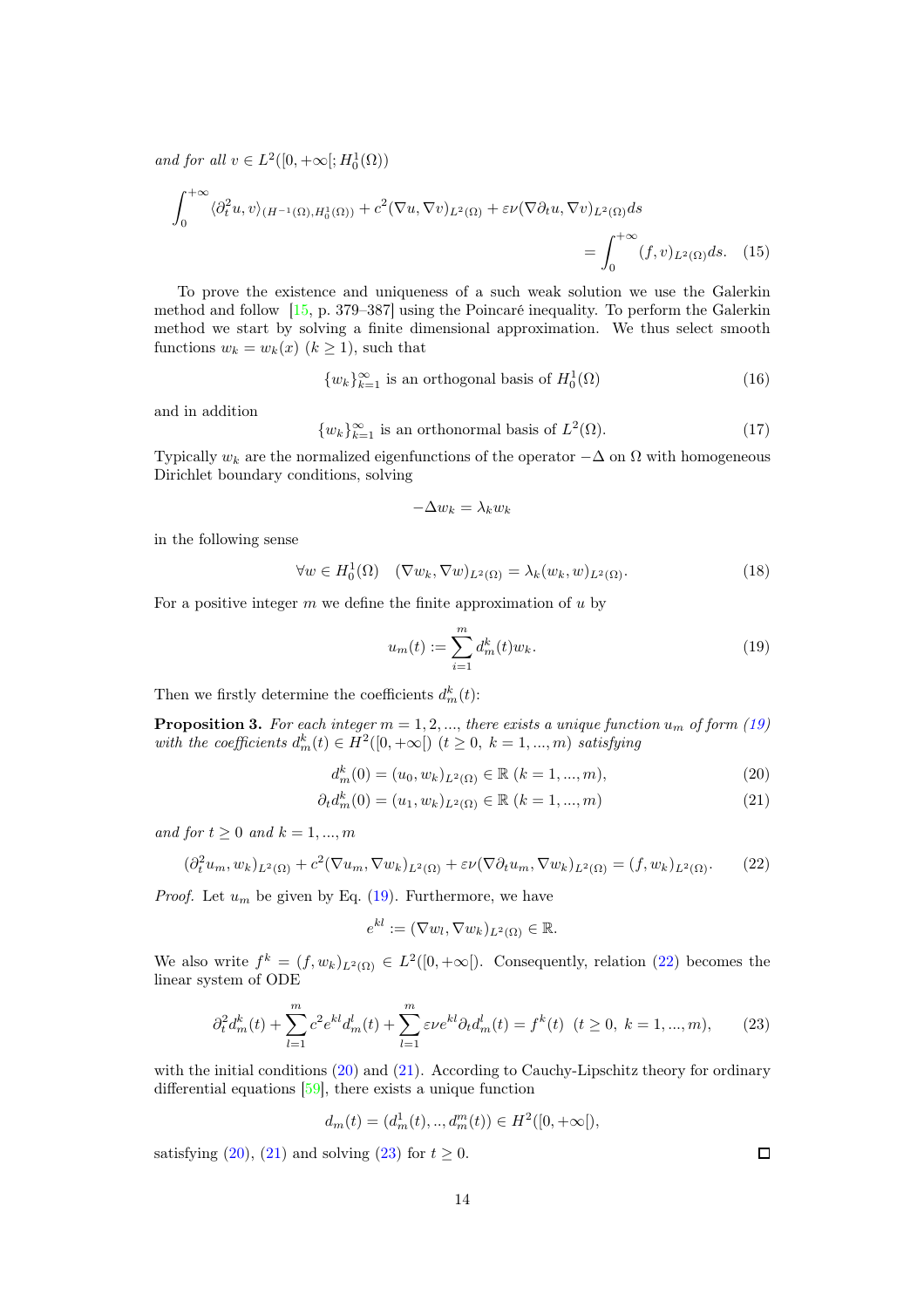Now, we need to obtain uniform energy estimates on  $m$  to be able to pass the limit in Eq. [\(23\)](#page-13-4) for  $m \to \infty$ .

**Proposition 4.** Let  $u_m$  be of form [\(19\)](#page-13-0) satisfying [\(20\)](#page-13-2), [\(21\)](#page-13-3) and [\(22\)](#page-13-1), defined in Proposi-tion [3.](#page-13-5) Then there exists a constant  $C > 0$ , depending only on  $\Omega$ , such that for  $m \in \mathbb{N}^*$ 

$$
\max_{t\geq 0} (\|u_m(t)\|_{H_0^1(\Omega)}^2 + \|\partial_t u_m(t)\|_{L^2(\Omega)}^2) + \|\nabla \partial_t u_m\|_{L^2([0,+\infty[;L^2(\Omega))}^2) \n+ \|\nabla u_m\|_{L^2([0,+\infty[;L^2(\Omega))}^2 + \|\partial_t^2 u_m\|_{L^2((0;+\infty[;H^{-1}(\Omega))}^2) \n\leq C(\|f\|_{L^2([0,+\infty[;L^2(\Omega))}^2 + \|u_0\|_{H_0^1(\Omega)}^2 + \|u_1\|_{L^2(\Omega)}^2).
$$
\n(24)

*Proof.* We multiply equality [\(22\)](#page-13-1) by  $\partial_t d_m^k(t)$ , sum over  $k = 1, ..., m$  and recall [\(19\)](#page-13-0) to obtain

$$
(\partial_t^2 u_m, \partial_t u_m)_{L^2(\Omega)} + c^2 (\nabla u_m, \nabla \partial_t u_m)_{L^2(\Omega)} + \varepsilon \nu (\nabla \partial_t u_m, \nabla \partial_t u_m)_{L^2(\Omega)} = (f, \partial_t u_m)_{L^2(\Omega)}
$$

for almost all  $t \geq 0$ . Using successively Cauchy-Schwarz, Poincaré and Young inequalities we find

<span id="page-14-2"></span><span id="page-14-0"></span>
$$
(f, \partial_t u_m)_{L^2(\Omega)} \leq ||f||_{L^2(\Omega)} ||\partial_t u_m||_{L^2(\Omega)}
$$
  
\n
$$
\leq K ||f||_{L^2(\Omega)} ||\nabla \partial_t u_m||_{L^2(\Omega)}
$$
  
\n
$$
\leq \frac{K^2}{2\varepsilon\nu} ||f||^2_{L^2(\Omega)} + \frac{\varepsilon\nu}{2} ||\nabla \partial_t u_m||^2_{L^2(\Omega)}.
$$
\n(25)

Moreover, for  $t \geq 0$  we integrate in time and find

$$
\|\partial_t u_m(t)\|_{L^2(\Omega)}^2 + c^2 \|u_m(t)\|_{H_0^1(\Omega)}^2 + \varepsilon \nu \int_0^t \|\nabla \partial_t u_m(s)\|_{L^2(\Omega)}^2 ds
$$
  

$$
\leq C (\|f\|_{L^2([0,+\infty[;L^2(\Omega))}^2 + c^2 \|u_0\|_{H_0^1(\Omega)}^2 + \|u_1\|_{L^2(\Omega)}^2))
$$

with  $C > 0$  independent oft. Since  $t \geq 0$  was arbitrary, from the lust estimate it follows

$$
\max_{0 \le t} (\|\partial_t u_m(t)\|_{L^2(\Omega)}^2 + \|u_m(t)\|_{H_0^1(\Omega)}^2) + \int_0^{+\infty} \|\nabla \partial_t u_m(s)\|_{L^2(\Omega)}^2 ds
$$
  
 
$$
\le C (\|f\|_{L^2([0,+\infty[;L^2(\Omega))}^2 + \|u_0\|_{H_0^1(\Omega)}^2 + \|u_1\|_{L^2(\Omega)}^2).
$$
 (26)

We multiply equations [\(22\)](#page-13-1) by  $d_m^k(t)$  and sum over  $k = 1, ..., m$ . By definition [\(19\)](#page-13-0) of  $u_m$ we have

$$
(\partial_t^2 u_m, u_m)_{L^2(\Omega)} + c^2 (\nabla u_m, \nabla u_m)_{L^2(\Omega)} + \varepsilon \nu (\nabla \partial_t u_m, \nabla u_m)_{L^2(\Omega)} = (f, u_m)_{L^2(\Omega)}
$$

for a.e.  $t \geq 0$ .

As for the term  $(f, \partial_t u_m)_{L^2(\Omega)}$  (see estimate [\(25\)](#page-14-0)) we have

<span id="page-14-1"></span>
$$
(f, u_m)_{L^2(\Omega)} \le \frac{K^2}{2c^2} ||f||^2_{L^2(\Omega)} + \frac{c^2}{2} ||\nabla u_m||^2_{L^2(\Omega)}
$$

with a constant  $K > 0$  independent oftime. Then we find

$$
\frac{d}{dt}\left(\frac{\varepsilon\nu}{2}\|\nabla u_m(t)\|_{L^2(\Omega)}^2\right) + \frac{c^2}{2}\|\nabla u_m(s)\|_{L^2(\Omega)}^2 ds \le \frac{K^2}{2c^2}\|f\|_{L^2(\Omega)}^2 - \int_{\Omega}\partial_t^2 u_m u_m dx.
$$

Integrating over  $[0, t]$  it becomes

$$
\frac{\varepsilon\nu}{2} \|\nabla u_m(t)\|_{L^2(\Omega)}^2 + \frac{c^2}{2} \int_0^t \|\nabla u_m(s)\|_{L^2(\Omega)}^2 ds
$$
  

$$
\leq \frac{\varepsilon\nu}{2} \|\nabla u_0\|_{L^2(\Omega)}^2 + \frac{K^2}{2c^2} \|f\|_{L^2([0, +\infty[; L^2(\Omega))}^2 - \int_0^t \int_{\Omega} \partial_t^2 u_m u_m dx ds.
$$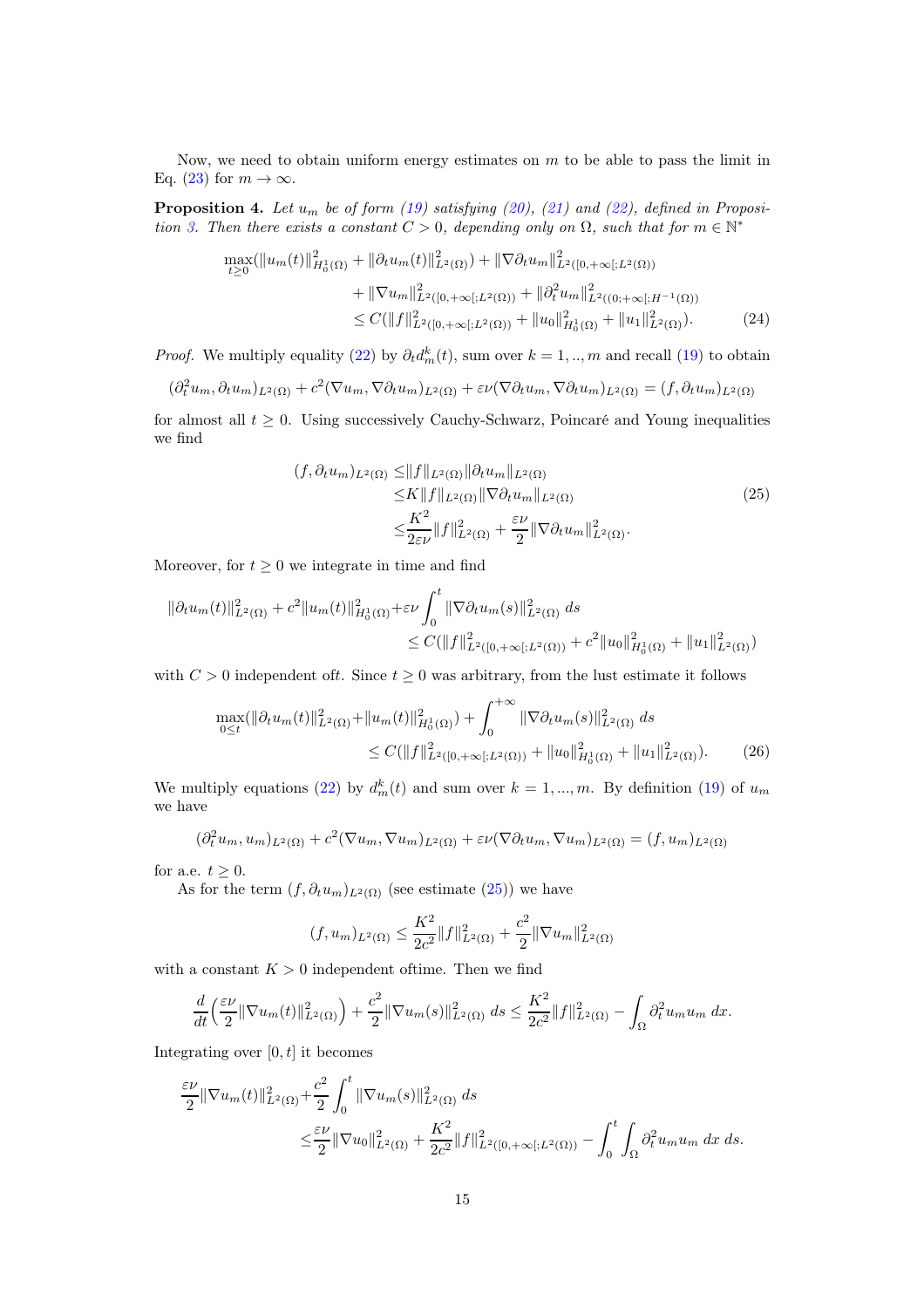We obtain

$$
-\int_0^t \int_{\Omega} \partial_t^2 u_m u_m dx = \int_0^t \left[ -\frac{d}{dt} \left( \int_{\Omega} \partial_t u_m u_m dx \right) + \int_{\Omega} (\partial_t u_m)^2 dx \right] ds
$$
  
= 
$$
-\int_{\Omega} \partial_t u_m u_m dx + \int_{\Omega} \partial_t u_m(0) u_m(0) dx
$$
  
+ 
$$
\|\partial_t u_m\|_{L^2([0,t];L^2(\Omega))}^2,
$$

so by the Young inequality

$$
-\int_0^t \int_{\Omega} \partial_t^2 u_m u_m dx \leq \frac{1}{2} ||\partial_t u_m||_{L^{\infty}([0,t];L^2(\Omega))}^2 + \frac{1}{2} ||u_m||_{L^{\infty}([0,t];L^2(\Omega))}^2 + \frac{1}{2} ||\partial_t u_m(0)||_{L^2(\Omega)} + \frac{1}{2} ||u_m(0)||_{L^2(\Omega)} + ||\partial_t u_m||_{L^2([0,t];L^2(\Omega))}^2,
$$

then by the Poincaré inequality and relations for initial conditions  $(20)$ – $(21)$ 

$$
-\int_0^t \int_{\Omega} \partial_t^2 u_m u_m dx \leq \frac{1}{2} \|\partial_t u_m\|_{L^\infty([0, +\infty[; L^2(\Omega)))}^2 + \frac{K^2}{2} \|u_m\|_{L^\infty([0, +\infty[; H_0^1(\Omega)))}^2 + \frac{1}{2} \|u_1\|_{L^2(\Omega)}^2 + \frac{K^2}{2} \|\nabla u_0\|_{L^2(\Omega)}^2 + K^2 \|\partial_t u_m\|_{L^2([0, +\infty[; H_0^1(\Omega)))}^2
$$

with a constant  $K > 0$  depending only on  $\Omega$ . Thus by estimate [\(26\)](#page-14-1) we find

<span id="page-15-0"></span>
$$
-\int_0^t \int_{\Omega} \partial_t^2 u_m u_m dx \leq C(||f||^2_{L^2([0,+\infty[;L^2(\Omega))} + ||\nabla u_0||^2_{L^2(\Omega)} + ||u_1||^2_{L^2(\Omega)})
$$

with a constant  $C > 0$  independent oft. Consequently, we deduce the existence of  $C > 0$ (all generic constants are always denoted by  $C$ ) such that

$$
\int_0^{+\infty} \|\nabla u_m(s)\|_{L^2(\Omega)}^2 ds \le C(\|f\|_{L^2([0,+\infty[;L^2(\Omega))}^2 + \|\nabla u_0\|_{L^2(\Omega)}^2 + \|u_1\|_{L^2(\Omega)}^2)) \tag{27}
$$

Fixing any  $v \in H_0^1(\Omega)$  with  $||v||_{H_0^1(\Omega)} \leq 1$ , we decompose  $v = v^1 + v^{\perp}$  in a part  $v^1 \in$ span $\{w_k\}_{k=1}^m$  and its orthogonal component  $(v^{\perp}, w_k)_{L^2(\Omega)} = 0$   $(k = 1, ..., m)$ . Let us notice that  $||v^1||_{H_0^1(\Omega)} \le 1$ . Then Eqs. [\(19\)](#page-13-0) and [\(22\)](#page-13-1) imply

$$
\langle \partial_t^2 u_m, v \rangle_{(H^{-1}(\Omega), H_0^1(\Omega))} = (\partial_t^2 u_m, v)_{L^2(\Omega)} = (\partial_t^2 u_m, v^1)_{L^2(\Omega)}
$$
  
= 
$$
(f, v^1)_{L^2(\Omega)} - c^2 (\nabla u_m, \nabla v^1)_{L^2(\Omega)} - \varepsilon \nu (\nabla \partial_t u_m, \nabla v^1)_{L^2(\Omega)}.
$$

Thus, by the Cauchy-Schwartz inequality and the Poincaré inequality

$$
\begin{aligned} |\langle \partial_t^2 u_m, v \rangle_{(H^{-1}(\Omega), H_0^1(\Omega))}| &\le \|f\|_{L^2(\Omega)} \|v^1\|_{L^2(\Omega)} + c^2 \int_{\Omega} |\nabla u_m \nabla v^1| \, dx \\ &+ \varepsilon \nu \int_{\Omega} |\nabla \partial_t u_m \nabla v^1| \, dx \le C \|f\|_{L^2(\Omega)} \|v^1\|_{H_0^1(\Omega)} + \|u_m\|_{H_0^1(\Omega)} \|v^1\|_{H_0^1(\Omega)} \\ &+ \|\partial_t u_m\|_{H_0^1(\Omega)} \|v^1\|_{H_0^1(\Omega)}, \end{aligned}
$$

then since  $||v^1||_{H_0^1(\Omega)} \leq 1$ ,

$$
|\langle \partial_t^2 u_m, v \rangle_{(H^{-1}(\Omega), H_0^1(\Omega))}| \leq C(||f||_{L^2(\Omega)} + ||u_m||_{H_0^1(\Omega)} + ||\partial_t u_m||_{H_0^1(\Omega)}).
$$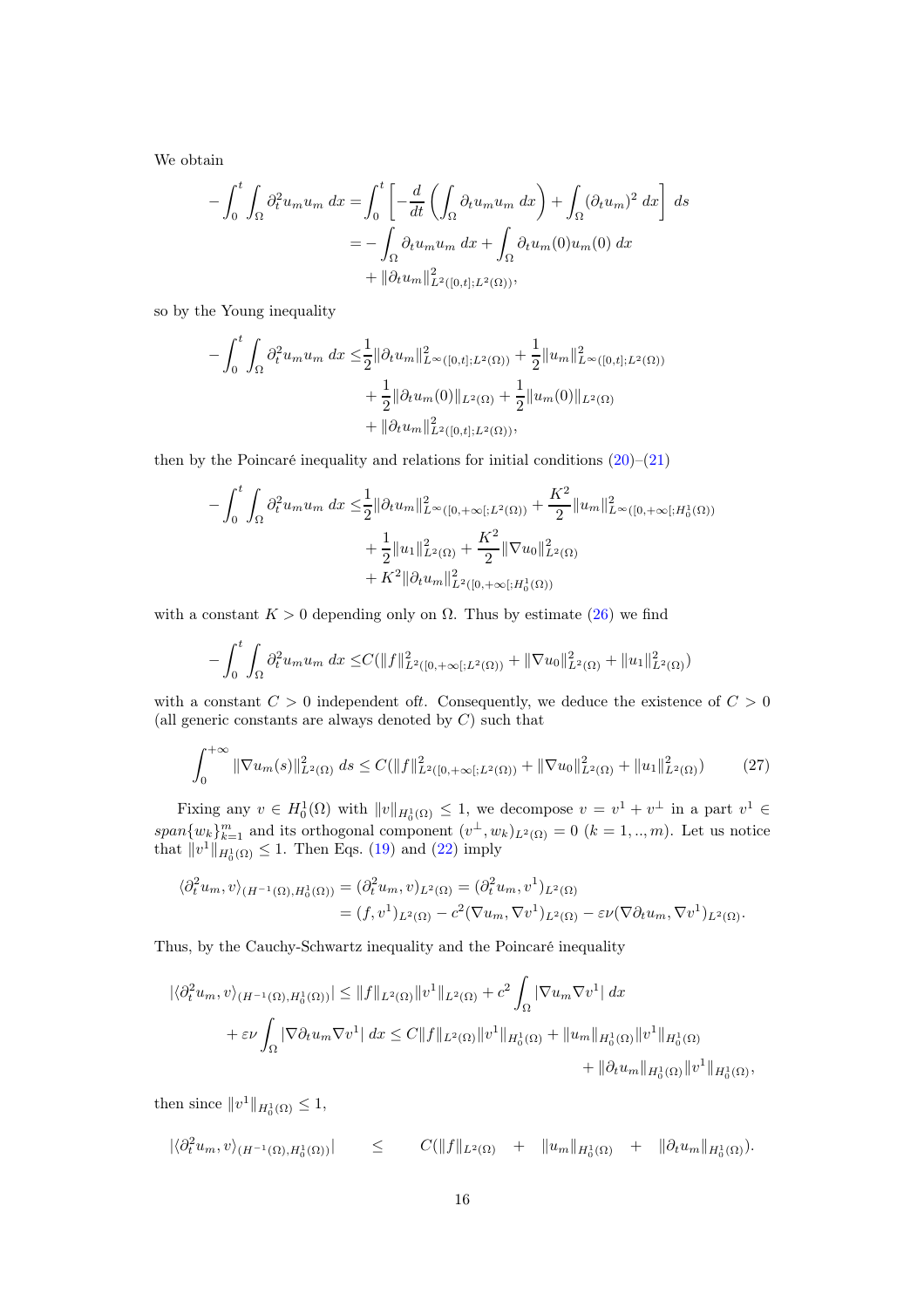Consequently, by estimates [\(26\)](#page-14-1) and [\(27\)](#page-15-0) we deduce

$$
\int_0^{+\infty} \|\partial_t^2 u_m\|_{H^{-1}(\Omega)}^2 dt \le C \int_0^{+\infty} (\|f\|_{L^2(\Omega)}^2 + \|u_m\|_{H_0^1(\Omega)}^2 + \|\partial_t u_m\|_{H_0^1(\Omega)}) dt
$$
  

$$
\le C (\|f\|_{L^2([0,+\infty[;L^2(\Omega))}^2 + \|u_0\|_{H_0^1(\Omega)}^2 + \|u_1\|_{L^2(\Omega)}^2),
$$

and, combining with estimates  $(26)$  and  $(27)$ , we obtain  $(24)$ .

$$
\Box
$$

Thus we establish the following well-posedness result:

<span id="page-16-1"></span>**Theorem 11.** For all arbitrary bounded domain  $\Omega$ , there exists a unique weak solution of the damped wave equation problem  $(14)$  with the homogeneous Dirichlet boundary condition in the sense of Definition [8.](#page-12-3)

Proof. Let us start to prove the existence. According to the energy estimates [\(24\)](#page-14-2), we see that the Galerkin sequences  ${u_m}_{m=1}^{\infty}$  and  ${\partial_t u_m}_{m=1}^{\infty}$  are bounded in  $L^2([0, +\infty[; H_0^1(\Omega))]$ and the sequence  $\{\partial_t^2 u_m\}_{m=1}^{\infty}$  is bounded in  $L^2([0,+\infty[;H^{-1}(\Omega))$ . Then there exit a subsequence  $\{u_m\}_{l=1}^{\infty} \subset \{u_m\}_{m=1}^{\infty}$  and  $u \in L^2([0, +\infty[; H_0^1(\Omega))$  with  $\partial_t u \in L^2([0, +\infty[; H_0^1(\Omega)),$  $\partial_t^2 u \in L^2([0, +\infty[; H^{-1}(\Omega))$  and such that

$$
\begin{cases}\n u_{m_l} \rightharpoonup u \quad \text{weakly in } L^2([0, +\infty[; H_0^1(\Omega)), \\
 \partial_t u_{m_l} \rightharpoonup \partial_t u \quad \text{weakly in } L^2([0, +\infty[; H_0^1(\Omega)), \\
 \partial_t^2 u_{m_l} \rightharpoonup \partial_t^2 u \quad \text{weakly in } L^2([0, +\infty[; H^{-1}(\Omega)).\n\end{cases}
$$
\n(28)

In the same way that for the wave equation problem (see Ref.  $[8]$  p. 384) we show that u is a weak solution of the damped wave equation problem [\(14\)](#page-12-2).

Let us prove the unicity. By linearity, we need to show that the only weak solution of [\(14\)](#page-12-2) with  $f \equiv 0$  and  $u_0 \equiv u_1 \equiv 0$  is  $u \equiv 0$ . To prove it we take  $\partial_t u \in L^2([0, +\infty[, H_0^1(\Omega)).$ By definition of u as a weak solution of the damped wave equation problem [\(14\)](#page-12-2), for  $T \ge 0$ 

$$
\int_0^T \langle \partial_t^2 u, \partial_t u \rangle_{(H^{-1}(\Omega), H_0^1(\Omega))} + c^2 (\nabla u, \nabla \partial_t u)_{L^2(\Omega)} + \varepsilon \nu (\nabla \partial_t u, \nabla \partial_t u)_{L^2(\Omega)} dt = 0.
$$

Then

$$
\frac{1}{2} \|\partial_t u(T)\|_{L^2(\Omega)}^2 + \frac{c^2}{2} \|\nabla u(T)\|_{L^2(\Omega)}^2 + \int_0^T \|\nabla \partial_t u(s)\|_{L^2(\Omega)} ds = 0,
$$

which implies  $\nabla \partial_t u \equiv 0$  and thus  $\nabla u \equiv 0$ , as  $\nabla u_0 = 0$ . Consequently,  $u \equiv 0$ , since  $u \in H^1_{\alpha}(\Omega)$  as a weak solution.  $u \in H_0^1(\Omega)$  as a weak solution.

#### <span id="page-16-0"></span>5.2 Maximal regularity results.

#### 5.2.1 Homogeneous Dirichlet boundary condition.

We start by showing the regularity of the weak solution obtained in Theorem [11.](#page-16-1)

<span id="page-16-2"></span>**Theorem 12.** Let  $\Omega$  be an arbitrary bounded domain in  $\mathbb{R}^n$  ( $n \geq 2$ ) and u be the weak solution of problem  $(14)$  in the sense of  $(15)$ .

Then

 $(i)$  it has in addition the following regularity

$$
u \in L^{\infty}([0, +\infty[; H_0^1(\Omega)), \ \partial_t u \in L^{\infty}([0, +\infty[; L^2(\Omega))
$$

and satisfies the estimate

$$
\begin{aligned}\n\underset{t\geq 0}{\text{ess sup}}(\|u(t)\|_{H_0^1(\Omega)} &+ \|\partial_t u(t)\|_{L^2(\Omega)}) + \int_0^{+\infty} \|\nabla \partial_t u(s)\|_{L^2(\Omega)} \, ds + \|\partial_t^2 u\|_{L^2([0,+\infty[;H^{-1}(\Omega))} \\
&\leq C(\|f\|_{L^2([0,+\infty[;L^2(\Omega))} + \|u_0\|_{H_0^1(\Omega)} + \|u_1\|_{L^2(\Omega)}).\n\end{aligned}
$$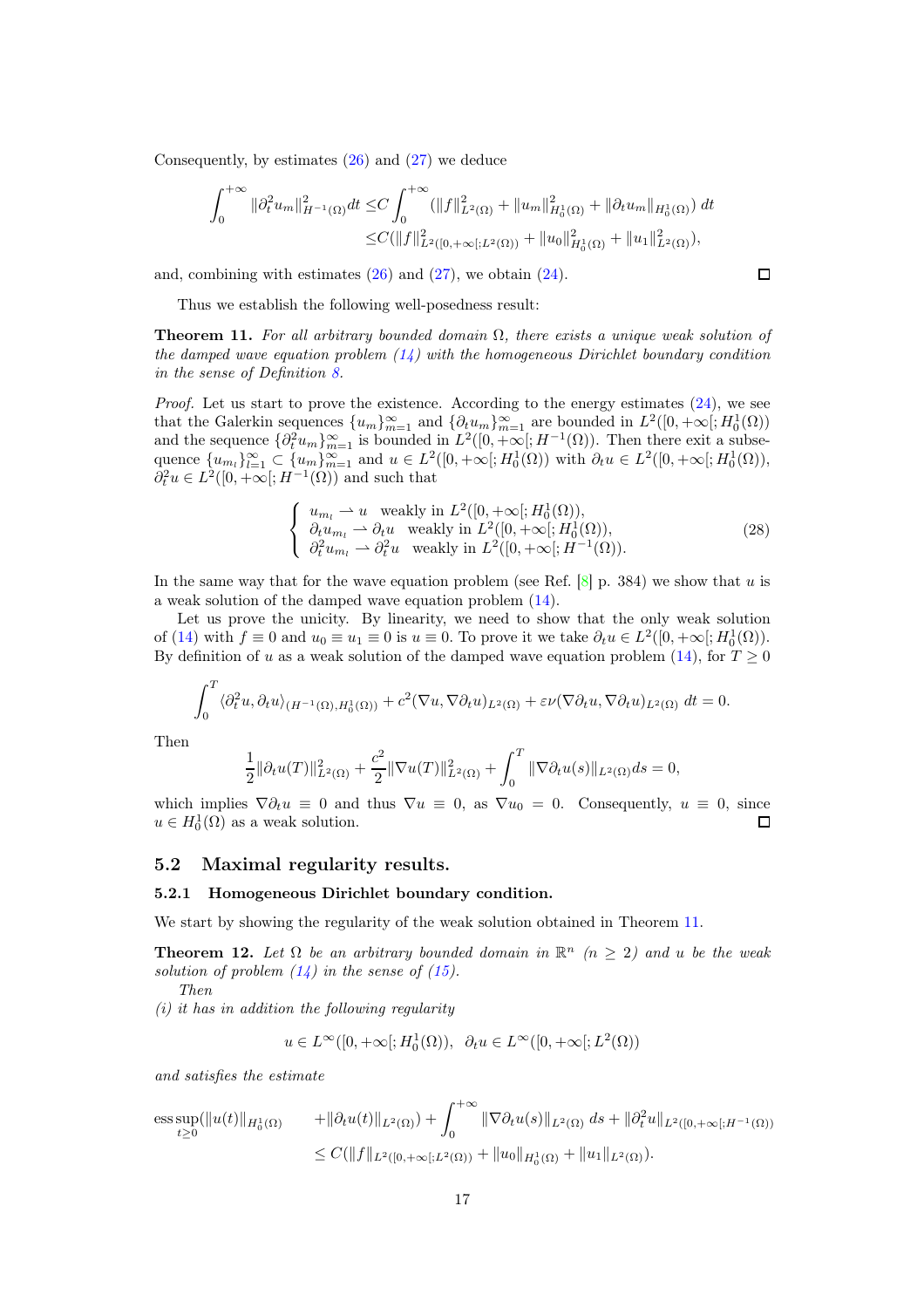(ii) If the initial data are taken more regular

$$
\Delta u_0 \in L^2(\Omega), \ \ u_1 \in H_0^1(\Omega),
$$

then the solution satisfies

$$
u \in L^{\infty}([0, +\infty[; H_0^1(\Omega)) \cap L^2([0, +\infty[; H_0^1(\Omega)) \cap L^2([0, +\infty[; H_{loc}^2(\Omega)),\partial_t u \in L^{\infty}([0, +\infty[; H_0^1(\Omega)) \cap L^2([0, +\infty[; H_0^1(\Omega)) \cap L^2([0, +\infty[; H_{loc}^2(\Omega)),\partial_t^2 u \in L^2([0, +\infty[; L^2(\Omega)),\Delta u \in L^{\infty}([0, +\infty[; L^2(\Omega)) \cap L^2([0, +\infty[; L^2(\Omega)),\Delta \partial_t u \in L^2([0, +\infty[; L^2(\Omega))
$$

with the following a priori estimates

<span id="page-17-0"></span>
$$
\begin{aligned}\n\text{ess}\sup_{0\leq t} (\|\Delta u(t)\|_{L^2(\Omega)}^2 &+ \|\nabla \partial_t u(t)\|_{L^2(\Omega)}^2) + \int_0^\infty \|\Delta \partial_t u(s)\|_{L^2(\Omega)}^2 \, ds \\
&\leq C(\|f\|_{L^2([0,+\infty[;L^2(\Omega))}^2 + \|\Delta u_0\|_{L^2(\Omega)}^2 + \|\nabla u_1\|_{L^2(\Omega)}^2)\n\end{aligned} \tag{29}
$$

and

<span id="page-17-2"></span>
$$
\int_0^{+\infty} \|\Delta u(s)\|_{L^2(\Omega)}^2 ds \le C(\|f\|_{L^2([0,+\infty[;L^2(\Omega))}^2 + \|\Delta u_0\|_{L^2(\Omega)}^2 + \|\nabla u_1\|_{L^2(\Omega)}^2)) \tag{30}
$$

with a constant  $C > 0$  depending only on  $\Omega$ .

*Proof.* Passing to limits in [\(24\)](#page-14-2) as  $m = m_l \rightarrow \infty$ , we deduce (*i*).

Assume now the hypothesis of assertion (ii). We consider again  $u_m$  found in Proposi-tion [3.](#page-13-5) We multiply Eq. [\(22\)](#page-13-1) by  $-\lambda_k \partial_t d_m^k(t)$  and sum over  $k = 1, ..., m$ . By definitions of  $u_m$  and of  $\lambda_k$  (see Eqs. [\(19\)](#page-13-0) and [\(18\)](#page-13-7) respectively) we have

$$
\int_{\Omega} -\partial_t^2 u_m \Delta \partial_t u_m - c^2 \nabla u_m \nabla \Delta \partial_t u_m - \varepsilon \nu \nabla \partial_t u_m \nabla \Delta \partial_t u_m dx = -(f, \Delta \partial_t u_m)_{L^2(\Omega)}.
$$

Thanks to the definition of  $u_m$  (see Proposition [3\)](#page-13-5) as a linear combination of Laplacian's eigenfunctions  $w_k$ , satisfying [\(16\)](#page-13-8)–[\(18\)](#page-13-7), we have  $\partial_t^2 u_m \in H_0^1(\Omega)$  and  $\Delta \partial_t u_m \in H_0^1(\Omega)$ . Therefore, by the Green formula we have

$$
\int_{\Omega} \nabla \partial_t^2 u_m \nabla \partial_t u_m + c^2 \Delta u_m \Delta \partial_t u_m + \varepsilon \nu \Delta \partial_t u_m \Delta \partial_t u_m dx = -(f, \Delta \partial_t u_m)_{L^2(\Omega)}.
$$

Applying Young's inequality, we estimate the right-hand term

<span id="page-17-1"></span>
$$
|(f, \Delta \partial_t u_m)_{L^2(\Omega)}| \leq \frac{2}{\varepsilon \nu} \|f\|_{L^2(\Omega)}^2 + \frac{\varepsilon \nu}{2} \|\Delta \partial_t u_m\|_{L^2(\Omega)}^2.
$$

Then we find

$$
\frac{d}{dt}\Big(\frac{1}{2}\|\nabla\partial_t u_m(t)\|_{L^2(\Omega)}^2+\frac{c^2}{2}\|\Delta u_m(t)\|_{L^2(\Omega)}+\frac{\varepsilon\nu}{2}\int_0^t\|\Delta\partial_t u_m(s)\|_{L^2(\Omega)}\ ds\Big)\leq \frac{2}{\varepsilon\nu}\|f\|_{L^2(\Omega)}^2.
$$

Integrating over  $[0, t]$  we obtain

$$
\frac{1}{2} \|\nabla \partial_t u_m(t)\|_{L^2(\Omega)}^2 + \frac{c^2}{2} \|\Delta u_m(t)\|_{L^2(\Omega)} + \frac{\varepsilon \nu}{2} \int_0^t \|\Delta \partial_t u_m(s)\|_{L^2(\Omega)} ds \tag{31}
$$
\n
$$
\leq \frac{2}{\varepsilon \nu} \int_0^t \|f(s)\|_{L^2(\Omega)}^2 ds + \frac{1}{2} \|\nabla \partial_t u_m(0)\|_{L^2(\Omega)}^2 + \frac{1}{2} \|\Delta u_m(0)\|_{L^2(\Omega)}\n\leq \frac{2}{\varepsilon \nu} \|f\|_{L^2([0, +\infty[; L^2(\Omega))}^2 + \frac{1}{2} \|\nabla u_1\|_{L^2(\Omega)}^2 + \frac{1}{2} \|\Delta u_0\|_{L^2(\Omega)},
$$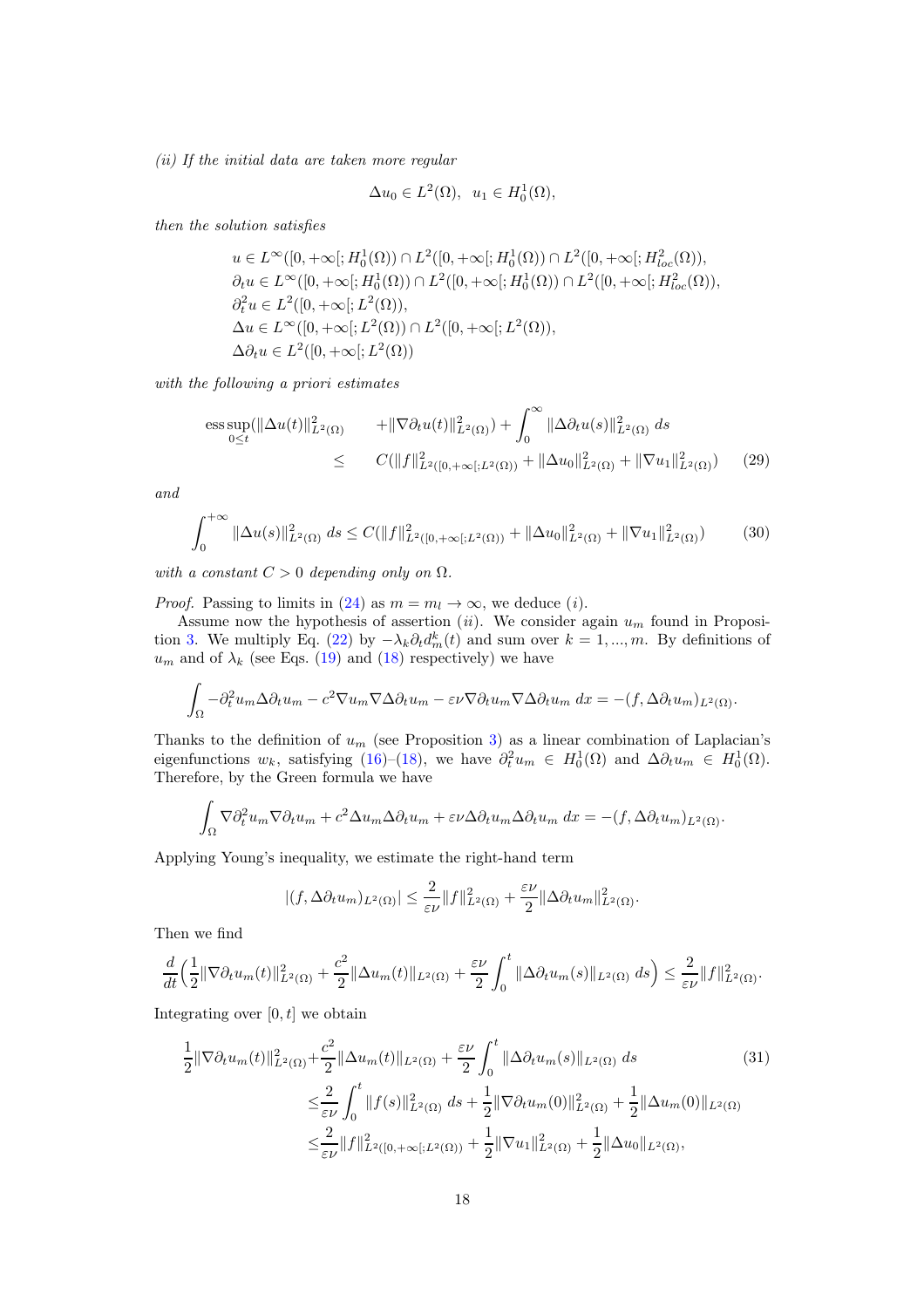from where we deduce [\(29\)](#page-17-0) taking the weak limit of a subsequence. Hence

 $\partial_t u \in L^{\infty}([0, +\infty[; H_0^1(\Omega)), \quad \Delta u \in L^{\infty}([0, +\infty[; L^2(\Omega)), \quad \Delta \partial_t u \in L^2([0, +\infty[; L^2(\Omega))).$ The linearity of the equation implies for all  $T \geq 0$ 

 $\partial_t^2 u \in L^2([0,T];L^2(\Omega)),$ 

as  $\Delta u \in L^{\infty}([0, +\infty[; L^2(\Omega)) \subset L^2([0, T]; L^2(\Omega))$  for all  $T \ge 0$ .

Moreover, as  $\partial_t u_m \in H_0^1(\Omega)$  and  $\Delta \partial_t u_m \in L^2(\Omega)$  $\Delta \partial_t u_m \in L^2(\Omega)$  $\Delta \partial_t u_m \in L^2(\Omega)$  by Proposition 2 we have

 $\|\nabla \partial_t u_m\|_{L^2(\Omega)} \leq C \|\Delta \partial_t u_m\|_{L^2(\Omega)},$ 

which implies by estimate  $(31)$ 

$$
\|\nabla \partial_t u_m\|_{L^2([0,+\infty[;L^2(\Omega))} \leq C \|\Delta \partial_t u_m\|_{L^2([0,+\infty[;L^2(\Omega))})
$$
  

$$
\leq C (\|f\|_{L^2([0,+\infty[;L^2(\Omega))}^2 + \|\Delta u_0\|_{L^2(\Omega)}^2 + \|\nabla u_1\|_{L^2(\Omega)}^2),
$$

and, taking the weak limit of a subsequence, we result in

$$
\|\partial_t u\|_{L^2([0,+\infty[;H_0^1(\Omega))} \le C(\|f\|_{L^2([0,+\infty[;L^2(\Omega))}^2 + \|\Delta u_0\|_{L^2(\Omega)}^2 + \|\nabla u_1\|_{L^2(\Omega)}^2). \tag{32}
$$

By Proposition [2](#page-11-1) we also have

<span id="page-18-1"></span><span id="page-18-0"></span>
$$
\|\nabla u_m\|_{L^2(\Omega)} \leq C \|\Delta u_m\|_{L^2(\Omega)},
$$

which implies in the same way as for estimate  $(32)$ 

$$
||u||_{L^{\infty}([0,+\infty[;H_0^1(\Omega))} \le C(||f||_{L^2([0,+\infty[;L^2(\Omega))}^2 + ||\Delta u_0||_{L^2(\Omega)}^2 + ||\nabla u_1||_{L^2(\Omega)}^2). \tag{33}
$$

This time instead of multiplication of equations [\(22\)](#page-13-1) by  $-\lambda_k \partial_t d_m^k(t)$ , we multiply them by  $-\lambda_k d_m^k(t)$  and sum over  $k = 1, ..., m$ . Following the same steps as for the proof of estimate [\(32\)](#page-18-0) we result in

$$
\frac{d}{dt}\left(\frac{\varepsilon\nu}{2}\|\Delta u_m(t)\|_{L^2(\Omega)}^2+\frac{c^2}{2}\int_0^t\|\Delta u_m(s)\|_{L^2(\Omega)}^2\ ds\right)\leq\frac{2}{c^2}\|f\|_{L^2(\Omega)}^2-\int_{\Omega}\nabla\partial_t^2 u_m\nabla u_m\ dx.
$$

Integrating over  $[0, t]$  we obtain

$$
\frac{\varepsilon\nu}{2} \|\Delta u_m(t)\|_{L^2(\Omega)}^2 + \frac{c^2}{2} \int_0^t \|\Delta u_m(s)\|_{L^2(\Omega)}^2 ds
$$
  

$$
\leq \frac{\varepsilon\nu}{2} \|\Delta u_0\|_{L^2(\Omega)}^2 + \frac{2}{c^2} \|f\|_{L^2([0,+\infty[;L^2(\Omega))}^2 - \int_0^t \int_{\Omega} \nabla \partial_t^2 u_m \nabla u_m ds.
$$

We express the last term in the previous inequality as

$$
-\int_0^t \int_{\Omega} \nabla \partial_t^2 u_m \nabla u_m \, dx = \int_0^t \left[ -\frac{d}{dt} \left( \int_{\Omega} \nabla \partial_t u_m \nabla u_m \, dx \right) + \int_{\Omega} (\nabla \partial_t u_m)^2 \, dx \right] ds
$$
  

$$
= -\int_{\Omega} \nabla \partial_t u_m \nabla u_m \, dx + \int_{\Omega} \nabla \partial_t u_m(0) \nabla u_m(0) \, dx
$$
  

$$
+ \|\partial_t u_m\|_{L^2([0,t];H_0^1(\Omega))}^2,
$$

and obtain by Young's inequality

$$
-\int_{0}^{t} \int_{\Omega} \nabla \partial_{t}^{2} u_{m} \nabla u_{m} dx \leq \frac{1}{2} ||\partial_{t} u_{m}||_{L^{\infty}([0,t];H_{0}^{1}(\Omega))}^{2} + \frac{1}{2} ||u_{m}||_{L^{\infty}([0,t];H_{0}^{1}(\Omega))}^{2}
$$
  
+ 
$$
\frac{1}{2} ||\nabla \partial_{t} u_{m}(0)||_{L^{2}(\Omega)} + \frac{1}{2} ||\nabla u_{m}(0)||_{L^{2}(\Omega)}
$$
  
+ 
$$
||\partial_{t} u_{m}||_{L^{2}([0,t];H_{0}^{1}(\Omega))}^{2}
$$
  

$$
\leq \frac{1}{2} ||\partial_{t} u_{m}||_{L^{\infty}([0,+\infty[;H_{0}^{1}(\Omega))}^{2} + \frac{1}{2} ||u_{m}||_{L^{\infty}([0,+\infty[;H_{0}^{1}(\Omega))}^{2}
$$
  
+ 
$$
\frac{1}{2} ||\nabla u_{1}||_{L^{2}(\Omega)} + \frac{1}{2} ||\nabla u_{0}||_{L^{2}(\Omega)} + ||\partial_{t} u_{m}||_{L^{2}([0,+\infty[;H_{0}^{1}(\Omega))}^{2}.
$$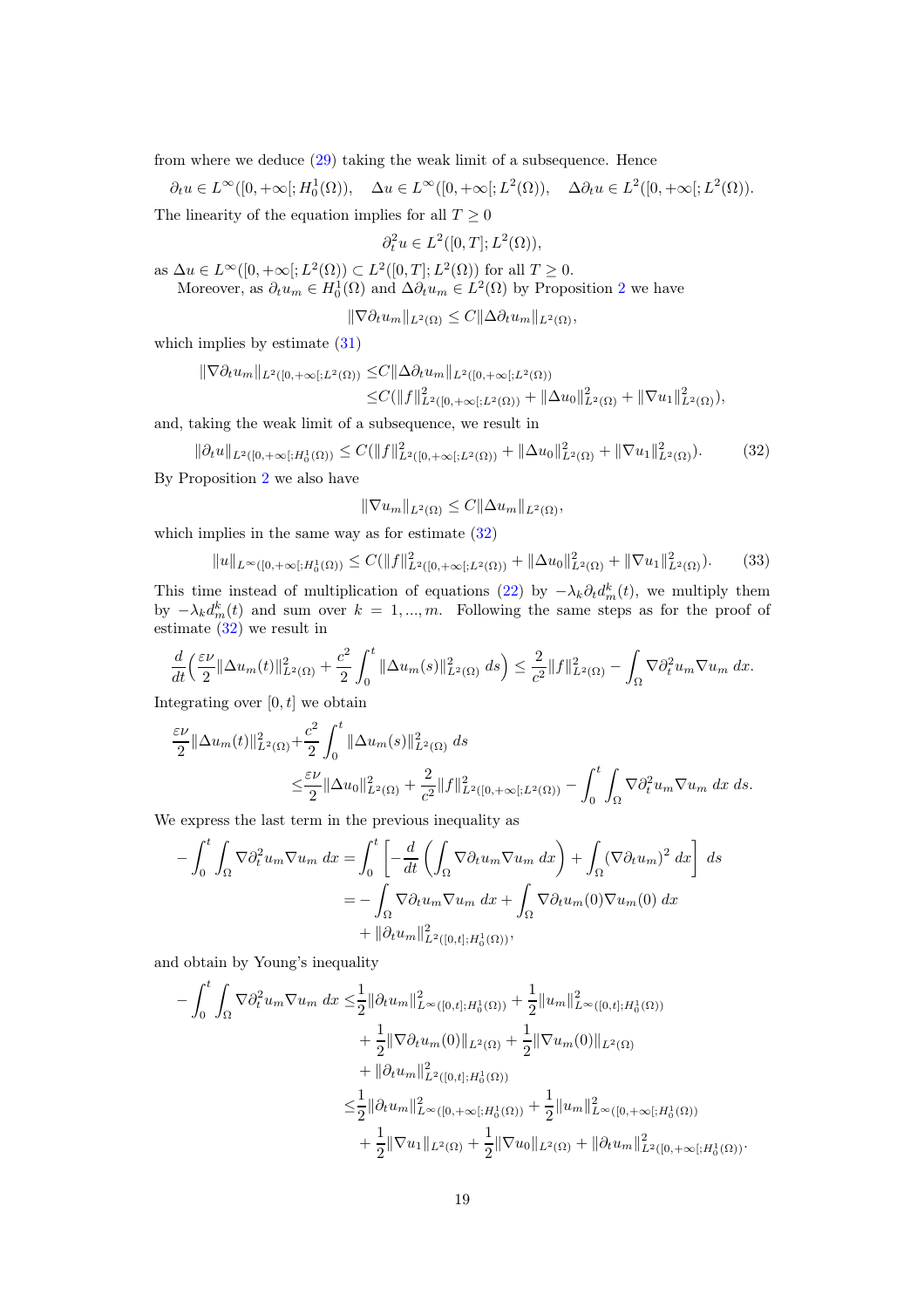Using now estimates  $(31)$ ,  $(32)$  and  $(33)$  we find

$$
-\int_0^t \int_{\Omega} \nabla \partial_t^2 u_m \nabla u_m \, dx \leq C(||f||^2_{L^2([0,+\infty[;L^2(\Omega))} + ||\Delta u_0||^2_{L^2(\Omega)} + ||\nabla u_1||^2_{L^2(\Omega)})
$$

with  $C > 0$  independent of t. Thus, we can deduce

$$
\int_0^{+\infty} \|\Delta u_m(s)\|_{L^2(\Omega)}^2 ds \leq C(\|f\|_{L^2([0,+\infty[;L^2(\Omega))}^2 + \|\Delta u_0\|_{L^2(\Omega)}^2 + \|\nabla u_1\|_{L^2(\Omega)}^2))
$$

and taking a convergent subsequence we find in the limit

$$
\int_0^{+\infty} \|\Delta u(s)\|_{L^2(\Omega)}^2 ds \leq C(\|f\|_{L^2([0,+\infty[;L^2(\Omega))}^2 + \|\Delta u_0\|_{L^2(\Omega)}^2 + \|\nabla u_1\|_{L^2(\Omega)}^2).
$$

The linearity of the equation gives us  $\partial_t^2 u \in L^2([0, +\infty[; L^2(\Omega)), \text{ since }$ 

$$
\|\partial_t^2 u\|_{L^2([0,+\infty[;L^2(\Omega))}\leq C(\|f\|_{L^2([0,+\infty[;L^2(\Omega))}+\|\Delta u\|_{L^2([0,+\infty[;L^2(\Omega))}+\|\Delta\partial u\|_{L^2([0,+\infty[;L^2(\Omega))}).
$$

By Ref. [\[8\]](#page-37-7) Theorem 1 p. 309, we can also deduce

$$
\partial_t u \in L^2([0, +\infty[; H^2_{loc}(\Omega))
$$

with the estimate on  $V \subset\subset \Omega$ 

$$
\|\partial_t u\|_{L^2([0;+\infty[;H^2(V))} \leq C \|\Delta \partial_t u\|_{L^2([0;+\infty[;L^2(\Omega))},
$$

which implies

$$
\|\partial_t u\|^2_{L^2((0;+\infty);H^2(V))}\leq C(\|f\|^2_{L^2([0;+\infty[;L^2(\Omega))}+\|\Delta u_0\|^2_{L^2(\Omega)}+\|\nabla u_1\|^2_{L^2(\Omega)}).
$$

Repeating the previous argument it is sufficient to obtain

$$
u \in L^{\infty}([0, +\infty[; H_{loc}^2(\Omega)) \cap L^2([0, +\infty[; H_{loc}^2(\Omega)),
$$

 $\Box$ 

as  $\Delta u \in L^{\infty}([0, +\infty[; L^2(\Omega)) \cap L^2([0, +\infty[; L^2(\Omega)),$  which finishes the proof.

Let us now define the domain of the weak Dirichlet Laplacian operator, which we use to improve the regularity of solutions for which as it was mentioned we don't have  $H^2$ -regularity.

<span id="page-19-0"></span>**Definition 9** (Weak Laplacian). The Laplacian operator  $-\Delta$  on  $\Omega$  is considered with homogeneous Dirichlet boundary conditions in the weak sense:

$$
-\Delta: \mathcal{D}(-\Delta) \subset H_0^1(\Omega) \to L^2(\Omega)
$$
  

$$
u \mapsto -\Delta u.
$$

Here  $\mathcal{D}(-\Delta)$  is the domain of  $-\Delta$ , defined in the following way:  $u \in \mathcal{D}(-\Delta)$  if and only if  $u \in H_0^1(\Omega)$  and  $-\Delta u \in L^2(\Omega)$  in the sense that there exists  $f \in L^2(\Omega)$  such that

$$
\forall v \in H_0^1(\Omega) \quad (\nabla u, \nabla v)_{L^2(\Omega)} = (f, v)_{L^2(\Omega)}.
$$

The operator  $-\Delta$  is linear self-adjoint and coercive in the sense that for  $u \in \mathcal{D}(-\Delta)$ 

$$
(-\Delta u, u)_{L^2(\Omega)} = (\nabla u, \nabla u)_{L^2(\Omega)}
$$

and we use the notation

$$
||u||_{\mathcal{D}(-\Delta)} = ||\Delta u||_{L^2(\Omega)} \quad \text{for } u \in \mathcal{D}(-\Delta).
$$

In addition we need to introduce the following space: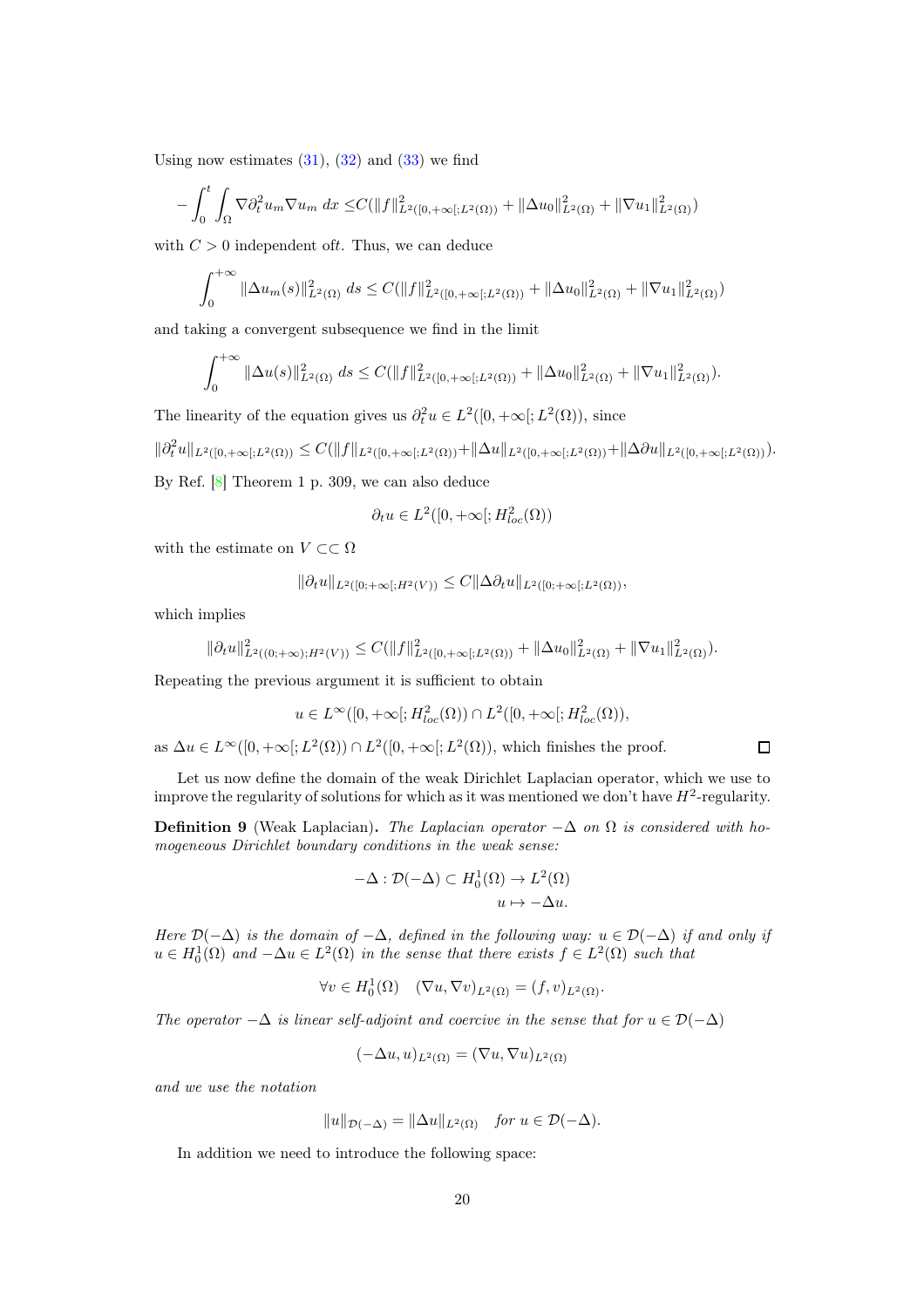<span id="page-20-6"></span>Definition 10. For U an open set we define the Hilbert space

<span id="page-20-2"></span>
$$
X(U) = H1([0, +\infty[; \mathcal{D}(-\Delta)) \cap H2([0, +\infty[; L2(U))).
$$
\n(34)

with the norm

$$
||u||_{X(U)}^2 = ||\Delta u||_{L^2([0,+\infty[;L^2(U))}^2 + ||\Delta \partial_t u||_{L^2([0,+\infty[;L^2(U))}^2 + ||\partial_t^2 u||_{L^2([0,+\infty[;L^2(U))}^2
$$

associated to the scalar product

$$
(u,v)_{X(U)} = \int_0^{+\infty} (\Delta u, \Delta v)_{L^2(U)} + (\Delta \partial_t u, \Delta \partial_t v)_{L^2(U)} + (\partial_t^2 u, \partial_t^2 v)_{L^2(U)} ds.
$$

<span id="page-20-4"></span>**Theorem 13.** For  $\Omega$  an arbitrary bounded domain in  $\mathbb{R}^n$  and

<span id="page-20-7"></span>
$$
X_0(\Omega) := \{ u \in X(\Omega) | u(0) = 0, \ \partial_t u(0) = 0 \}
$$
\n(35)

there exists a unique weak solution of the Dirichlet homogeneous problem for the strongly damped wave equation with also homogeneous initial conditions, in the sense of the varia-tional formulation [\(15\)](#page-13-6),  $u \in X_0(\Omega)$  if and only if  $f \in L^2([0, +\infty[; L^2(\Omega))$ .

Moreover we have the estimate

<span id="page-20-5"></span>
$$
||u||_{X(\Omega)} \le C||f||_{L^2([0,+\infty[;L^2(\Omega))}.
$$
\n(36)

*Proof.* If  $f \in L^2([0, +\infty[; L^2(\Omega)), u_0 \in \mathcal{D}(-\Delta)$  and  $u_1 \in H_0^1(\Omega)$ , by Theorems [11](#page-16-1) and [12](#page-16-2) there exists a unique u weak solution of problem [\(14\)](#page-12-2) in the sense of [\(15\)](#page-13-6) with  $\partial_t^2 u$ ,  $\Delta u$  and  $\Delta \partial_t u$  in  $L^2([0, +\infty); L^2(\Omega))$ . The estimates [\(29\)](#page-17-0) and [\(30\)](#page-17-2) are also satisfied which implies  $u \in X(\Omega)$  with the desired estimate. Conversely, let us consider a weak solution  $u \in$  $H^1([0, +\infty[; \mathcal{D}(-\Delta)) \cap H^2([0, +\infty[; L^2(\Omega)) \text{ with } u(0) = 0, \partial_t u(0) = 0 \text{ of the homogeneous }$ problem  $(14)$  for the strongly damped wave equation. By linearity u is unique and, by regularity of u, we have  $f \in L^2([0, +\infty[; L^2(\Omega))).$  $\Box$ 

#### <span id="page-20-1"></span>5.2.2 Non homogeneous Dirichlet boundary condition.

In this Subsection  $\Omega$  is an admissible domain in  $\mathbb{R}^n$  (*n* = 2 or 3) with a *d*-set boundary  $\partial\Omega$ for  $n-2 < d < n$  and  $-\Delta$  is the weak Dirichlet Laplacian operator from Definition [9.](#page-19-0)

The fact to have non homogeneous Dirichlet boundary conditions implies the use of traces and extensions operators which leads us to leave the field of arbitrary domains.

<span id="page-20-9"></span>**Theorem 14.** Let  $\beta_2 = 2 - \frac{n-d}{2} > 0$  and

$$
F := H^{1}([0, +\infty[; B^{2,2}_{\beta_2}(\partial \Omega)) \cap H^{\frac{7}{4}}([0, +\infty[; L^{2}(\partial \Omega))).
$$
\n(37)

For  $u_0 \in H^2(\Omega)$ ,  $u_1 \in H^1(\Omega)$ ,  $g \in F$  and  $f \in L^2([0, +\infty[; L^2(\Omega))$  with the compatibility conditions

<span id="page-20-8"></span><span id="page-20-3"></span><span id="page-20-0"></span>
$$
g(0) = Tr_{\partial\Omega} u_0, \quad \partial_t g(0) = Tr_{\partial\Omega} u_1
$$

there exists a unique weak solution  $\tilde{u}$  of the problem

$$
\begin{cases}\n\partial_t^2 \tilde{u} - c^2 \Delta \tilde{u} - \nu \varepsilon \Delta \partial_t \tilde{u} = f \quad \text{in } [0, +\infty[ \times \Omega, \\
\tilde{u} = g \quad on \quad \partial \Omega, \\
\tilde{u}(0) = u_0, \quad \partial_t \tilde{u}(0) = u_1.\n\end{cases} \tag{38}
$$

It is a weak solution in such a way that  $\tilde{u} = u^* + \overline{g}$  with

$$
\overline{g} \in X_1(\Omega) := H^2([0, +\infty[; L^2(\Omega)) \cap H^1([0, +\infty[; H^2(\Omega)), \tag{39})
$$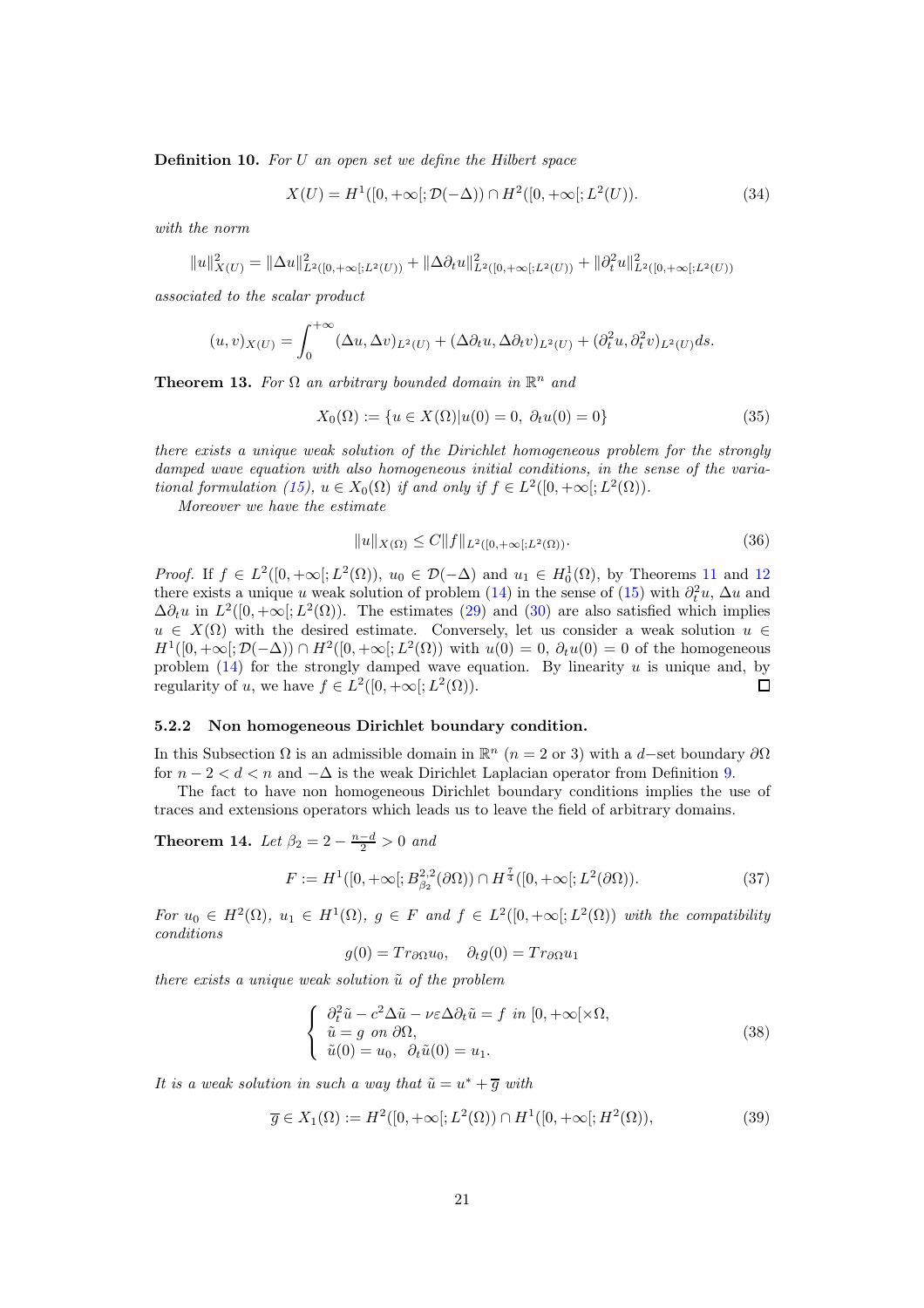such that  $Tr_{\partial\Omega} \overline{g} = g$  and with  $u^* \in X(\Omega)$  (see [\(34\)](#page-20-2) for the definition of the space  $X(\Omega)$ ), which is the unique weak solution of the system

<span id="page-21-3"></span>
$$
\begin{cases}\n\partial_t^2 u + c^2(-\Delta)u + \nu \varepsilon \partial_t (-\Delta)u = f - \partial_t^2 \overline{g} + c^2 \Delta \overline{g} + \nu \varepsilon \Delta \partial_t \overline{g}, \nu(0) = u_0 - \overline{g}(0), \ \partial_t u(0) = u_1 - \partial_t \overline{g}(0)\n\end{cases}
$$
\n(40)

in the sense of the variational formulation  $(15)$ . Moreover, it holds the a priori estimate

$$
||u^*||_{X(\Omega)} \le C(||f||_{L^2([0,+\infty[;L^2(\Omega))} + ||u_0||_{H^2(\Omega)} + ||u_1||_{H^1(\Omega)} + ||g||_F). \tag{41}
$$

Proof. By Lemma 3.5 from Ref. [\[60\]](#page-40-2) we have the following continuous embedding:

$$
H^2([0, +\infty[; L^2(\mathbb{R}^{n-1} \times \mathbb{R}^+)) \cap H^1([0, +\infty[; H^2(\mathbb{R}^{n-1} \times \mathbb{R}^+))
$$
  

$$
\hookrightarrow H^{\frac{7}{4}}([0, +\infty[; L^2(\mathbb{R}^{n-1})) \cap H^1([0, +\infty[; H^{\frac{3}{2}}(\mathbb{R}^{n-1}))).
$$

Thus, as  $g \in F$ , defined in [\(37\)](#page-20-3), the existence of  $\overline{g} \in X_1(\Omega)$  (for the definition of the space  $X_1(\Omega)$  see [\(39\)](#page-20-0)) with  $Tr_{\partial\Omega}\overline{w} = g$  comes from the properties of the trace operator, which thanks to Theorem [4](#page-7-2) has a bounded linear right inverse, *i.e.* the extension operator  $E_{\partial\Omega}$ . Moreover, the boundness of  $E_{\partial\Omega}$  implies

<span id="page-21-4"></span>
$$
\|\overline{g}\|_{X_1(\Omega)} \le C \|g\|_{X(\Omega)}.\tag{42}
$$

Let us define  $u^*$  as a solution of system  $(40)$ .

The regularity of  $\overline{g}$  ensures

$$
-\partial_t^2 \overline{g} + c^2 \Delta \overline{g} + \nu \varepsilon \Delta \partial_t \overline{g} \in L^2([0, T]; L^2(\Omega)), \ u_0 - \overline{g}(0) \in H^2(\Omega), \ u_1 - \partial_t \overline{g}(0) \in H^1(\Omega).
$$

The compatibility conditions also allows to have

$$
Tr_{\partial\Omega}(u_0 - \overline{g}(0)) = Tr_{\partial\Omega}(u_0) - g(0) = 0,
$$
  

$$
Tr_{\partial\Omega}(u_1 - \partial_t \overline{g}(0)) = Tr_{\partial\Omega}(u_1) - \partial_t g(0) = 0.
$$

Then we apply Theorem [13](#page-20-4) to obtain the existence of a unique solution  $u^*$  of system [\(40\)](#page-21-3) with the desired regularity. The regularity of  $u_0$ ,  $u_1$  and  $\overline{g}$  with the help of estimate [\(36\)](#page-20-5) in Theorem [13](#page-20-4) allows to deduce estimate [\(41\)](#page-21-4).  $\Box$ 

## <span id="page-21-0"></span>6 Well-posedness of the Westervelt equation with Dirichlet boundary conditions.

#### <span id="page-21-2"></span>6.1 Well-posedness with homogeneous boundary condition.

In this section  $\Omega$  is an arbitrary bounded domain in  $\mathbb{R}^3$  or a bounded NTA domain in  $\mathbb{R}^2$ and  $-\Delta$  is the weak Laplacian defined in Definition [9.](#page-19-0)

To be able to give a sharp estimate of the smallness of the initial data and in the same time to estimate the bound of the corresponding solution of the Westervelt equation, we use the following theorem from Ref. [\[21\]](#page-38-3):

<span id="page-21-1"></span>**Theorem 15** (Sukhinin). Let  $X$  be a Banach space, let  $Y$  be a separable topological vector space, let  $L : X \to Y$  be a linear continuous operator, let U be the open unit ball in X, let  $P_{LU}: LX \to [0,\infty[$  be the Minkowski functional of the set LU, and let  $\Phi: X \to LX$  be a mapping satisfying the condition

$$
\mathbf{P}_{LU}(\Phi(x) - \Phi(\bar{x})) \leq \Theta(r) \|x - \bar{x}\| \quad \text{for} \quad \|x - x_0\| \leq r, \quad \|\bar{x} - x_0\| \leq r
$$

for some  $x_0 \in X$ , where  $\Theta : [0, \infty] \to [0, \infty]$  is a monotone non-decreasing function. Set  $b(r) = \max(1 - \Theta(r), 0)$  for  $r \geq 0$ .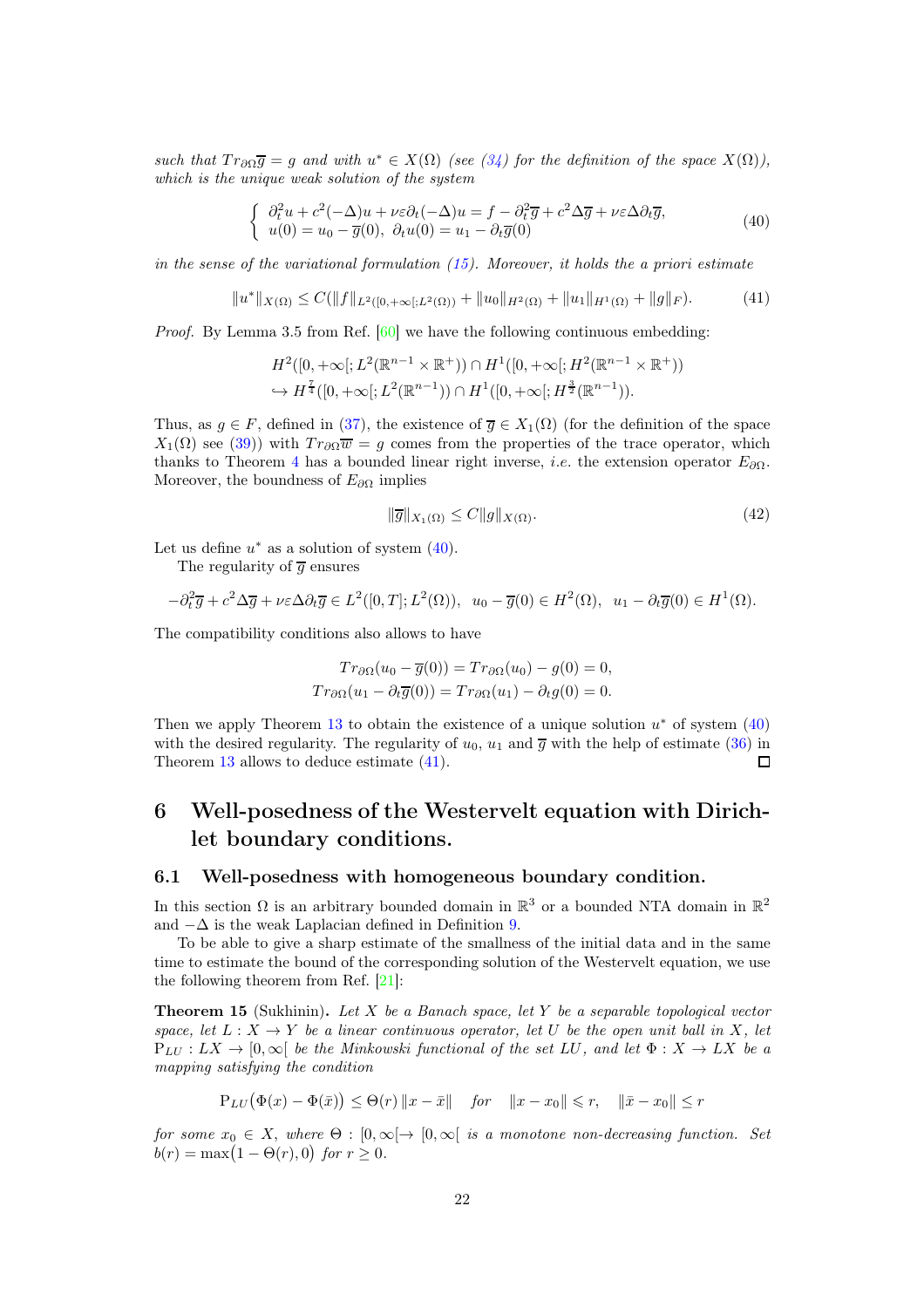Suppose that

$$
w = \int_{0}^{\infty} b(r) dr \in ]0, \infty], \quad r_* = \sup\{r \ge 0 | b(r) > 0\},
$$
  

$$
w(r) = \int_{0}^{r} b(t) dt \quad (r \ge 0) \quad and \quad g(x) = Lx + \Phi(x) \quad for \quad x \in X.
$$

Then for any  $r \in [0, r_*[$  and  $y \in g(x_0) + w(r)LU$ , there exists an  $x \in x_0 + rU$  such that  $q(x) = y.$ 

**Remark 4.** If either  $L$  is injective or  $KerL$  has a topological complement  $E$  in  $X$  such that  $L(E \cap U) = LU$ , then the assertion of Theorem [15](#page-21-1) follows from the contraction mapping principle  $[21]$ . In particular, if L is injective, then the solution is unique.

We use Theorem [15](#page-21-1) to prove the following global well-posedness result.

<span id="page-22-0"></span>**Theorem 16.** We take  $\Omega$  as an arbitrary bounded domain in  $\mathbb{R}^3$  or a bounded NTA domain in  $\mathbb{R}^2$ . Let  $\nu > 0$ , and  $\mathbb{R}^+ = [0, +\infty[$ . Let  $X(\Omega)$  be the Hilbert space defined in [\(34\)](#page-20-2),

 $u_0 \in \mathcal{D}(-\Delta)$ ,  $u_1 \in H_0^1(\Omega)$  and  $f \in L^2(\mathbb{R}^+; L^2(\Omega))$ 

and in addition  $C_1 = O(1)$  is the minimal constant such that the weak solution, in the sense of [\(15\)](#page-13-6),  $u^* \in X(\Omega)$  of the corresponding non homogeneous linear boundary-valued problem [\(14\)](#page-12-2) satisfies

$$
||u^*||_{X(\Omega)} \leq \frac{C_1}{\nu \varepsilon} (||f||_{L^2(\mathbb{R}^+;L^2(\Omega))} + ||u_0||_{\mathcal{D}(-\Delta)} + ||u_1||_{H_0^1(\Omega)}).
$$

Then there exists  $r_* > 0$  with  $r_* = O(1)$  such that for all  $r \in [0, r_*[$  and all data satisfying

$$
||f||_{L^{2}(\mathbb{R}^{+};L^{2}(\Omega))} + ||u_{0}||_{\mathcal{D}(-\Delta)} + ||u_{1}||_{H_{0}^{1}(\Omega)} \leq \frac{\nu \varepsilon}{C_{1}} r,
$$

there exists the unique weak solution  $u \in X(\Omega)$  of the following problem for the Westervelt equation

<span id="page-22-1"></span>
$$
\begin{cases}\n\partial_t^2 u - c^2 \Delta u - \nu \varepsilon \partial_t \Delta u = \alpha \varepsilon u \partial_t^2 u + \alpha \varepsilon (\partial_t u)^2 + f & \text{on} \quad [0, +\infty[ \times \Omega, \\
u = 0 & \text{on} \quad [0, +\infty[ \times \partial \Omega, \\
u(0) = u_0, \ \partial_t u(0) = u_1.\n\end{cases} \tag{43}
$$

Here u is a weak in the sense that  $u = u^* + v$  where  $u^* \in X(\Omega)$  is the weak solution of the variational formulation [\(15\)](#page-13-6) and  $v \in X(\Omega)$  is the solution of an homogeneous non linear  $initial-boundary$  valued problem depending on  $u^*$  and determined by Theorem [15.](#page-21-1) More precisely,  $u \in X(\Omega)$  is the weak solution of the following variational formulation for all  $\phi \in L^2([0, +\infty[; H_0^1(\Omega)))$ 

$$
\int_0^{+\infty} (\partial_t^2 u, \phi)_{L^2(\Omega)} + c^2 (\nabla u, \nabla \phi)_{L^2(\Omega)} + \nu \varepsilon (\nabla \partial_t u, \nabla \phi)_{L^2(\Omega)} ds
$$
  
= 
$$
\int_0^{+\infty} \alpha \varepsilon (u \partial_t^2 u + (\partial_t u)^2 + f, \phi)_{L^2(\Omega)} ds
$$
 (44)

with  $u(0) = u_0$  and  $\partial_t u(0) = u_1$ . Moreover

<span id="page-22-2"></span> $||u||_{X(\Omega)} \leq 2r.$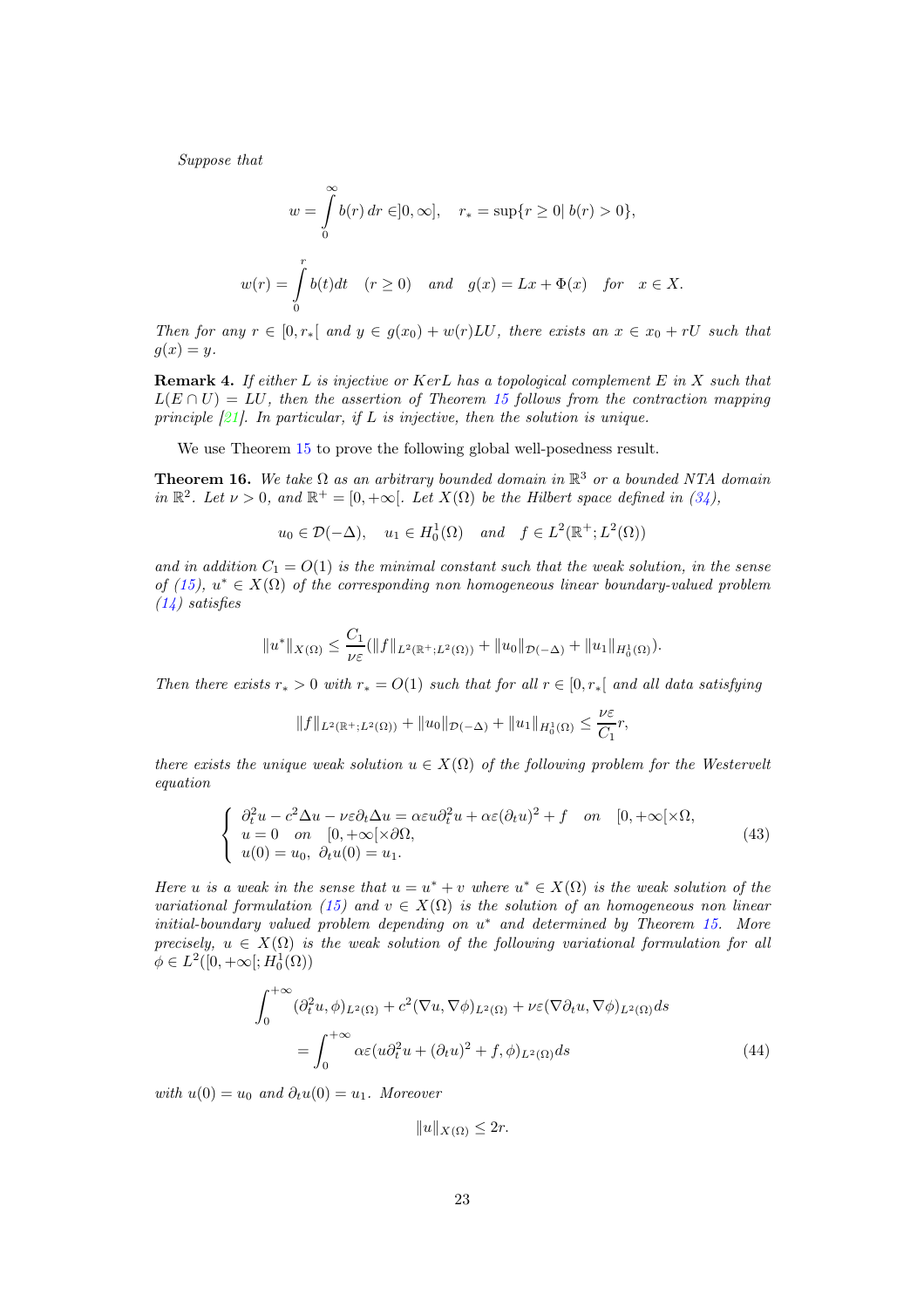*Proof.* For  $u_0 \in \mathcal{D}(-\Delta)$  and  $u_1 \in H_0^1(\Omega)$  and  $f \in L^2(\mathbb{R}^+; L^2(\Omega))$  let us denote, by Theorem [13,](#page-20-4)  $u^* \in X(\Omega)$  is the unique weak solution of the linear problem

$$
\begin{cases} \partial_t^2 u^* - c^2 \Delta u^* - \nu \varepsilon \Delta \partial_t u^* = f & \text{on} \quad [0, +\infty[ \times \Omega, \\ u = 0 & \text{on} \quad [0, +\infty[ \times \partial \Omega, \\ u^*(0) = u_0 \in \mathcal{D}(-\Delta), & \partial_t u^*(0) = u_1 \in H_0^1(\Omega), \end{cases}
$$

in the sense of the variational formulation [\(15\)](#page-13-6). In addition, according to Theorem [13,](#page-20-4) we consider  $X(\Omega)$  and  $X_0(\Omega)$ , defined in Definition [10](#page-20-6) and in [\(35\)](#page-20-7) respectively, and introduce the Banach space  $Y = L^2(\mathbb{R}^+; L^2(\Omega))$ . Then by Theorem [13,](#page-20-4) the linear operator

$$
L: X_0(\Omega) \to Y, \quad u \in X_0(\Omega) \mapsto L(u) := \partial_t^2 u + c^2(-\Delta)u + \nu \varepsilon \partial_t (-\Delta)u \in Y
$$

is a bi-continuous isomorphism.

Let us now notice that if  $v$  is the unique solution of the non-linear boundary valued problem

<span id="page-23-0"></span>
$$
\begin{cases} \partial_t^2 v + c^2(-\Delta)v + \nu \varepsilon(-\Delta)\partial_t v - \alpha \varepsilon(v+u^*)\partial_t^2(v+u^*) - \alpha \varepsilon[\partial_t(v+u^*)]^2 = 0, \\ v(0) = 0, \quad \partial_t v(0) = 0, \end{cases}
$$
(45)

then  $u = v + u^*$  is the unique weak solution of the boundary valued problem for the Westervelt equation [\(43\)](#page-22-1). Let us prove the existence of a such v, using Theorem [15.](#page-21-1) Note that v will be a weak solution with  $v \in X_0(\Omega)$ , in the sense that  $\forall \phi \in L^2([0, +\infty[; H_0^1(\Omega))$ 

$$
\int_0^{+\infty} (\partial_t^2 v, \phi)_{L^2(\Omega)} + c^2 (\nabla v, \nabla \phi)_{L^2(\Omega)} + \nu \varepsilon (\nabla \partial_t v, \nabla \phi)_{L^2(\Omega)} ds
$$
  
= 
$$
\int_0^{+\infty} \alpha \varepsilon ((v + u^*) \partial_t^2 (v + u^*) + [\partial_t (v + u^*)]^2, \phi)_{L^2(\Omega)} ds
$$

with  $v(0) = 0$  and  $\partial_t v(0) = 0$ .

We suppose that  $||u^*||_{X(\Omega)} \leq r$  and define for  $v \in X_0(\Omega)$ 

$$
\Phi(v) := \alpha \varepsilon (v + u^*) \partial_t^2 (v + u^*) + \alpha \varepsilon [\partial_t (v + u^*)]^2.
$$

For w and z in  $X_0(\Omega)$  such that  $||w||_{X(\Omega)} \leq r$  and  $||z||_{X(\Omega)} \leq r$ , we estimate

$$
\|\Phi(w)-\Phi(z)\|_Y,
$$

by applying the triangular inequality. The key point is that it appears terms of the form  $||a\partial_t^2b||_Y$  and  $||\partial_t a\partial_t b||_Y$  with a and b in  $X(Ω)$  and we have the estimate

$$
||a\partial_t^2 b||_Y \le ||a||_{L^{\infty}(\mathbb{R}^+\times\Omega)} ||\partial_t^2 b||_Y,
$$

by Corollary [1](#page-9-1) in  $\mathbb{R}^3$  and Corollary [2](#page-10-1) for NTA domains in  $\mathbb{R}^2$  we have

$$
||a\partial_t^2 b||_Y \leq C||a||_{L^{\infty}(\mathbb{R}^+;\mathcal{D}(-\Delta))}||b||_{X(\Omega)}
$$

and the Sobolev embedding implies

$$
||a\partial_t^2 b||_Y \leq C||a||_{H^1(\mathbb{R}^+; \mathcal{D}(-\Delta))}||b||_{X(\Omega)}
$$
  

$$
\leq B_1||a||_{X(\Omega)}||b||_{X(\Omega)},
$$

with a constant  $B_1 > 0$  depending only on  $\Omega$ . Moreover we have

$$
\|\partial_t a \partial_t b\|_Y \le \sqrt{\int_0^{+\infty} \|\partial_t a\|_{L^\infty(\Omega)} \|\partial_t b\|_{L^2(\Omega)} ds}.
$$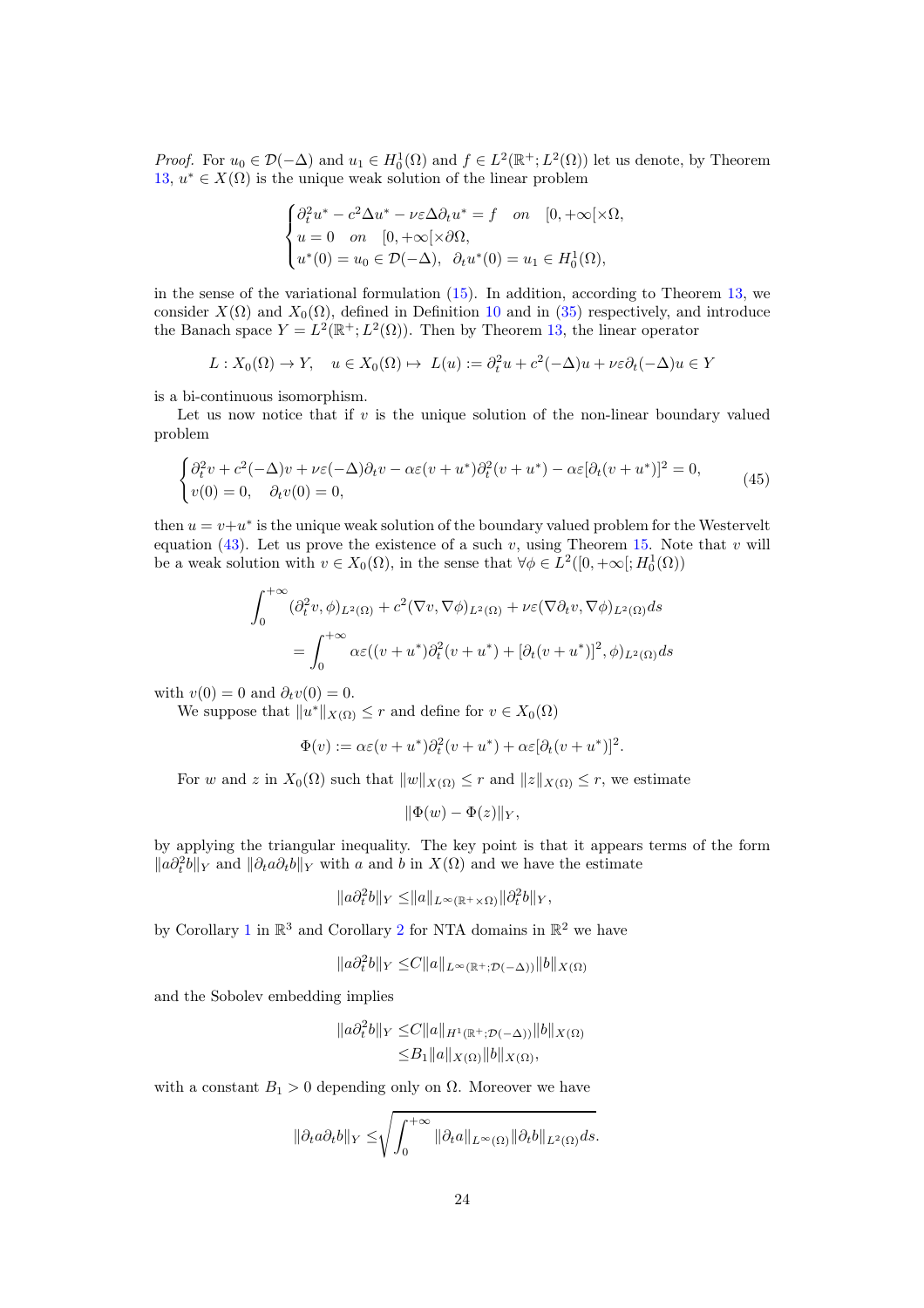Therefore, by Corollary [1](#page-9-1) in  $\mathbb{R}^3$  and Corollary [2](#page-10-1) for NTA domains in  $\mathbb{R}^2$  we have

$$
\|\partial_t a \partial_t b\|_Y \leq C \sqrt{\int_0^{+\infty} \|\partial_t a\|_{\mathcal{D}(-\Delta)} \|\partial_t b\|_{L^2(\Omega)} ds}
$$
  
\n
$$
\leq C \|\partial_t a\|_{L^2(\mathbb{R}^+; \mathcal{D}(-\Delta))} \|\partial_t b\|_{L^\infty(\mathbb{R}^+; L^2(\Omega))}
$$
  
\n
$$
\leq C \|a\|_X(\Omega) \|\partial_t b\|_{H^1(\mathbb{R}^+; L^2(\Omega))}
$$

also using Sobolev's embeddings. As a result we have

$$
\|\partial_t a \partial_t b\|_Y \le B_2 \|a\|_{X(\Omega)} \|b\|_{X(\Omega)},
$$

with a constant  $B_2 > 0$  depending only on  $\Omega$ . Taking a and b equal to  $u^*, w, z$  or  $w - z$ , as  $||u^*||_{X(\Omega)} \le r$ ,  $||w||_{X(\Omega)} \le r$  and  $||z||_{X(\Omega)} \le r$ , we obtain

$$
\|\Phi(w) - \Phi(z)\|_{Y} \le 8\alpha B\varepsilon r \|w - z\|_{X(\Omega)}
$$

with  $B = \max(B_1, B_2) > 0$ , depending only on  $\Omega$ .

By the fact that  $L$  is a bi-continuous isomorphism, there exists a minimal constant  $C_{\varepsilon} = O\left(\frac{1}{\varepsilon \nu}\right) > 0$  (coming from the inequality  $C_0 \varepsilon \nu ||u||^2_{X(\Omega)} \leq ||f||_Y ||u||_{X(\Omega)}$  for  $u$ , a solution of the linear problem [\(14\)](#page-12-2) with homogeneous initial data [for a maximal possible constant  $C_0 = O(1) > 0$ ) such that

$$
\forall u \in X_0(\Omega) \quad ||u||_{X(\Omega)} \le C_{\varepsilon} ||Lu||_Y.
$$

Hence, for all  $q \in Y$ 

$$
P_{LU_{X_0(\Omega)}}(g) \le C_{\varepsilon} P_{U_Y}(g) = C_{\varepsilon} ||g||_Y.
$$

Then we find for w and z in  $X_0(\Omega)$ , such that  $||w||_{X(\Omega)} \leq r$ ,  $||z||_{X(\Omega)} \leq r$ , and also with  $||u^*||_{X(\Omega)} \leq r$ , that

$$
P_{LU_{X_0(\Omega)}}(\Phi(w) - \Phi(z)) \leq \Theta(r) \|w - z\|_{X(\Omega)},
$$

where  $\Theta(r) := 8BC_{\varepsilon} \alpha \varepsilon r$ . Thus we apply Theorem [15](#page-21-1) for  $g(x) = L(x) - \Phi(x)$  and  $x_0 = 0$ . Therefore, knowing that  $C_{\varepsilon} = \frac{C_0}{\varepsilon \nu}$ , we have, that for all  $r \in [0, r_*[$  with

$$
r_* = \frac{\nu}{8BC_0 \alpha} = O(1),\tag{46}
$$

for all  $y \in \Phi(0) + w(r) L U_{X_0(\Omega)} \subset Y$  with

$$
w(r) = r - 4B \frac{C_0}{\nu} \alpha r^2,
$$

there exists a unique  $v \in 0 + rU_{X_0(\Omega)}$  such that  $L(v) - \Phi(v) = y$ . But, if we want that v be the solution of the non-linear Cauchy problem [\(45\)](#page-23-0), then we need to impose  $y = 0$ , and thus to ensure that  $0 \in \Phi(0) + w(r) L U_{X_0(\Omega)}$ . Since  $-\frac{1}{w(r)}\Phi(0)$  is an element of Y and  $LX_0(\Omega) = Y$ , there exists a unique  $z \in X_0(\Omega)$  such that

<span id="page-24-0"></span>
$$
Lz = -\frac{1}{w(r)}\Phi(0).
$$
 (47)

Let us show that  $||z||_{X(\Omega)} \leq 1$ , what will implies that  $0 \in \Phi(0) + w(r) L U_{X_0(\Omega)}$ . Noticing that

$$
\|\Phi(0)\|_{Y} \leq \alpha \varepsilon \|\partial_t u^* \partial_t^2 u^*\|_{Y} + \alpha \varepsilon \|\partial_t u^* \partial_t u^*\|_{Y}
$$
  
\n
$$
\leq 2\alpha \varepsilon B \|u^*\|_{X(\Omega)}^2
$$
  
\n
$$
\leq 2\alpha \varepsilon B r^2
$$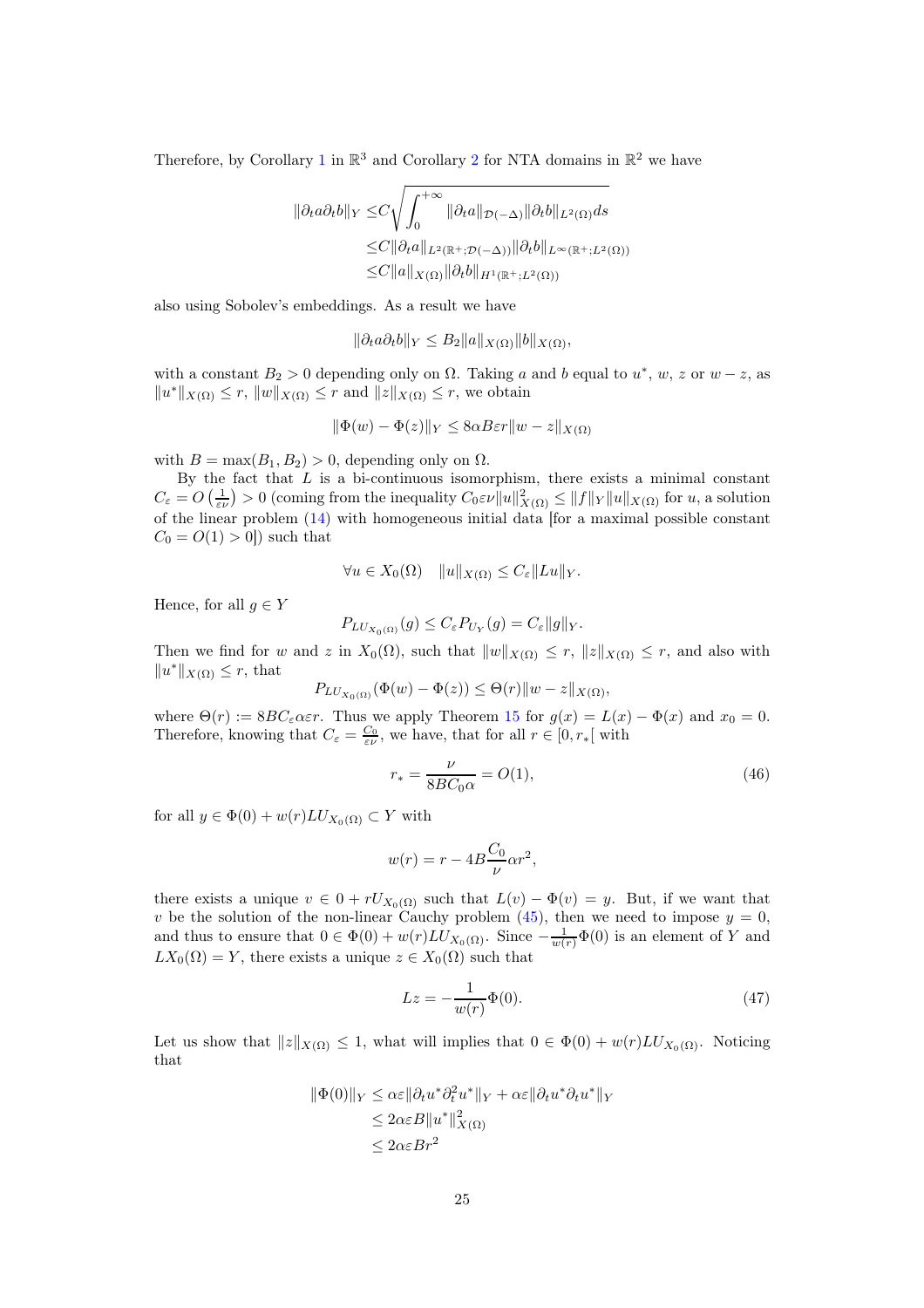and using  $(47)$ , we find

$$
||z||_{X(\Omega)} \leq C_{\varepsilon} ||Lz||_{Y} = C_{\varepsilon} \frac{||\Phi(0)||_{Y}}{w(r)} \leq \frac{C_{\varepsilon} 2B\alpha \varepsilon r}{(1 - 4C_{\varepsilon} B\alpha \varepsilon r)} < \frac{1}{2},
$$

as soon as  $r < r^*$ .

Consequently,  $z \in U_{X_0(\Omega)}$  and  $\Phi(0) + w(r)Lz = 0$ .

Then we conclude that for all  $r \in [0, r_*[$ , if  $||u^*||_{X(\Omega)} \leq r$ , there exists a unique  $v \in$  $rU_{X_0(\Omega)}$  such that  $L(v) - \Phi(v) = 0$ , *i.e.* the solution of the non-linear problem [\(45\)](#page-23-0). Thanks to the maximal regularity and a priori estimate following from Theorem [13,](#page-20-4) there exists a constant  $C_1 = O(\varepsilon^0) > 0$ , such that

$$
||u^*||_{X(\Omega)} \leq \frac{C_1}{\nu \varepsilon} (||f||_Y + ||u_0||_{\mathcal{D}(-\Delta)} + ||u_1||_{H_0^1(\Omega)}).
$$

Thus, for all  $r \in [0, r_*[$  and  $||f||_Y + ||u_0||_{\mathcal{D}(-\Delta)} + ||u_1||_{H_0^1(\Omega)} \leq \frac{\nu \varepsilon}{C_1}r$ , the function  $u =$  $u^* + v \in X(\Omega)$  is the unique solution of the abstract Cauchy problem for the Westervelt equation and  $||u||_{X(\Omega)} \leq 2r$ .

### <span id="page-25-0"></span>6.2 Well posedness with non homogeneous Dirichlet boundary conditions on admissible domains.

As we consider the non homogeneous Dirichlet boundary conditions, in this section  $\Omega$  is an admissible domain in  $\mathbb{R}^n$  ( $n = 2$  or 3), on which the trace and extension operators are well defined.

More precisely we consider the following non homogeneous Dirichlet boundary problem for the the Westervelt equation

<span id="page-25-2"></span>
$$
\begin{cases}\n\partial_t^2 u - c^2 \Delta u - \nu \varepsilon \Delta \partial_t u = \alpha \varepsilon u \partial_t^2 u + \alpha \varepsilon (\partial_t u)^2 + f \text{ in } [0, +\infty[\times \Omega, \\
u = g \text{ on } \partial \Omega, \\
(u(0), \partial_t u(0)) = (u_0, u_1) \text{ on } \Omega.\n\end{cases}
$$
\n(48)

We are looking for solution of the form  $u = v + \tilde{u}$ , where  $\tilde{u}$  solves the strongly damped system  $(38)$  in a weak sense according to Theorem [14.](#page-20-9) It lead us to v, the solution of the following abstract Cauchy system

<span id="page-25-1"></span>
$$
\partial_t^2 v + c^2(-\Delta v) + \nu \varepsilon(-\Delta) \partial_t v = \alpha \varepsilon (v + \tilde{u}) \partial_t^2 (v + \tilde{u}) + \alpha \varepsilon [\partial_t (v + \tilde{u})]^2, (v(0), \partial_t v(0)) = (0, 0),
$$
\n(49)

the well posedness of which is determined in the following theorem using Theorem [15.](#page-21-1)

<span id="page-25-3"></span>**Theorem 17.** Let  $X(\Omega)$  and  $X_1(\Omega)$  be defined by [\(34\)](#page-20-2) and [\(39\)](#page-20-0) respectively. For  $u^* \in X(\Omega)$ and  $\overline{g} \in X_1(\Omega)$ , there exits  $r^* > 0$  with  $r^* = O(1)$ , such that for  $r \in [0, r^*]$  and all data satisfying

$$
||u^*||_{X(\Omega)} \le \frac{r}{2}
$$
 and 
$$
||\overline{g}||_{X_1(\Omega)} \le \frac{r}{2},
$$

there exists the unique weak solution  $v \in X(\Omega)$  of the nonlinear problem [\(49\)](#page-25-1) with  $\tilde{u} = u^* + \overline{g}$ and  $||v||_{X(\Omega)} \leq r$ .

Note that v will be a weak solution in the sense, where  $\forall \phi \in L^2([0, +\infty[; H_0^1(\Omega))$ 

$$
\int_0^{+\infty} (\partial_t^2 v, \phi)_{L^2(\Omega)} + c^2 (\nabla v, \nabla \phi)_{L^2(\Omega)} + \nu \varepsilon (\nabla \partial_t v, \nabla \phi)_{L^2(\Omega)} ds
$$
  
= 
$$
\int_0^{+\infty} \alpha \varepsilon ((v + \tilde{u})(v + \tilde{u})_{tt} + [(v + \tilde{u})_t]^2, \phi)_{L^2(\Omega)} ds
$$

with  $v(0) = 0$  and  $\partial_t v(0) = 0$ .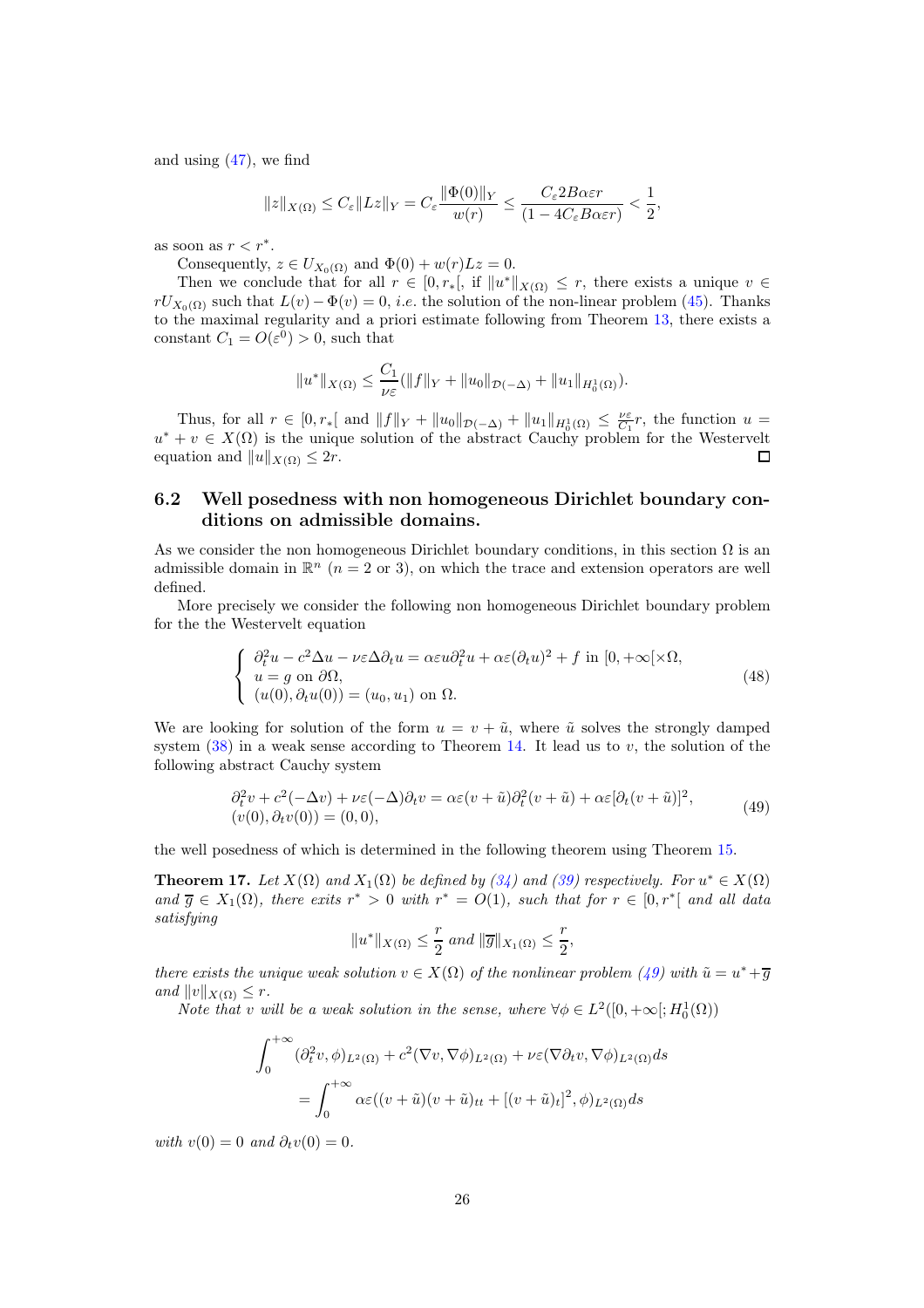*Proof.* As in the proof of Theorem [16](#page-22-0) we work with the Banach spaces  $X_0(\Omega)$  and  $Y =$  $L^2(\mathbb{R}^+; L^2(\Omega))$ . Then by Theorem [13,](#page-20-4) the linear operator

$$
L: X_0(\Omega) \to Y, \quad u \in X_0(\Omega) \mapsto L(u) := \partial_t^2 u + c^2(-\Delta)u + \nu \varepsilon \partial_t (-\Delta)u \in Y
$$

is a bi-continuous isomorphism.

Now we set  $u^* \in X(\Omega)$ ,  $\overline{g} \in X_1(\Omega)$  with  $||u^*||_{X(\Omega)} \leq \frac{r}{2}$  and  $||\overline{g}||_{X_1(\Omega)} \leq \frac{r}{2}$ , and consider

$$
\Phi(v) = \alpha \varepsilon (v + u^* + \overline{g}) \partial_t^2 (v + u^* + \overline{g}) + \alpha \varepsilon [\partial_t (v + u^* + \overline{g})]^2.
$$

The properties of  $X(\Omega)$  and  $X_1(\Omega)$  allows to show for w and z in  $X(\Omega)$  with  $||w||_{X(\Omega)} \leq r$ and  $||z||_{X(\Omega)} \leq r$ 

$$
\|\Phi(w) - \Phi(z)\|_{Y} \le \alpha B \varepsilon r \|w - z\|_{X(\Omega)}
$$

with a constant  $B > 0$  depending only on  $\Omega$ . The final result follows as in the proof of Theorem [16](#page-22-0) with the use of Theorem [15.](#page-21-1)  $\Box$ 

Now we can give the result on the well-posedness of the Westervelt system [\(48\)](#page-25-2) on admissible domains:

**Theorem 18.** Let  $u_0 \in H^2(\Omega)$ ,  $u_1 \in H^1(\Omega)$ ,  $g \in F$ , space defined in [\(37\)](#page-20-3), and take  $f \in L^2([0, +\infty[; L^2(\Omega))$  with the compatibility conditions

$$
g(0) = Tr_{\partial\Omega} u_0, \quad \partial_t g(0) = Tr_{\partial\Omega} u_1.
$$

There exist  $r^* > 0$  and  $C > 0$  such that for  $r \in [0, r^*]$ 

$$
||u_0||_{H^2(\Omega)} + ||u_1||_{H^1(\Omega)} + ||g||_F + ||f||_{L^2([0,+\infty[;L^2(\Omega))} \le Cr
$$

implies that there exists a unique weak solution u of the Westervelt system  $(48)$  with non homogeneous Dirichlet boundary conditions is given by  $u = v + u^* + \overline{g}$ . Here  $u^* \in X(\Omega)$ and  $\overline{g} \in X_1(\Omega)$  (see [\(34\)](#page-20-2) and [\(39\)](#page-20-0) respectively for the definition of the spaces), such that  $\tilde{u} = u^* + \overline{g}$  is the unique weak solution of the strongly damped problem [\(38\)](#page-20-8) and  $v \in X(\Omega)$ is the unique solution of system  $(49)$ . Moreover, the following estimates hold:

$$
||u^*||_{X(\Omega)} \le r, \quad ||\overline{g}||_{X_1(\Omega)} \le \frac{r}{2}, \quad ||v||_{X(\Omega)} \le \frac{r}{2}.
$$

*Proof.* According to Theorem [17](#page-25-3) we have  $v \in X(\Omega)$  with  $||v||_{X(\Omega)} \leq r$  solution of system [\(49\)](#page-25-1) as soon as  $||u^*||_{X(\Omega)} \leq \frac{r}{2}$  and  $||\overline{g}||_{X_1(\Omega)} \leq \frac{r}{2}$  for  $r \in [0, r^*]$  with  $r^* > 0$ . But according to Theorem [14](#page-20-9) if  $\tilde{u} = u^* + \overline{g}$  is the unique weak solution of the strongly damped problem [\(38\)](#page-20-8), then we have the estimates

$$
||u^*||_{X(\Omega)} \leq C(||f||_{[0,+\infty[;L^2(\Omega))} + ||u_0||_{H^2(\Omega)} + ||u_1||_{H^1(\Omega)} + ||g||_F)
$$

and

$$
\|\overline{g}\|_{X_1(\Omega)} \leq C \|g\|_F.
$$

So there exists  $C > 0$  such that

$$
||f||_{L^{2}([0,+\infty[;L^{2}(\Omega))}+||u_{0}||_{H^{2}(\Omega)}+||u_{1}||_{H^{1}(\Omega)}+||g||_{F}\leq Cr
$$

implies

$$
||u^*||_{X(\Omega)} \le \frac{r}{2}, \text{ and } ||\overline{g}||_{X_1(\Omega)} \le \frac{r}{2}
$$

which allows to conclude.

 $\Box$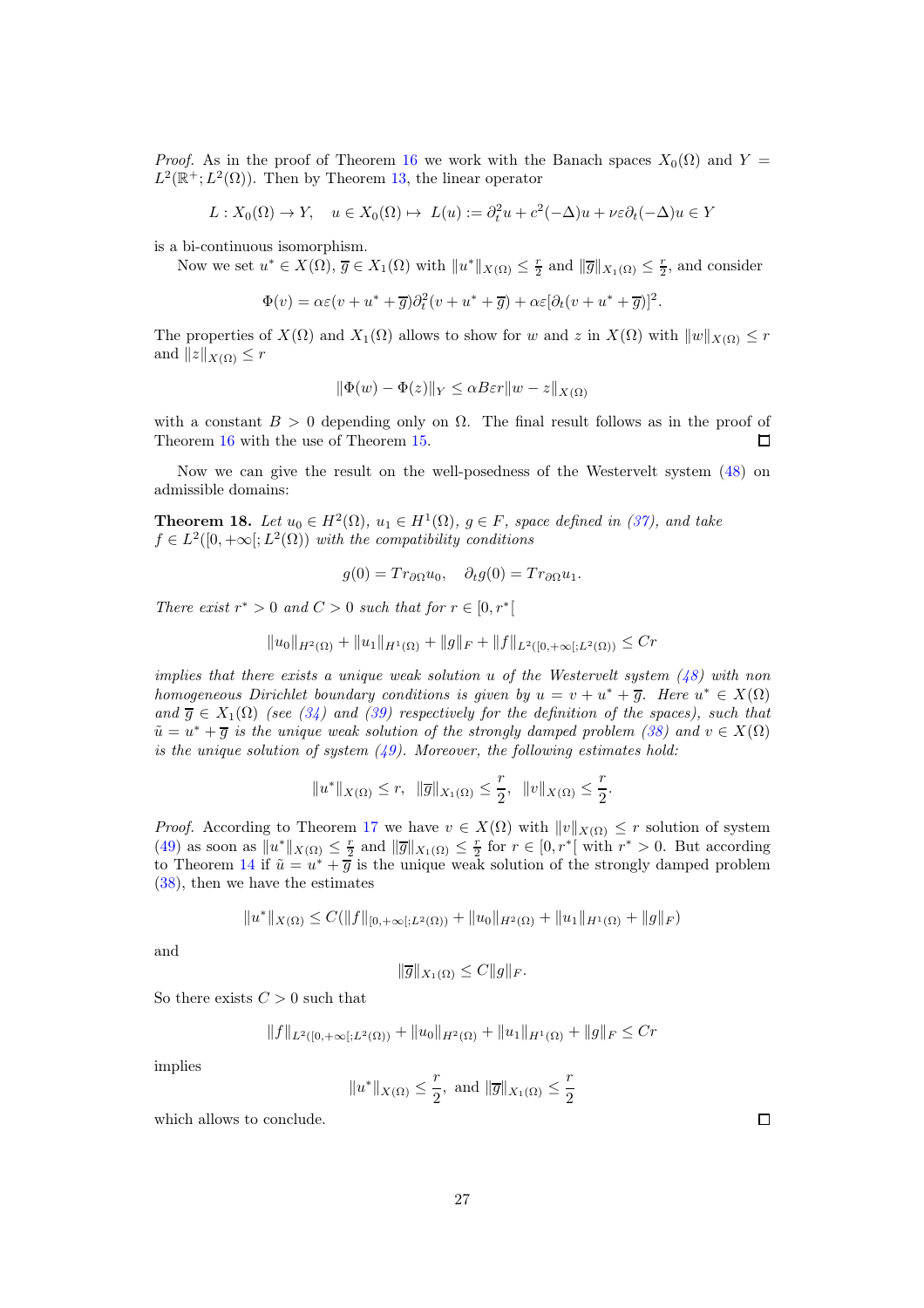## <span id="page-27-0"></span>7 Asymptotic analysis for the Westervelt equation with homogeneous Dirichlet boundary condition.

## 7.1 Approximated problems in  $\mathbb{R}^n$  with  $n = 2$  or 3.

Let  $\Omega$  be an arbitrary bounded domain in  $\mathbb{R}^3$  or in  $\mathbb{R}^2$ .

<span id="page-27-1"></span>**Definition 11.** Let  $(\Omega_m)_{m\geq 0}$  be a sequence of open sets in  $\mathbb{R}^3$ . We say that  $\Omega_m$  converges to  $\Omega$ ,  $\Omega_m \to \Omega$  if the following two conditions are satisfied

• For any compact  $K \subset \Omega$  there is  $m = m(K) \geq 0$  such that

$$
K \subset \Omega_m \text{ for all } m \ge m(K).
$$

• The sets  $\Omega_m \setminus \Omega$  are bounded and when  $m \to +\infty$ 

<span id="page-27-3"></span>
$$
\lambda((\Omega \setminus \Omega_m) \cup (\Omega_m \setminus \Omega)) \to 0.
$$

If  $\Omega \subset \mathbb{R}^2$  we add the condition that for all  $m \in \mathbb{N}^*$  domains  $\Omega_m$  are NTA domains characterized by constants M and  $r_0$  (see Definition [4\)](#page-4-0).

We consider the problem with homogeneous Dirichlet boundary conditions on an open set  $\Omega$  associated to the Westervelt equation

$$
\begin{cases}\n\partial_t^2 u - c^2 \Delta u - \nu \varepsilon \Delta \partial_t u = \alpha \varepsilon \partial_t [u \partial_t u] + f \quad \text{on } ]0, +\infty[\times \Omega, \\
u = 0 \quad \text{on } ]0, +\infty[\times \partial \Omega, \\
u(0) = u_0, \quad \partial_t u(0) = u_1 \quad \text{on } \Omega\n\end{cases} \tag{50}
$$

with the compatibility condition

$$
u_0|_{\partial\Omega} = 0 \qquad u_1|_{\partial\Omega} = 0.
$$

Let  $\Omega$  be an arbitrary bounded domain in  $\mathbb{R}^3$  or in  $\mathbb{R}^2$  for which there exists a sequence  $(\Omega_m)_{m\geq 0}$  of arbitrary domains in  $\mathbb{R}^3$  or of NTA domains, uniformly characterized by geometrical constants M and  $r_0$ , in  $\mathbb{R}^2$  respectively, such that  $\Omega_m \to \Omega$  in the sense of Definition [11.](#page-27-1) In addition we fix an open bounded set  $\Omega^*$  such that  $\Omega \subset \Omega^*$  and  $\Omega_m \subset \Omega^*$  for all  $m \in \mathbb{N}^*$ .

Thanks to Corollaries [1](#page-9-1) and [2](#page-10-1) as the domains  $\Omega_m$  are uniformly bounded we can estimate the corresponding sequence of the weak solutions  $u_m$  of the Poisson equation on  $\Omega_m$ 

$$
||u_m||_{H_0^1(\Omega_m)} \le C||f||_{L^2(\Omega_m)} \quad \forall m \in \mathbb{N}^* \tag{51}
$$

with a constant  $C > 0$  independent ofm.

For the case of the strongly damped wave equation on  $\Omega_m$  as in Section [5](#page-12-0) we can apply Theorems [11](#page-16-1) and [12](#page-16-2) on  $\Omega_m$ . Nevertheless it is important to notice that if we consider the associated estimates [\(29\)](#page-17-0)–[\(30\)](#page-17-2) on  $\Omega_m$ , the constants can be taken independent ofm. It comes from the fact that the constant in the Poincaré's inequality depends only on the Lebesgue measure of the domain  $\lambda(\Omega_m)$  which is bounded (by the volume of  $\Omega^*$ ) and that there are no any other dependence on  $\Omega_m$  which appears in the constants of the estimates [\(29\)](#page-17-0)–[\(30\)](#page-17-2).

Moreover, for the non linear Westervelt equation on  $\Omega_m$  we have:

<span id="page-27-4"></span>**Theorem 19.** Let  $(\Omega_m)_{m \in \mathbb{N}^*}$  be the described previously sequence of domains,  $\nu > 0$  and  $\mathbb{R}^+ = [0, +\infty]$ . Considering the homogeneous Dirichlet boundary problem for the Westervelt equation on  $\Omega_m$ 

<span id="page-27-2"></span>
$$
\begin{cases}\n\partial_t^2 u_m - c^2 \Delta u_m - \nu \varepsilon \Delta \partial_t u_m = \alpha \varepsilon u_m \partial_t^2 u_m + \alpha \varepsilon (\partial_t u_m)^2 + f & \text{in } [0, +\infty[ \times \Omega_m] \\
u_m = 0 & \text{on } [0, +\infty[ \times \partial \Omega_m, \\
u_m(0) = u_{0,m}, \ \partial_t u_m(0) = u_{1,m},\n\end{cases} \tag{52}
$$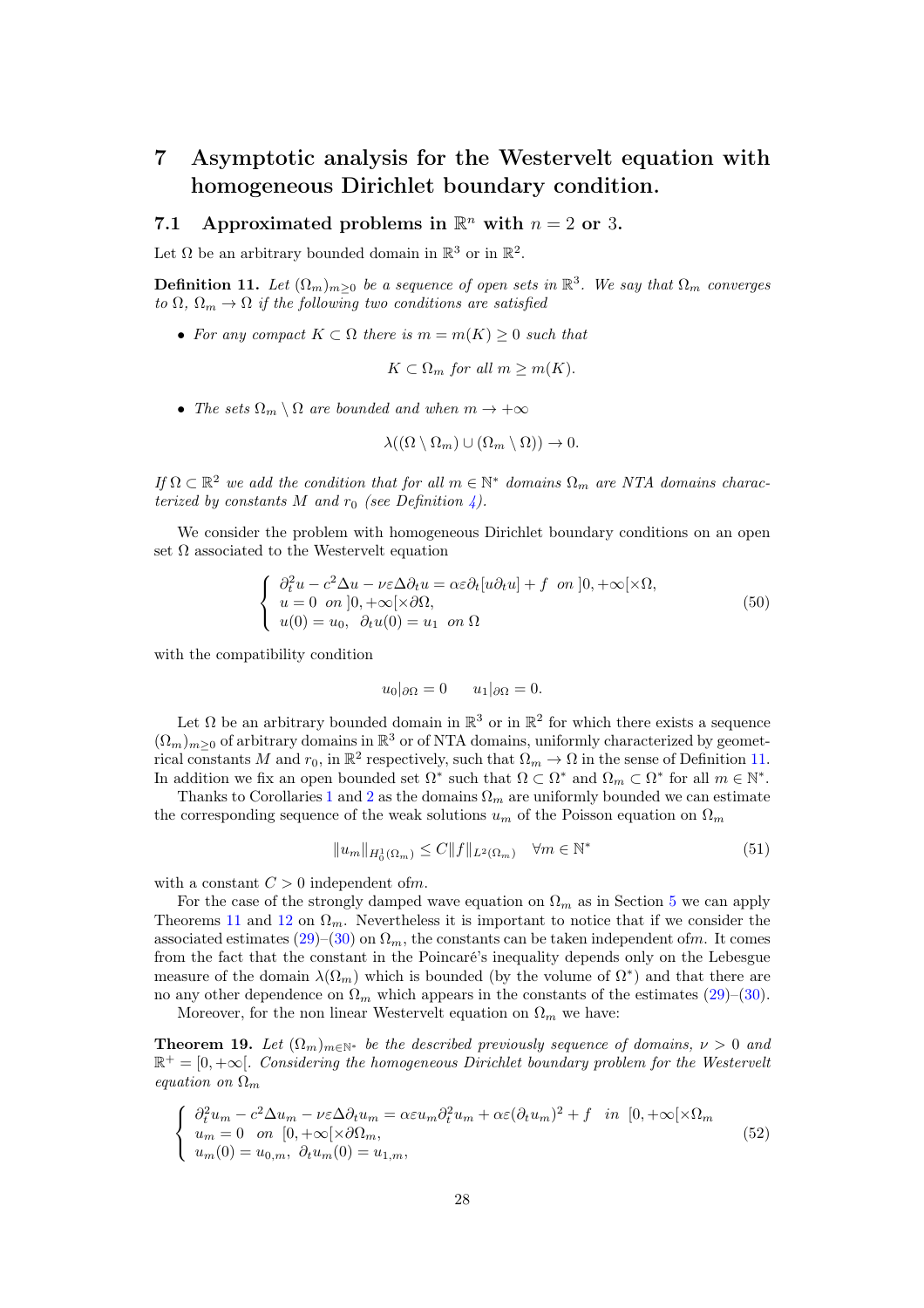assume that  $f \in L^2(\mathbb{R}^+; L^2(\Omega_m))$  and that the initial data

$$
u_{0,m} \in H_0^1(\Omega_m) \quad \text{and} \quad u_{1,m} \in H_0^1(\Omega_m)
$$

with  $\Delta u_{0,m} \in L^2(\Omega_m)$  in the weak sense of a solution of the Poisson equation. Moreover, let  $C_1 = O(1)$ , independent of m thanks to Theorem [12,](#page-16-2) be the minimal constant such that the weak solution  $u_m^* \in X(\Omega_m)$  of the corresponding non homogeneous linear Cauchy problem  $(14)$  on  $\Omega_m$  satisfies

$$
||u_m^*||_{X(\Omega_m)} \leq \frac{C_1}{\nu \varepsilon} (||f||_{L^2(\mathbb{R}^+;L^2(\Omega_m))} + ||\Delta u_{0,m}||_{L^2(\Omega_m)} + ||u_{1,m}||_{H_0^1(\Omega_m)}).
$$

Then there exists  $r_* > 0$  independent of m with  $r_* = O(1)$  such that for all  $r \in [0, r_*[$ and all data satisfying

$$
||f||_{L^{2}(\mathbb{R}^{+};L^{2}(\Omega_{m}))}+||\Delta u_{0,m}||_{L^{2}(\Omega_{m})}+||u_{1,m}||_{H_{0}^{1}(\Omega_{m})}\leq \frac{\nu\varepsilon}{C_{1}}r,
$$

there exists the unique weak solution  $u_m \in X(\Omega_m)$  of the problem [\(52\)](#page-27-2) for the Westervelt equation in same sense that in Theorem [16](#page-22-0) and

<span id="page-28-4"></span>
$$
||u_m||_{X(\Omega_m)} \le 2r.
$$

Proof. The proof is essentially the same as for Theorem [16](#page-22-0) and is thus omitted. The independence on m of  $r^*$  comes from the independence on m in the estimates  $(29)-(30)$  $(29)-(30)$  and  $(3)$ considered on  $\Omega_m$ .  $\Box$ 

Note that we can apply Theorem [16](#page-22-0) on  $\Omega$  in  $\mathbb{R}^3$  or if it is only a NTA domain in  $\mathbb{R}^2$ . In next subsection we extend the class of NTA domains to arbitrary domains which it is possible to approximate with a sequence of NTA domains with uniform geometrical constants.

#### 7.2 Mosco type convergence.

In the assumptions introduced in the previous subsection we define

$$
H(\Omega^*) := H^1([0, +\infty[; H_0^1(\Omega^*)) \cap H^2([0, +\infty[; L^2(\Omega^*))).
$$
\n(53)

Then for  $u \in H(\Omega^*), f \in L^2([0,+\infty[;L^2(\Omega^*))$  and  $\phi \in L^2([0,+\infty[;H_0^1(\Omega^*))$  we introduce

$$
F_m[u,\phi] := \int_0^{+\infty} \int_{\Omega_m} \partial_t^2 u\phi + c^2 \nabla u \nabla \phi + \nu \varepsilon \nabla \partial_t u \nabla \phi \, d\lambda \, dt
$$

$$
\int_0^{+\infty} \int_{\Omega_m} -\alpha \varepsilon (u \partial_t^2 u) \phi - \alpha \varepsilon (\partial_t u)^2 \phi + f \phi \, d\lambda \, dt \tag{54}
$$

and also

$$
F[u,\phi] := \int_0^{+\infty} \int_{\Omega} \partial_t^2 u\phi + c^2 \nabla u \nabla \phi + \nu \varepsilon \nabla \partial_t u \nabla \phi \, d\lambda \, dt
$$

$$
\int_0^{+\infty} \int_{\Omega} -\alpha \varepsilon (u \partial_t^2 u) \phi - \alpha \varepsilon (\partial_t u)^2 \phi + f \phi \, d\lambda \, dt. \tag{55}
$$

We also define for  $u \in L^2(\Omega^*)$ 

<span id="page-28-2"></span><span id="page-28-1"></span><span id="page-28-0"></span>
$$
\overline{F}_m[u,\phi] = \begin{cases} F_m[u,\phi], & \text{if } u \in H(\Omega^*), \\ +\infty, & otherwise \end{cases}
$$
\n(56)

<span id="page-28-3"></span>and

$$
\overline{F}[u,\phi] = \begin{cases} F[u,\phi], & \text{if } u \in H(\Omega^*), \\ +\infty, & otherwise. \end{cases}
$$
\n(57)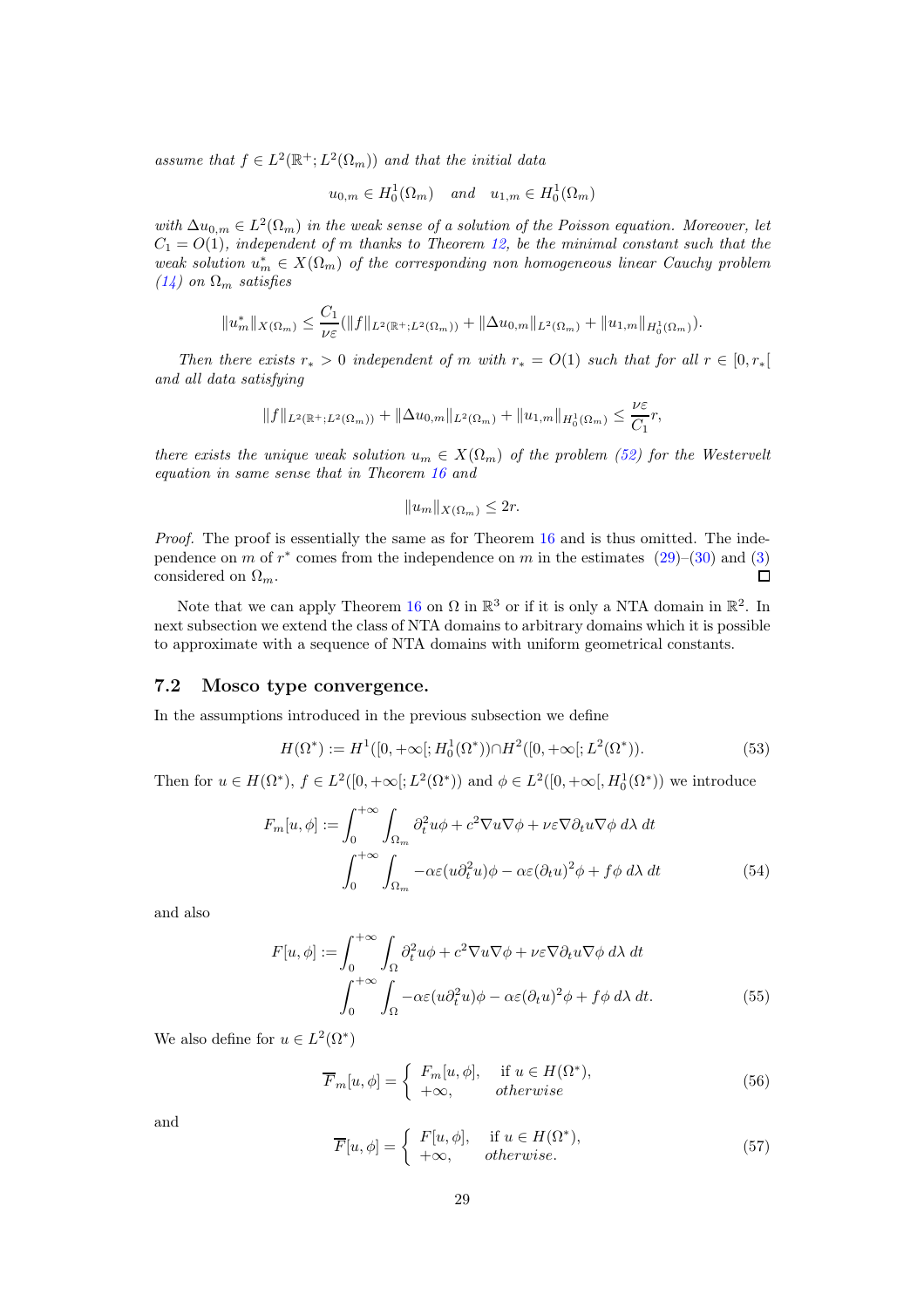<span id="page-29-3"></span>**Remark 5.** We notice that u is a weak solution of the Westervelt problem [\(50\)](#page-27-3) on  $[0, +\infty] \times \Omega$ in the sense of Theorem [16](#page-22-0) if

- $u \in X(\Omega)$ , space defined in [\(34\)](#page-20-2).
- For every  $\phi \in L^2([0, +\infty[; H_0^1(\Omega)) F[u, \phi] = 0$ , where F defined in [\(55\)](#page-28-0).
- $u(0) = u_0$  and  $\partial_t u(0) = u_1$  on  $\Omega$ .

The expression  $F[u, \phi] = 0$  can be obtained multiplying the Westervelt equation from system [\(50\)](#page-27-3) by  $\phi \in X(\Omega)$  integrating on  $[0, +\infty] \times \Omega$  and doing integration by parts taking into account the boundary conditions. In the same way with  $F_m[u, \phi]$  defined in equation [\(54\)](#page-28-1) we can define the weak solution of problem [\(52\)](#page-27-2).

In order to state our main result, we also need to recall the notion of  $M - convergence$ of functionals introduced in Ref. [\[34\]](#page-38-16).

**Definition 12.** A sequence of functionals  $G^m : H \to (-\infty, +\infty]$  is said to M-converge to a functional  $G : H \to (-\infty, +\infty]$  in a Hilbert space H, if

1. (lim sup condition) For every  $u \in H$  there exists  $u_m$  converging strongly in H such that

$$
\overline{\lim} G^m[u_m] \le G[u], \quad \text{as } m \to +\infty. \tag{58}
$$

2. (lim inf condition) For every  $v_m$  converging weakly to u in H

$$
\underline{\lim} G^m[v_m] \ge G[u], \quad \text{as } m \to +\infty. \tag{59}
$$

The main result is the following theorem.

<span id="page-29-0"></span>**Theorem 20.** For  $\phi \in L^2([0, +\infty[; H_0^1(\Omega^*)))$ , the sequence of functionals  $u \mapsto \overline{F}_{\perp}^m[u, \phi]$ defined in [\(56\)](#page-28-2), M-converges in  $L^2([0,+\infty[;L^2(\Omega^*))$  to the following functional  $u \mapsto \overline{F}[u,\phi]$ defined in [\(57\)](#page-28-3) as  $m \to +\infty$ . More precisely in this case  $\forall \phi \in L^2([0, +\infty[; H_0^1(\Omega^*))$  if  $v_m \rightharpoonup u$  in  $H(\Omega^*)$ , the space defined in [\(53\)](#page-28-4), then

<span id="page-29-2"></span><span id="page-29-1"></span>
$$
F_m[v_m, \phi] \underset{m \to +\infty}{\longrightarrow} F[u, \phi].
$$

*Proof.* We consider  $\phi \in L^2([0, +\infty[; H_0^1(\Omega^*))$ . Given the definition of  $\overline{F}$  and  $\overline{F}^m$ , we only consider the case where these functions take finite value.

Proof of "lim sup" condition. Without loss of generality, let us take directly a fixed  $u \in H(\Omega^*)$  and define  $v_m = u$  for all m. Hence  $(v_m)_{m \in \mathbb{N}^*}$  is strongly converging sequence in  $L^2([0, +\infty[; L^2(\Omega^*))$ . Thus by the definition of functionals  $\overline{F_m}[u, \phi]$  and  $\overline{F}[u, \phi]$ , they are equal respectively to  $F_m[u, \phi]$  and  $F[u, \phi]$ , which are well defined (and hence are finite).

As  $\Omega_m \to \Omega$  in the sense of Definition [11](#page-27-1) and  $u \in H(\Omega^*)$  defined in Eq. [\(53\)](#page-28-4), to pass to the limit in [\(54\)](#page-28-1) we can directly apply the dominated convergence theorem for  $m \to +\infty$ 

$$
\int_0^{+\infty} \int_{\Omega_m} \partial_t^2 u \phi + c^2 \nabla u \nabla \phi + \nu \varepsilon \nabla \partial_t u \nabla \phi \, d\lambda \, dt
$$

$$
\to \int_0^{+\infty} \int_{\Omega} \partial_t^2 u \phi + c^2 \nabla u \nabla \phi + \nu \varepsilon \nabla \partial_t u \nabla \phi \, d\lambda \, dt, \quad (60)
$$

$$
\int_0^{+\infty} \int_{\Omega_m} -\alpha \varepsilon (u \partial_t^2 u) \phi - \alpha \varepsilon (\partial_t u)^2 \phi \, d\lambda \, dt
$$

$$
\to \int_0^{+\infty} \int_{\Omega} -\alpha \varepsilon (u \partial_t^2 u) \phi - \alpha \varepsilon (\partial_t u)^2 \phi \, d\lambda \, dt. \quad (61)
$$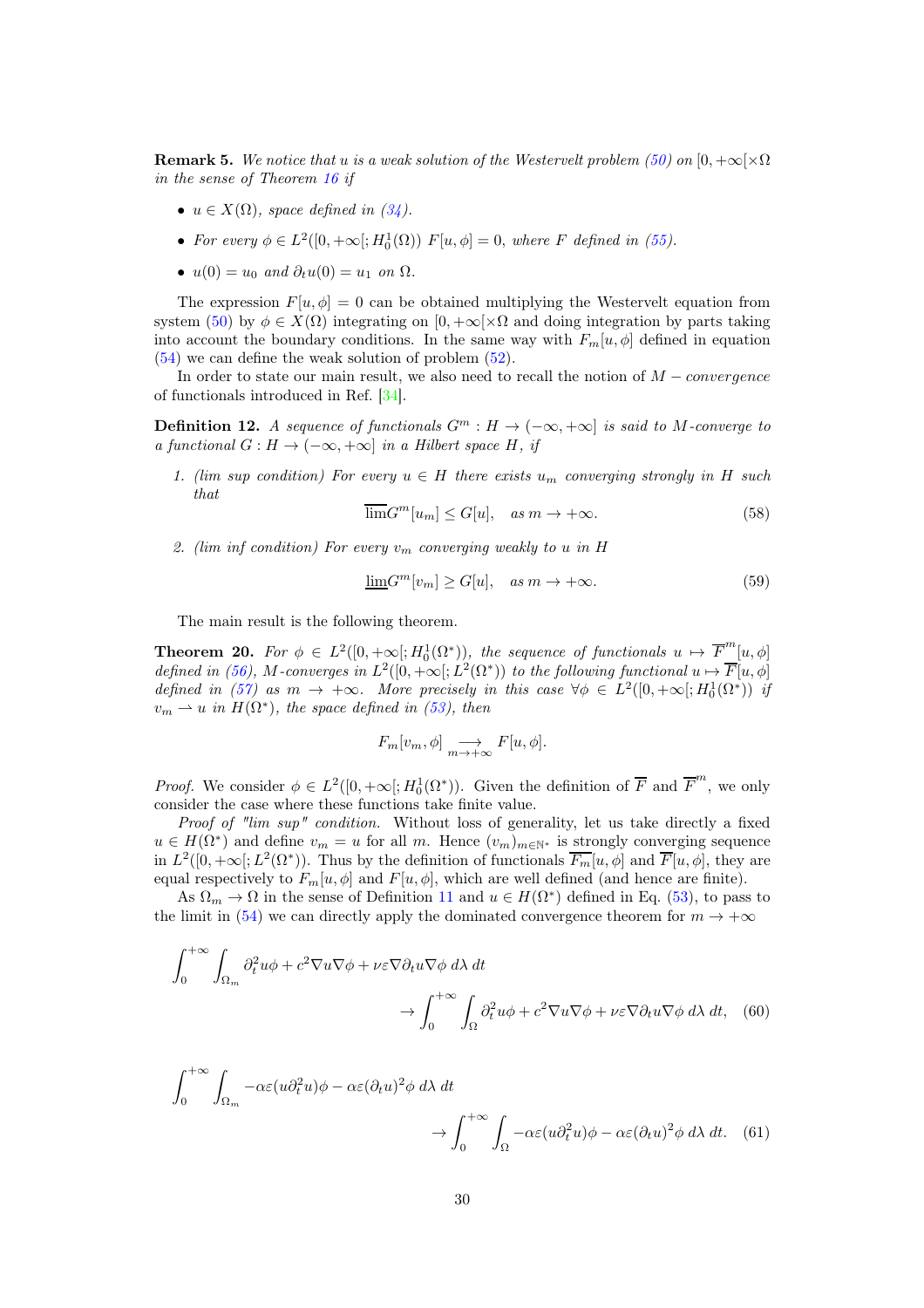This comes from the fact that for  $u \in H(\Omega^*)$  and  $\phi \in L^2([0, +\infty[; H_0^1(\Omega^*))$  by Hölder's inequality we ensure the boundness

$$
\int_0^{+\infty} \int_{\Omega^*} |\partial_t^2 u \phi| d\lambda dt \leq ||\partial_t^2 u||_{L^2([0,+\infty[;L^2(\Omega^*))} ||\phi||_{L^2([0,+\infty[;L^2(\Omega^*))} < +\infty,
$$
  

$$
\int_0^{+\infty} \int_{\Omega^*} |c^2 \nabla u \nabla \phi| d\lambda dt \leq c^2 ||\nabla u||_{L^2([0,+\infty[;L^2(\Omega^*))} ||\nabla \phi||_{L^2([0,+\infty[;L^2(\Omega^*))} < +\infty,
$$
  

$$
\int_0^{+\infty} \int_{\Omega^*} |\nu \varepsilon \nabla \partial_t u \nabla \phi| d\lambda dt \leq \nu ||\nabla \partial_t u||_{L^2([0,+\infty[;L^2(\Omega^*))} ||\nabla \phi||_{L^2([0,+\infty[;L^2(\Omega^*))} < +\infty,
$$

and, using also successively Hölder's inequality and the Sobolev embeddings, we also control the nonlinear terms

$$
\int_0^{+\infty} \int_{\Omega^*} |(u \partial_t^2 u)\phi| d\lambda dt
$$
  
\n
$$
\leq ||u||_{L^{\infty}([0,+\infty[;L^4(\Omega^*))} ||\partial_t^2 u||_{L^2([0,+\infty[;L^2(\Omega^*))} ||\phi||_{L^2([0,+\infty[;L^4(\Omega^*))}
$$
  
\n
$$
\leq C ||u||_{H^1([0,+\infty[;H_0^1(\Omega^*))} ||\partial_t^2 u||_{L^2([0,+\infty[;L^2(\Omega^*))} ||\phi||_{L^2([0,+\infty[;H_0^1(\Omega^*))} < +\infty
$$

and

$$
\int_0^{+\infty} \int_{\Omega^*} |(\partial_t u)^2 \phi| d\lambda dt
$$
  
\n
$$
\leq ||\partial_t u||_{L^{\infty}([0,+\infty[;L^2(\Omega^*))} ||\partial_t u||_{L^2([0,+\infty[;L^4(\Omega^*))} ||\phi||_{L^2([0,+\infty[;L^4(\Omega^*)])}
$$
  
\n
$$
\leq C ||\partial_t u||_{H^1([0,+\infty[;L^2(\Omega^*))} ||\partial_t u||_{L^2([0,+\infty[;H_0^1(\Omega^*))} ||\phi||_{L^2([0,+\infty[;H_0^1(\Omega^*))} < +\infty.
$$

Note that by the dominated convergence theorem we have for  $f \in L^2([0, +\infty[; L^2(\Omega^*))$ 

$$
\int_0^{+\infty} \int_{\Omega_m} f \phi \, d\lambda \, dt \underset{m \to +\infty}{\longrightarrow} \int_0^{+\infty} \int_{\Omega} f \phi \, d\lambda \, dt.
$$

With the help of [\(60\)](#page-29-1) and [\(61\)](#page-29-2) we conclude that for all  $\phi \in L^2([0, +\infty[, H_0^1(\Omega^*))$ 

$$
F_m[u, \phi] \underset{m \to +\infty}{\longrightarrow} F[u, \phi],
$$

from where follows the "lim sup" condition.

*Proof of the "lim inf" condition.* Now, let  $v_m$  be a sequence such that

$$
v_m \rightharpoonup u \quad \text{in } H(\Omega^*),
$$

with  $H(\Omega^*)$  defined in [\(53\)](#page-28-4) and

$$
H(\Omega^*) \hookrightarrow H^1([0, +\infty[; H_0^1(\Omega^*))).
$$

<span id="page-30-1"></span>Then we have

$$
\partial_t^2 v_m \rightharpoonup \partial_t^2 u \quad \text{in } L^2([0, +\infty[; L^2(\Omega^*))), \tag{62}
$$

<span id="page-30-0"></span>
$$
\partial_t v_m \rightharpoonup \partial_t u, \ \nabla \partial_t v_m \rightharpoonup \nabla \partial_t u \quad \text{in } L^2([0, +\infty[; L^2(\Omega^*)]), \tag{63}
$$

<span id="page-30-2"></span>and

$$
v_m \rightharpoonup u, \ \nabla v_m \rightharpoonup \nabla u \quad \text{in } L^2([0, +\infty[; L^2(\Omega^*))).
$$
\n
$$
(64)
$$

Moreover, working in  $\mathbb{R}^n$  with dimension  $n \leq 3$ , by Theorem [5](#page-7-1) it is possible to chose any  $2 \leq p \leq 6$  ensuring the compactness of the embedding  $L^2([0, +\infty[; H^1(\Omega^*)) \subset \mathbb{C}$  $L^2([0, +\infty[; L^p(\Omega^*))$ . For higher dimension the desired assertion with  $p \geq 2$  fails. So for  $2\leq p < 6$ 

<span id="page-30-3"></span>
$$
v_m \to u, \ \partial_t v_m \to \partial_t u \text{ in } L^2([0, +\infty[; L^p(\Omega^*))).
$$
\n
$$
(65)
$$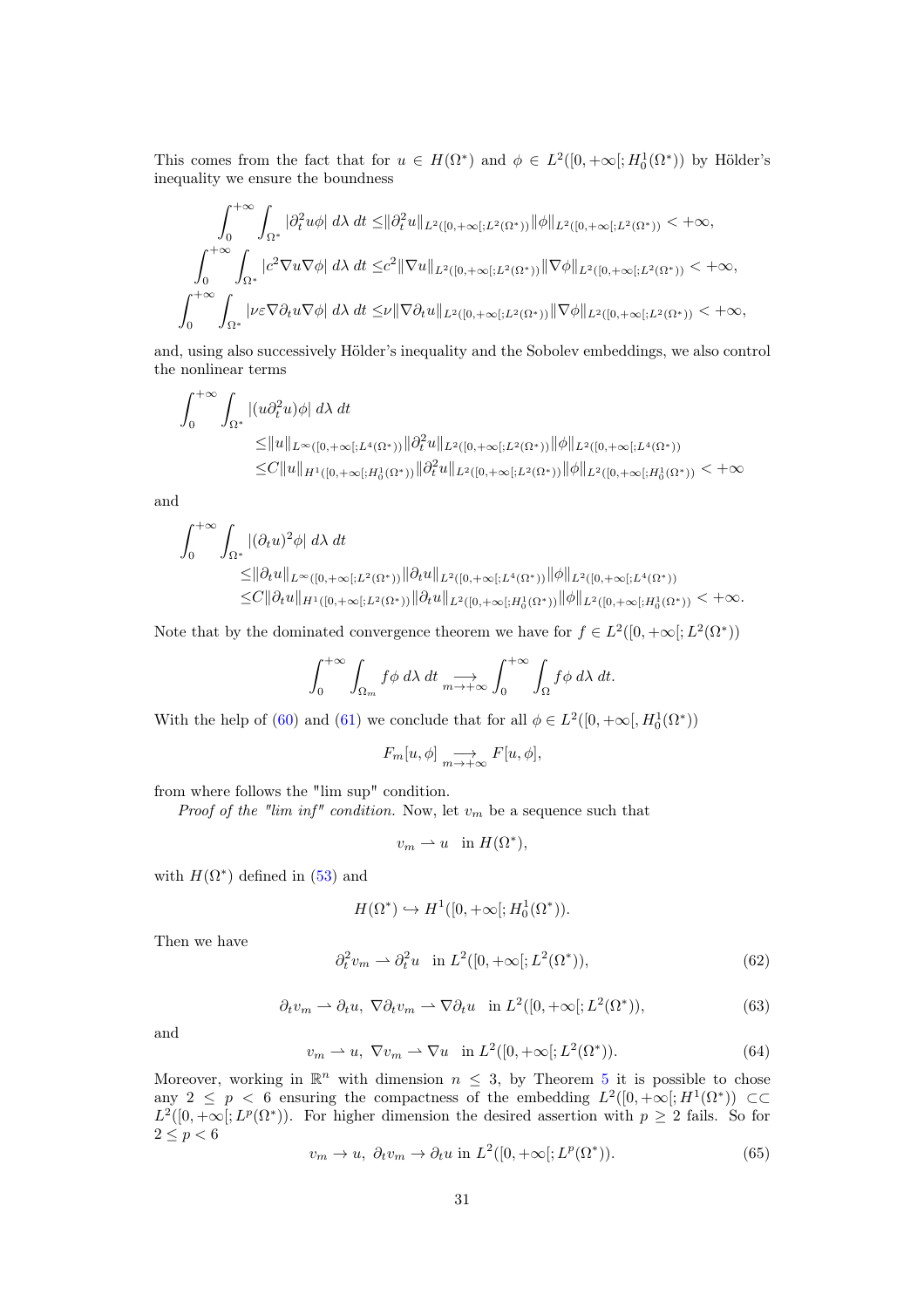Let  $\phi \in L^2([0,\infty[, H_0^1(\Omega)),$  we want to show that

$$
F_m[v_m, \phi] \underset{m \to +\infty}{\longrightarrow} F[u, \phi].
$$

We start to study the convergence of linear terms

$$
\Big| \int_0^{+\infty} \int_{\Omega_m} \partial_t^2 v_m \phi \, d\lambda \, ds - \int_0^{+\infty} \int_{\Omega} \partial_t u \partial_t \phi \, d\lambda \, ds \Big| \le
$$
  

$$
\Big| \int_0^{+\infty} \int_{\Omega^*} \partial_t^2 v_m \mathbb{1}_{\Omega_m} \phi \, d\lambda \, ds - \int_0^{+\infty} \int_{\Omega^*} \partial_t^2 v_m \mathbb{1}_{\Omega} \phi \, d\lambda \, ds \Big|
$$
  

$$
+ \Big| \int_0^{+\infty} \int_{\Omega^*} \partial_t^2 v_m \mathbb{1}_{\Omega} \phi \, d\lambda \, ds - \int_0^{+\infty} \int_{\Omega^*} \partial_t^2 u \mathbb{1}_{\Omega} \phi \, d\lambda \, ds \Big|.
$$

The second term on the right hand side tends to zero as  $m \to +\infty$  by [\(62\)](#page-30-0) as  $1\Omega \phi \in$  $L^2([0, +\infty[; L^2(\Omega^*)])$ . For the first term

$$
\Big|\int_0^{+\infty}\int_{\Omega^*} \partial_t^2 v_m (\mathbb{1}_{\Omega_m} - \mathbb{1}_{\Omega}) \phi \ d\lambda \ ds \Big| \leq \|(\mathbb{1}_{\Omega_m} - \mathbb{1}_{\Omega}) \phi\|_{L^2([0,+\infty[\times \Omega^*)}] \| \partial_t^2 v_m \|_{L^2([0,+\infty[\times \Omega^*)},
$$

but  $\|\partial_t v_m\|_{L^2([0,T]\times\Omega^*)}$  is bounded according to [\(62\)](#page-30-0), and hence by the dominated convergence theorem we find

<span id="page-31-1"></span>
$$
\|(\mathbb{1}_{\Omega_m}-\mathbb{1}_{\Omega})\phi\|_{L^2([0,+\infty[\times\Omega^*)}\underset{m\to+\infty}{\longrightarrow}0.
$$

Then for  $m \to +\infty$ 

<span id="page-31-0"></span>
$$
\int_0^{+\infty} \int_{\Omega_m} \partial_t^2 v_m \phi \, d\lambda \, ds \to \int_0^{+\infty} \int_{\Omega} \partial_t^2 u \partial_\phi \, d\lambda \, ds.
$$

Using  $(63)$  and  $(64)$  we can deduce in the same way that

$$
\int_{0}^{+\infty} \int_{\Omega_{m}} \partial_{t}^{2} v_{m} \phi + c^{2} \nabla v_{m} \nabla \phi + \nu \varepsilon \nabla \partial_{t} v_{m} \nabla \phi \ d\lambda \ dt
$$

$$
\longrightarrow \int_{0}^{+\infty} \int_{\Omega} \partial_{t}^{2} u \phi + c^{2} \nabla u \nabla \phi + \nu \varepsilon \nabla \partial_{t} u \nabla \phi \ d\lambda \ dt. \quad (66)
$$

For the quadratic terms we have

$$
\left| \int_{0}^{+\infty} \int_{\Omega_{m}} (v_{m} \partial_{t}^{2} v_{m}) \phi d\lambda dt - \int_{0}^{+\infty} \int_{\Omega} (u \partial_{t}^{2} u) \phi d\lambda dt \right| \leq
$$

$$
\left| \int_{0}^{+\infty} \int_{\Omega_{m}} (v_{m} \partial_{t}^{2} v_{m}) \phi d\lambda dt - \int_{0}^{+\infty} \int_{\Omega} (v_{m} \partial_{t}^{2} v_{m}) \phi d\lambda dt \right| + \left| \int_{0}^{+\infty} \int_{\Omega} (v_{m} \partial_{t}^{2} v_{m}) \phi d\lambda dt - \int_{0}^{+\infty} \int_{\Omega} (u \partial_{t}^{2} u) \phi d\lambda dt \right|.
$$
(67)

To show that the first term on the right hand side tends to 0 for  $m \to +\infty$ , we firstly notice that by Hölder's inequality

$$
\left| \int_0^{+\infty} \int_{\Omega_m} (v_m \partial_t^2 v_m) \phi d\lambda dt - \int_0^{+\infty} \int_{\Omega} (v_m \partial_t^2 v_m) \phi d\lambda dt \right|
$$
  
 
$$
\leq ||(\mathbb{1}_{\Omega_m} - \mathbb{1}_{\Omega})\phi||_{L^2([0,+\infty[,L^4(\Omega^*))} ||v_m||_{L^\infty([0,+\infty[,L^4(\Omega^*))} ||\partial_t^2 v_m||_{L^2([0,+\infty[,L^2(\Omega^*))}.
$$

Then using the Sobolev embeddings we have the existence of a constant  $K > 0$  such that

$$
||v_m||_{L^{\infty}([0,+\infty[;L^4(\Omega^*))}||\partial_t^2 v_m||_{L^2([0,+\infty[;L^2(\Omega^*))}\n\n\leq C||v_m||_{H^1([0,+\infty[;H^1_0(\Omega^*))}||\partial_t^2 v_m||_{L^2([0,+\infty[;L^2(\Omega^*))}||\leq K,
$$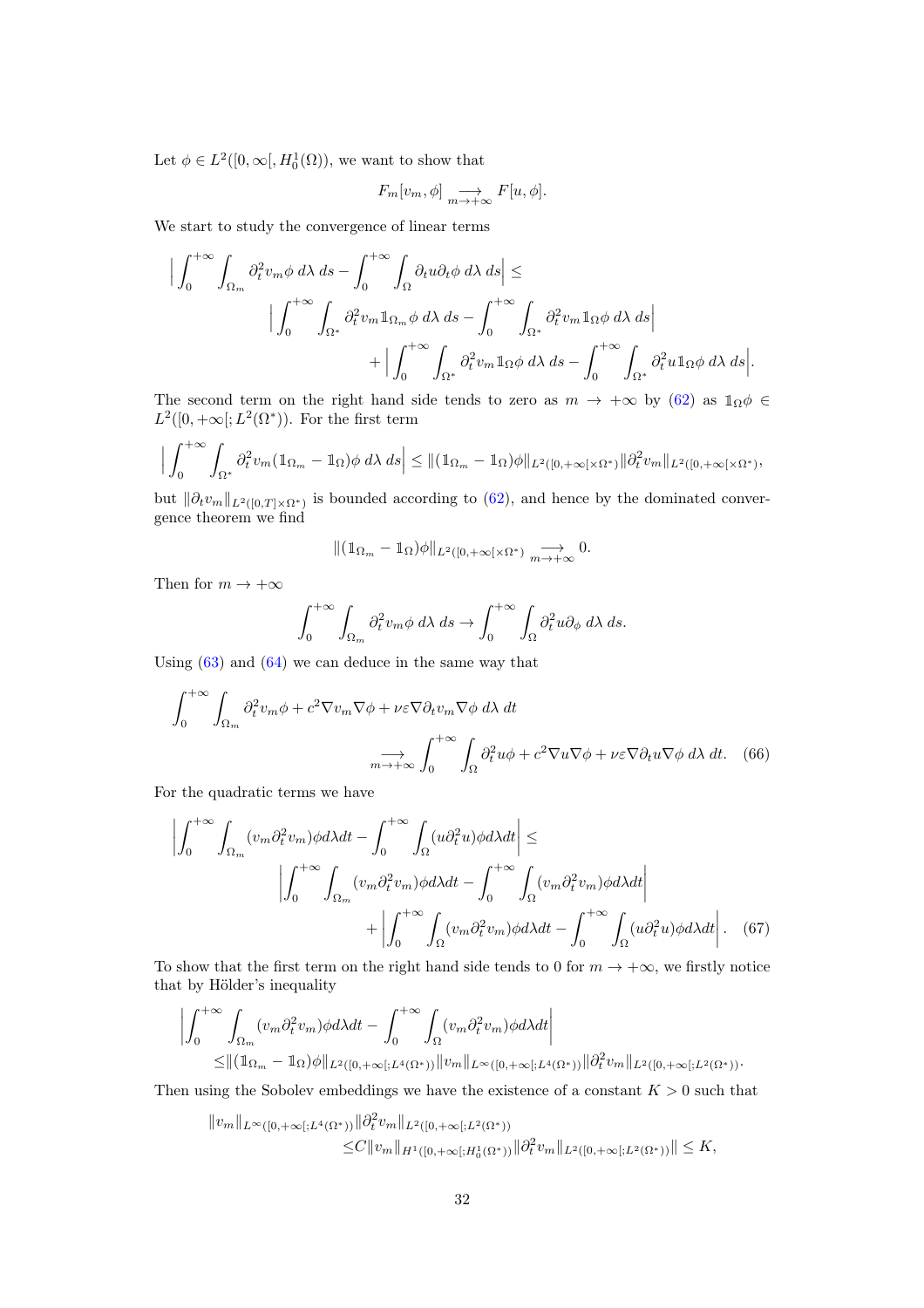as  $(v_m)_{m \in \mathbb{N}^*}$  is weakly convergent in  $H(\Omega^*)$ . Moreover, by the dominated convergence theorem combining with the Sobolev embeddings

$$
\phi \in L^2([0, +\infty[; H_0^1(\Omega^*)) \hookrightarrow L^2([0, +\infty[; L^4(\Omega^*)),
$$

and hence

$$
\|(\mathbb{1}_{\Omega_m}-\mathbb{1}_{\Omega})\phi\|_{L^2([0,+\infty[;L^4(\Omega^*))} \xrightarrow[m\to+\infty]{} 0.
$$

Therefore

<span id="page-32-0"></span>
$$
\left| \int_0^{+\infty} \int_{\Omega_m} (v_m \partial_t^2 v_m) \phi d\lambda dt - \int_0^{+\infty} \int_{\Omega} (v_m \partial_t^2 v_m) \phi d\lambda dt \right| \underset{m \to +\infty}{\longrightarrow} 0. \tag{68}
$$

Now we consider

$$
\left| \int_0^{+\infty} \int_{\Omega} (v_m \partial_t^2 v_m) \phi d\lambda dt - \int_0^{+\infty} \int_{\Omega} (u \partial_t^2 u) \phi d\lambda dt \right|.
$$

Noticing that

$$
||v_m \phi - u\phi||_{L^2([0, +\infty[;L^2(\Omega)))}^2 = \int_0^{+\infty} ||(v_m - u)\phi||_{L^2(\Omega)}^2 ds,
$$

thanks to the Young inequality it can be estimated as

$$
||v_m\phi - u\phi||_{L^2([0,+\infty[;L^2(\Omega)))}^2 \leq \int_0^{+\infty} ||v_m - u||_{L^3(\Omega)}^2 ||\phi||_{L^6(\Omega)}^2 ds,
$$

and with the help of the Sobolev embeddings it becomes

$$
||v_m \phi - u\phi||_{L^2([0,+\infty[;L^2(\Omega)))}^2 \le K \int_0^{+\infty} ||v_m - u||_{H^1(\Omega)}^2 ||\phi||_{H^1(\Omega)}^2 ds
$$
  

$$
\le K ||v_m - u||_{L^\infty([0,+\infty[;H^1(\Omega))}^2 ||\phi||_{L^2([0,+\infty[;L^2(\Omega))}^2).
$$

But in the same time  $v_m \rightharpoonup u$  in  $H^1([0, +\infty[; H^1(\Omega)) \subset\subset L^\infty([0, +\infty[; H^1(\Omega)),$  what implies the strong convergence  $v_m \to u$  in  $L^{\infty}([0, +\infty[; H^1(\Omega))$ . Then

<span id="page-32-3"></span><span id="page-32-2"></span><span id="page-32-1"></span> $v_m \phi \to u\phi$  in  $L^2([0, +\infty[; L^2(\Omega))).$ 

Combining this convergence result with [\(62\)](#page-30-0) we obtain

$$
\left| \int_0^{+\infty} \int_{\Omega} (v_m \partial_t^2 v_m) \phi d\lambda dt - \int_0^{+\infty} \int_{\Omega} (u \partial_t^2 u) \phi d\lambda dt \right| \underset{m \to +\infty}{\longrightarrow} 0. \tag{69}
$$

Consequently, Eqs. [\(67\)](#page-31-0), [\(68\)](#page-32-0) and [\(69\)](#page-32-1) allow to conclude that

$$
\left| \int_0^{+\infty} \int_{\Omega_m} (v_m \partial_t^2 v_m) \phi d\lambda dt - \int_0^{+\infty} \int_{\Omega} (u \partial_t^2 u) \phi d\lambda dt \right| \underset{m \to +\infty}{\longrightarrow} 0. \tag{70}
$$

Next let us consider

$$
\left| \int_{0}^{+\infty} \int_{\Omega_{m}} (\partial_{t} v_{m})^{2} \phi d\lambda dt - \int_{0}^{+\infty} \int_{\Omega} (\partial_{t} u)^{2} \phi d\lambda dt \right| \leq
$$
\n
$$
\left| \int_{0}^{+\infty} \int_{\Omega_{m}} (\partial_{t} v_{m})^{2} \phi d\lambda dt - \int_{0}^{+\infty} \int_{\Omega} (\partial_{t} v_{m})^{2} \phi d\lambda dt \right|
$$
\n
$$
+ \left| \int_{0}^{+\infty} \int_{\Omega} (\partial_{t} v_{m})^{2} \phi d\lambda dt - \int_{0}^{+\infty} \int_{\Omega} (\partial_{t} u)^{2} \phi d\lambda dt \right| \quad (71)
$$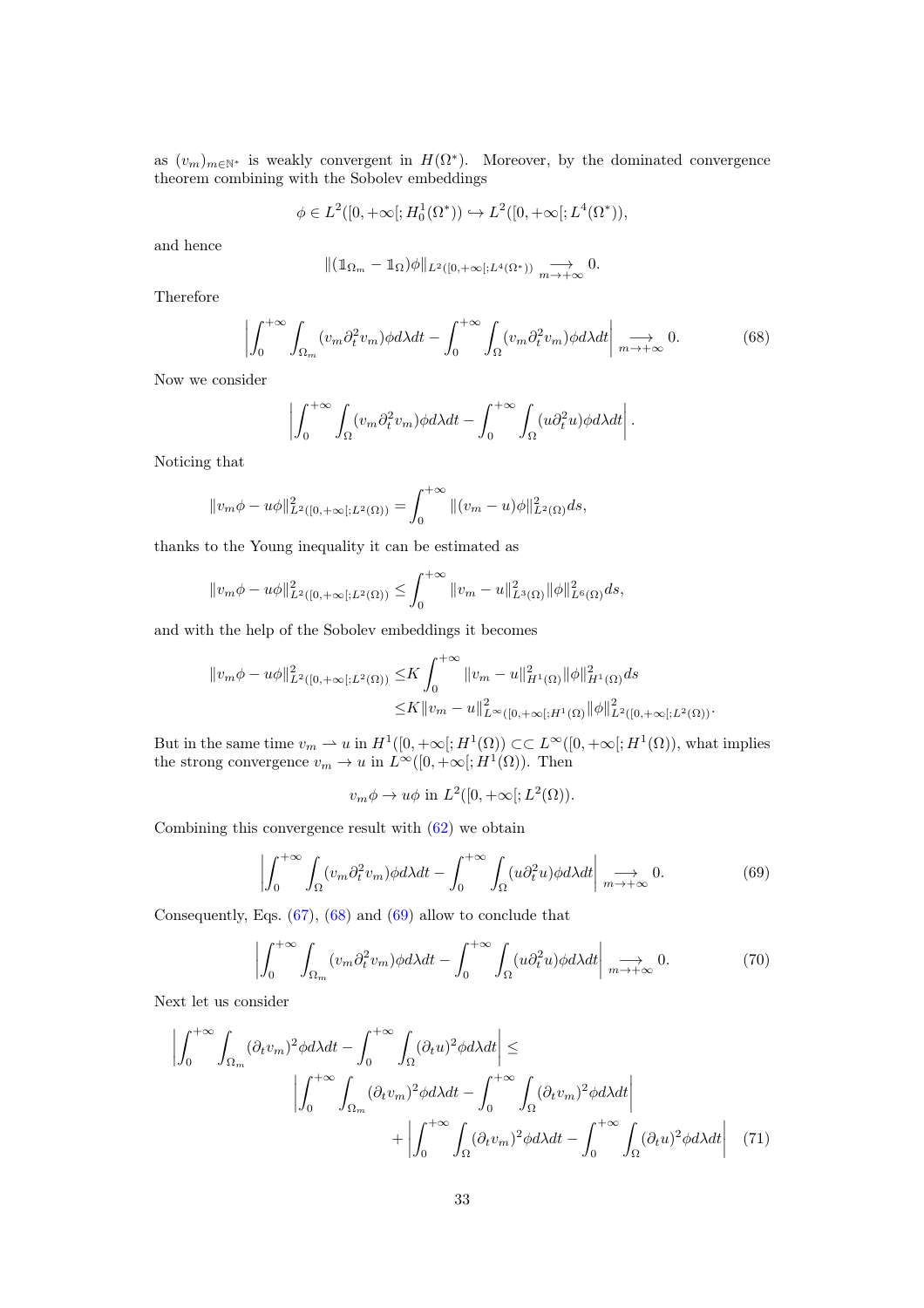The first term goes to 0 for  $m \to +\infty$  by the same reason as in the proof of [\(68\)](#page-32-0), moreover we have:

$$
\left| \int_0^{+\infty} \int_{\Omega} (\partial_t v_m)^2 \phi d\lambda dt - \int_0^{+\infty} \int_{\Omega} (\partial_t u)^2 \phi d\lambda dt \right| = \left| \int_0^{+\infty} \int_{\Omega} (\partial_t v_m - \partial_t u) (\partial_t v_m + \partial_t u) \phi d\lambda dt \right|.
$$

By the Young inequality

$$
\left| \int_0^{+\infty} \int_{\Omega} ((\partial_t v_m)^2 - (\partial_t u)^2) \phi d\lambda dt \right| \leq \int_0^{+\infty} \|\partial_t v_m - \partial_t u\|_{L^3(\Omega)} \|\partial_t v_m + \partial_t u\|_{L^2(\Omega)} \|\phi\|_{L^6(\Omega)} dt
$$

and by the Sobolev embeddings and the Cauchy-Schwarz inequality

$$
\left| \int_0^{+\infty} \int_{\Omega} ((\partial_t v_m)^2 - (\partial_t u)^2) \phi d\lambda dt \right| \leq \| \partial_t v_m + \partial_t u \|_{L^{\infty}([0, +\infty[; L^2(\Omega)))} \| \partial_t v_m - \partial_t u \|_{L^2([0, +\infty[; L^3(\Omega))} \| \phi \|_{L^2([0, +\infty[; H^1(\Omega))}.
$$

Thanks to [\(65\)](#page-30-3),  $\|\partial_t v_m - \partial_t u\|_{L^2([0,+\infty[;L^3(\Omega))} \longrightarrow_{m \to +\infty} 0$ . As in addition

 $\partial_t v_m \rightharpoonup \partial_t u$  in  $H^1([0, +\infty[; L^2(\Omega)) \hookrightarrow L^\infty([0, +\infty[; L^2(\Omega)),$ 

the norm  $\|\partial_t v_m + \partial_t u\|_{L^\infty([0,+\infty[;L^2(\Omega)))}$  is bounded, and thus

<span id="page-33-1"></span>
$$
\left| \int_0^{+\infty} \int_{\Omega} ((\partial_t v_m)^2 - (\partial_t u)^2) \phi d\lambda dt \right| \underset{m \to +\infty}{\longrightarrow} 0.
$$

Coming back to  $(71)$ , we finally obtain

$$
\left| \int_0^{+\infty} \int_{\Omega_m} (\partial_t v_m)^2 \phi d\lambda dt - \int_0^{+\infty} \int_{\Omega} (\partial_t u)^2 \phi d\lambda dt \right| \underset{m \to +\infty}{\longrightarrow} 0. \tag{72}
$$

So, from [\(66\)](#page-31-1), [\(70\)](#page-32-3) and [\(72\)](#page-33-1) we deduce that for all  $\phi \in L^2([0, +\infty[; H_0^1(\Omega^*))$  the functionals  $F_m[v_m, \phi] \to F[u, \phi]$  for  $m \to +\infty$ , which finishes the proof. □

Finally we generalize the well-posedness result in  $\mathbb{R}^2$  and obtain an approximation result of the solution of the Westervelt equation on  $\Omega$  by the solutions of the Westervelt equation on  $\Omega_m$ .

<span id="page-33-0"></span>**Theorem 21.** Let  $\Omega$  an open bounded domain approximated by a sequence of open domains  $(\Omega_m)_{m\in\mathbb{N}^*}$  such that  $\Omega_m \to \Omega$  in the sense of Definition [11,](#page-27-1) i.e.  $\Omega_m$  are arbitrary in  $\mathbb{R}^3$  and are NTA-domains uniformly characterized by constants M and  $r_0$  in  $\mathbb{R}^2$ . Let in addition  $\Omega^*$  be an open domain, such that for all  $m \in \mathbb{N}^*$   $\Omega_m \subset \Omega^*$  with  $\Omega \subset \Omega^*$ , and  $f \in L^2([0, +\infty[; L^2(\Omega^*))$  whose restrictions on  $\Omega$  and  $\Omega_m$  are denoted again by f. Let  $u_0 \in H_0^1(\Omega)$ ,  $u_1 \in H_0^1(\Omega)$ ,  $\Delta u_0 \in L^2(\Omega)$  in the sense of the weak Poisson prob-lem [\(2\)](#page-1-1). Assume the existence of two sequences  $u_{0,m} \in H_0^1(\Omega_m)$  and  $u_{1,m} \in H_0^1(\Omega_m)$  with  $\Delta u_{0,m} \in L^2(\Omega_m)$  (also in the sense of [\(2\)](#page-1-1)) such that their extensions on  $\mathbb{R}^n$  by 0 satisfy

$$
E_{\mathbb{R}^n} \Delta u_{0,m} \underset{m \to +\infty}{\longrightarrow} E_{\mathbb{R}^n} \Delta u_0 \text{ in } L^2(\mathbb{R}^n),
$$
  

$$
E_{\mathbb{R}^n} u_{1,m} \underset{m \to +\infty}{\longrightarrow} E_{\mathbb{R}^n} u_1 \text{ in } H_0^1(\mathbb{R}^n).
$$

Let us denote by  $u_m \in X(\Omega_m)$  the weak solutions of the problem [\(52\)](#page-27-2) on  $\Omega_m$  associated to the initial conditions  $u_{0,m}$  and  $u_{1,m}$  in the sense of Theorem [19,](#page-27-4) which are also the weak solutions in the sense of Remark [5.](#page-29-3)

Then there exists an unique weak solution  $u \in H(\Omega)$  of the Westervelt problem [\(50\)](#page-27-3) on  $\Omega$  in the sense of the weak formulation [\(44\)](#page-22-2). In addition, for  $r_* > 0$  with  $r_* = O(1)$  and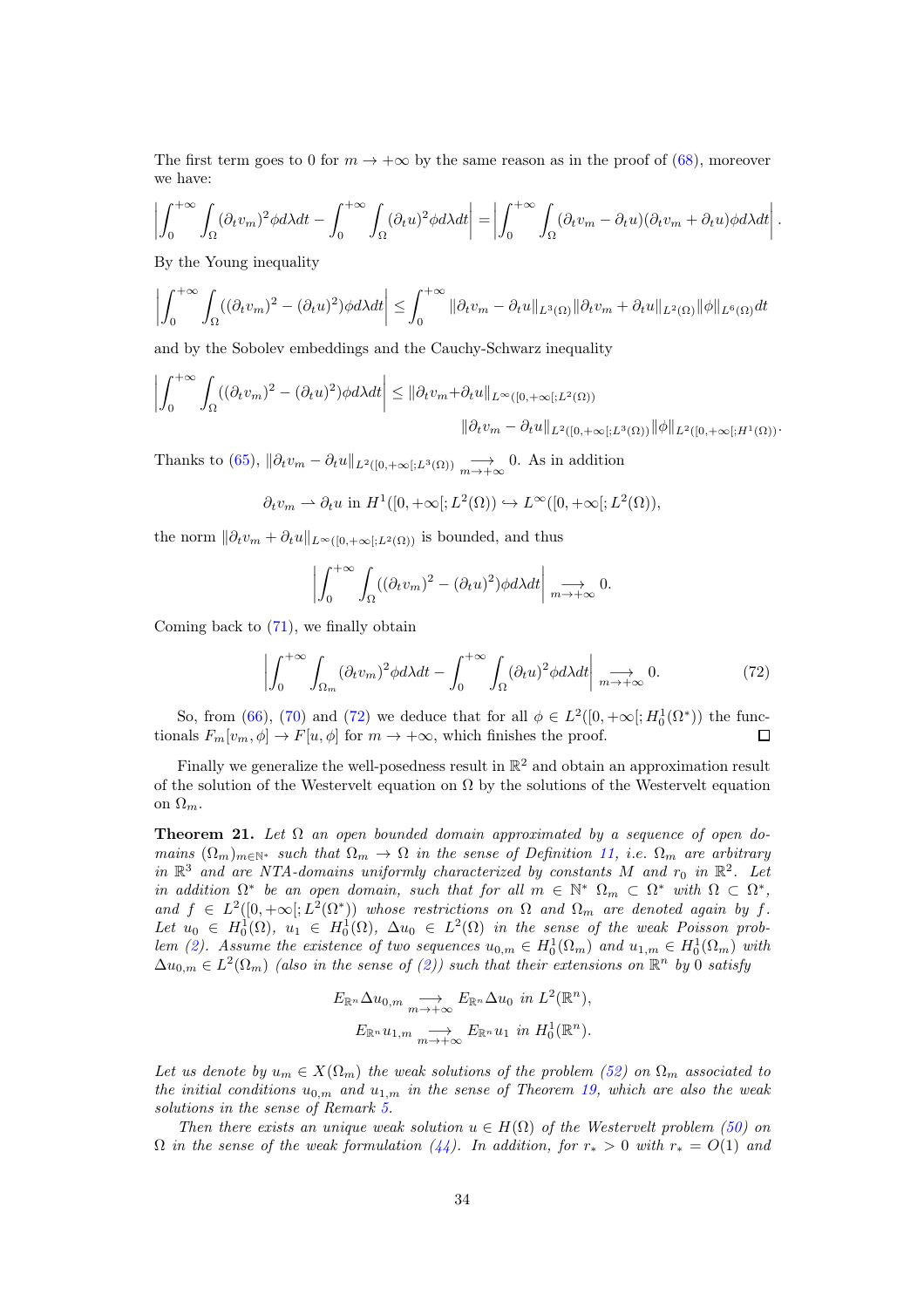$C_1 > 0$ , both existing by Theorem [19](#page-27-4) for the sequence  $(u_m)_{m \in \mathbb{N}^*}$ , there exists a constant  $C > 0$ , depending on the volume of  $\Omega$ , such that for all  $r \in [0, r_*[$ 

$$
||f||_{L^{2}(\mathbb{R}^{+};L^{2}(\Omega))}+||\Delta u_{0}||_{L^{2}(\Omega)}+||u_{1}||_{H_{0}^{1}(\Omega)}\leq \frac{\nu\varepsilon}{C_{1}}r \Rightarrow ||u||_{H(\Omega)}\leq 2Cr.
$$

Moreover, there is a subsequence of the extensions of  $u_m$  by 0 converging weakly to the extension by 0 of u:

$$
(E_{\mathbb{R}^n} u_{m_k})|_{\Omega^*} \rightharpoonup (E_{\mathbb{R}^n} u)|_{\Omega^*} \text{ in } H(\Omega^*).
$$

If  $\Omega \subset \mathbb{R}^3$  or a NTA domain in  $\mathbb{R}^2$ , then the solution  $u \in X(\Omega)$  and satisfies Theorem [16.](#page-22-0)

*Proof.* By definition of  $\Omega^*$  we have  $H(\Omega_m) \hookrightarrow H(\Omega^*)$  and  $H(\Omega) \hookrightarrow H(\Omega^*)$  (see Eq. [\(53\)](#page-28-4)). By the definition of  $u_m$  in Theorem [19](#page-27-4) we have as a direct consequence that  $u_m \in X(\Omega_m)$ is a weak solution in the sense of Remark [5.](#page-29-3) Therefore, for all  $\phi \in L^2([0, +\infty[; H_0^1(\Omega_m)))$  $F_m[u_m, \phi] = 0$ . Extending by 0 we obtain

$$
||(E_{\mathbb{R}^n}u_m)|_{\Omega^*}||_{H(\Omega_m)} \leq ||u_m||_{H(\Omega_m)}.
$$

But, thanks to the independence on m of  $r^*$  in Theorem [19,](#page-27-4) if  $r < r^*$  and

$$
||f||_{L^{2}(\mathbb{R}^{+};L^{2}(\Omega_{m}))}+||\Delta u_{0,m}||_{L^{2}(\Omega_{m})}+||u_{1,m}||_{H_{0}^{1}(\Omega_{m})}\leq\frac{\nu\varepsilon}{C_{1}}r
$$

with  $C_1 > 0$  also independent of *m*, then it holds

$$
C||u_m||_{H(\Omega_m)} \le ||u_m||_{X(\Omega_m)} \le 2r
$$

with a constant  $C > 0$  depending only on  $\lambda(\Omega_m)$ .

Therefore, as the sequence  $((E_{\mathbb{R}^n}u_m)|_{\Omega^*})_{m\in\mathbb{N}^*}$  is bounded, there exits  $u^*$  in  $H(\Omega^*)$  and a subsequence, still denoted by  $(E_{\mathbb{R}^n} u_m)|_{\Omega^*}$ , such that

$$
(E_{\mathbb{R}^n}u_m)|_{\Omega^*}\rightharpoonup u^*\quad\text{in}\quad H(\Omega^*).
$$

Set  $\phi \in L^2([0, +\infty[; \mathcal{D}(\Omega)),$  then  $\phi \in L^2([0, +\infty[; H_0^1(\Omega)),$  and from a certain rank M for all  $m \geq M$  supp $(\phi) \subset (\Omega_m)$ , which implies that  $\phi \in L^2([0, +\infty[; H_0^1(\Omega_m))$  for  $m \geq M$  as  $\Omega_m \to \Omega$  in the sense of Definition [11.](#page-27-1) Therefore, by Theorem [20](#page-29-0) for  $m \geq M$  we have

$$
0 = F_m[(E_{\mathbb{R}^n}u_m)|_{\Omega^*}, \phi] \to F[u^*, \phi].
$$

Consequently, for all  $\phi \in L^2([0, +\infty[; \mathcal{D}(\Omega))$ 

 $F[u^*,\phi]=0$ 

which by the density argument holds also for all  $\phi \in L^2([0, +\infty[; H_0^1(\Omega))$ . By definition of  $u_m$  we also have  $u^*(0) = u_0$ ,  $\Delta u^*(0) = \Delta u_0$  in  $L^2(\Omega)$  and  $\partial_t u^*(0) = u_1$  in  $H_0^1(\Omega)$ . Moreover,

$$
(E_{\mathbb{R}^n} u_m)|_{\Omega^*} \xrightarrow[m \to +\infty]{} u^* \text{ in } H(\Omega^*).
$$

But  $(E_{\mathbb{R}^n}u_m)|_{\Omega^*\setminus\Omega_m}=0$  and  $\Omega_m \underset{m\to+\infty}{\to} \Omega$ , so  $u^*|_{\Omega^*\setminus\Omega}=0$ . Consequently we obtain

$$
u^*|_{\Omega} \in H(\Omega)
$$

and thus it is the weak solution of the Westervelt problem [\(50\)](#page-27-3) on  $\Omega$  satisfying [\(44\)](#page-22-2). It is unique by the unicity of the weak limit. In addition, by the assumptions of strong convergence of the initial data and their uniform boudness, we obtain by passing to the limit the same boudness for  $u_0$ ,  $u_1$  and f on  $\Omega$ . Finally, as  $E_{\mathbb{R}^n}u^*|_{\Omega^*}$  is the weak limit of  $E_{\mathbb{R}^n}u_m|_{\Omega^*}$  in  $H(\Omega^*)$ , we directly have using [\(3\)](#page-2-0), holding for arbitrary domains in  $\mathbb{R}^3$  and for NTA domains in  $\mathbb{R}^2$  with uniform on m constants, that there exists a constant  $C > 0$ (depending on the volume of  $\Omega$ ) such that for all  $r \in [0, r^*]$ 

$$
||E_{\mathbb{R}^n}u^*|_{\Omega^*}||_{H(\Omega^*)}\leq C\underline{\lim}||E_{\mathbb{R}^n}u_m|_{\Omega^*}||_{X(\Omega_m)}\leq 2Cr.
$$

If  $\Omega \subset \mathbb{R}^3$  or it is a NTA domain in  $\mathbb{R}^2$  then by Theorem [16](#page-22-0) there exists a unique weak solution  $u \in X(\Omega)$  satisfying [\(44\)](#page-22-2) (see also Remark [5\)](#page-29-3). Thus, by the unicity,  $u = u^*|_{\Omega} \in X(\Omega)$ . If  $\Omega \subset \mathbb{R}^2$  which is not a NTA domain a priori we cannot ensure that  $u^* \in X(\Omega)$ .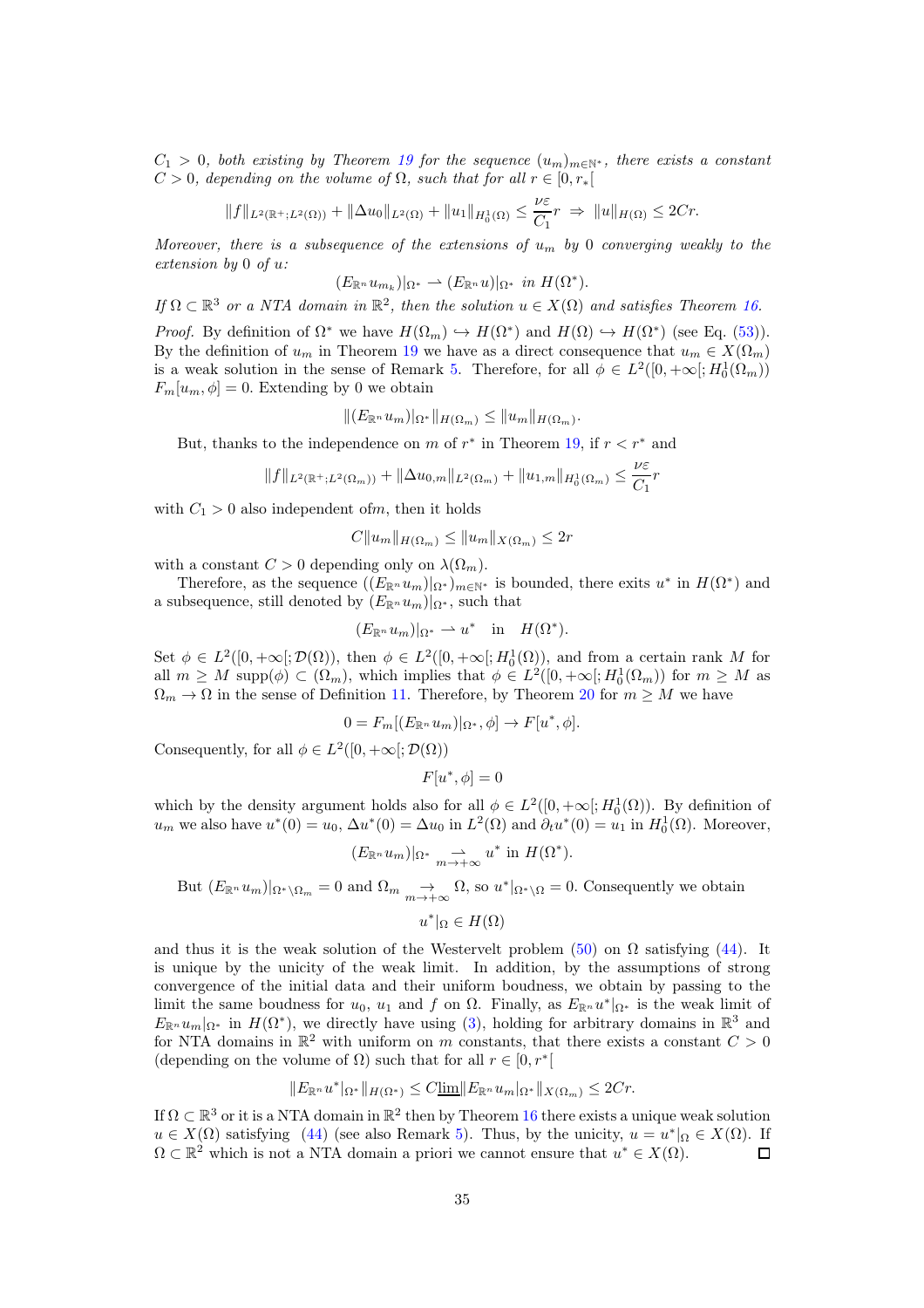### <span id="page-35-0"></span>A Proof of Theorem [9](#page-10-2)

We note that by an approximation argument we just have to prove the theorem for  $f \geq 0$ and  $f \in \mathcal{D}(\Omega)$ . Let  $R_0$  be an initial cube of center  $x_0 \in \partial \Omega$  with an edge measure  $l(R_0) = \delta$ and  $R_1$  be a cube associated to  $R_0$  of same center and orientation than  $R_0$  with  $l(R_1)$  =  $l(R_0)/(5C_0(M,n))$  with  $C_0(M,n) >> 1$  as in the Section 9 of Ref. [\[57\]](#page-39-20). We take  $R_2$  as a cube of same center and of the orientation as  $R_1$  with side length  $l(R_2) = l(R_1)/K_0$ , where  $K_0 = K_0(M, n)$  is such that if  $v(x)$  is an harmonic function on  $R_1 \cap \Omega$  vanishing continuously on  $\partial\Omega \cap R_1$ , then

<span id="page-35-2"></span>
$$
\int_{R_2 \cap \Omega} \left| \frac{v(x)}{d(x, \partial \Omega)} \right|^q dx \le K(M, n, q) \lambda(R_2) \left| \frac{v(y_0)}{d(y_0, \partial \Omega)} \right|^q \tag{73}
$$

for some  $y_0 \in R_2 \cap \Omega$ ,  $d(y_0, \partial \Omega) \ge K_1(M, n)l(R_2)$ . This can always be arranged by Theorem 6.1 in Ref. [\[57\]](#page-39-20). We construct  $(Q_k)_{1\leq k\leq N}$  a covering of  $\partial\Omega$  with cubes of same orientation and edge side than  $R_2$  centered at  $x_k \in \partial \Omega$  and such that  $Q_k$  is related to a cube  $Q_k^*$  in the same way that  $R_2$  is related to  $R_1$ . Note that

<span id="page-35-1"></span>
$$
\sum_{k=1}^{N} \lambda(Q_k) \le 2\lambda(\Omega),
$$

which implies  $N \leq K_3(\delta, M, n, diam(\Omega)).$ 

Let  $\Omega_0 := \Omega \setminus \cup_{i=1}^N Q_k$ . We may assume that  $d(\Omega_0, \partial \Omega) \ge K_1(M, n)l(R_2)$ . Then

$$
\int_{\Omega} \left| \frac{Gf(x)}{d(x,\partial\Omega)} \right|^q dx \le \int_{\Omega_0} \left| \frac{Gf(x)}{d(x,\partial\Omega)} \right|^q dx + \sum_{k=1}^N \int_{Q_k \cap \Omega} \left| \frac{Gf(x)}{d(x,\partial\Omega)} \right|^q dx. \tag{74}
$$

We denote by  $G(x, y)$  the Green function associated to  $\Omega$ . According to Lemma 2.1 in Ref. [\[61\]](#page-40-3) if  $\lambda(\Omega) \leq 1$  then

<span id="page-35-3"></span>
$$
0 \le G(x, y) \le \frac{C(n)}{|x - y|^{n-1}},
$$

by dilatation we can extend this result for all  $\Omega$  bounded simply connected

$$
0 \le G(x, y) \le \frac{C(n, \lambda(\Omega))}{|x - y|^{n - 1}}.\tag{75}
$$

Then as  $f \geq 0$ ,

$$
|Gf(x)| = \int_{\Omega} G(x, y) f(y) dy
$$
  
\n
$$
\leq \int_{\Omega} C(n, \lambda(\Omega)) \frac{f(y)}{|x - y|^{n-1}} dy
$$
  
\n
$$
\leq C(n, \lambda(\Omega)) \gamma(1) I_1 f(x)
$$

where we have taken for  $\alpha = 1$  the Riesz potential defined for  $0 < \alpha < n$ 

$$
I_{\alpha}f(x) = \frac{1}{\gamma(\alpha)} \int_{\mathbb{R}^n} \frac{f(y)}{|x - y|^{n - \alpha}} dy.
$$
 (76)

We also use the fact according to Ref. [\[62\]](#page-40-4) that for  $0 < \alpha < n$ ,  $1 < p \le q < +\infty$ ,  $\frac{1}{q} = \frac{1}{p} - \frac{\alpha}{n}$ then

$$
||I_{\alpha}f||_{L^{q}} \leq A_{p,q}||f||_{L^{p}}.\tag{77}
$$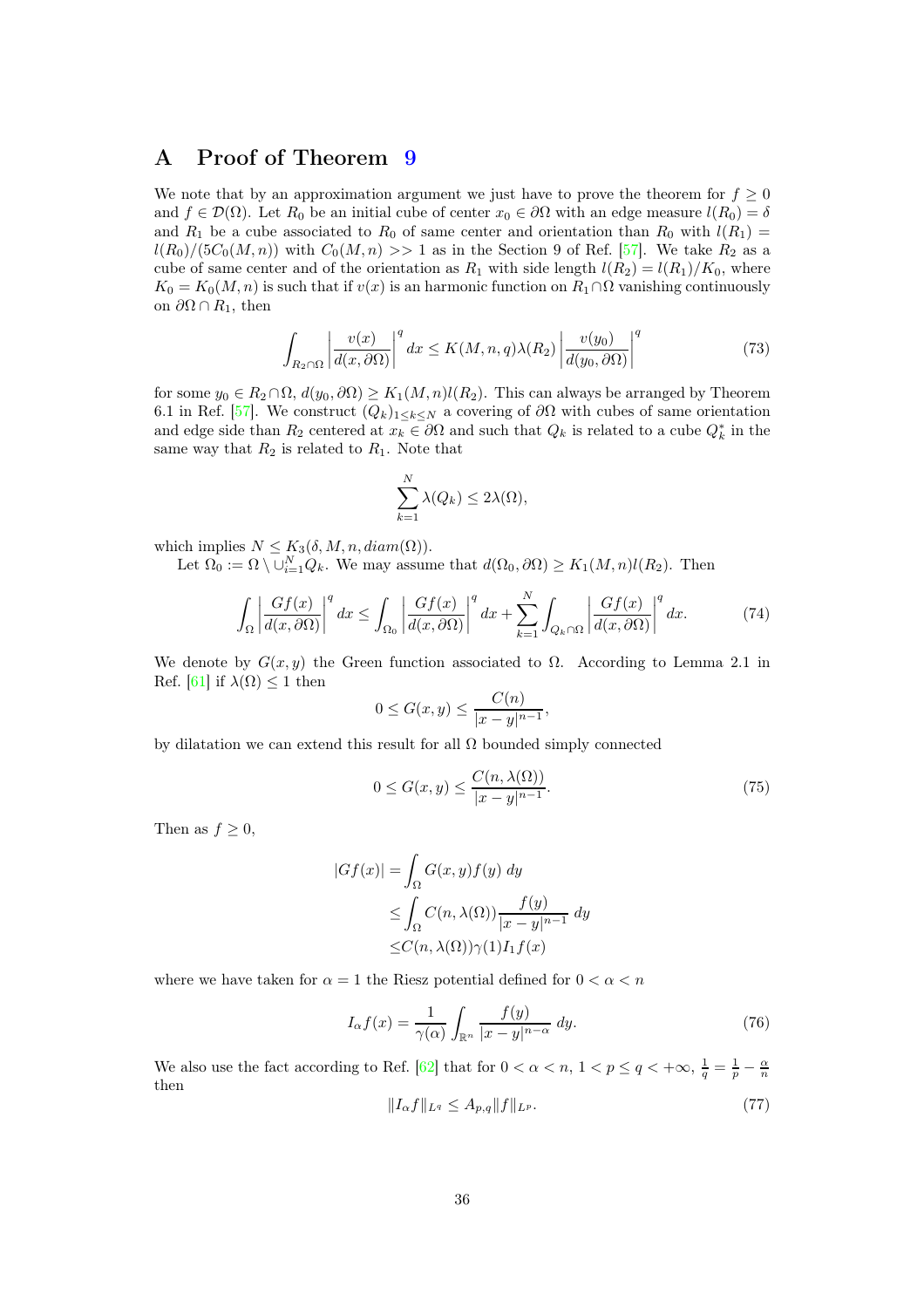We obtain as  $d(\Omega_0, \partial \Omega) \geq K_1(M, n)l(R_2)$ 

$$
\int_{\Omega_0} \left| \frac{Gf(x)}{d(x,\partial\Omega)} \right|^q dx \le \frac{1}{K_1(M,n)l(R_2)} \int_{\Omega_0} |Gf(x)|^q dx
$$
  

$$
\le \frac{(C(n,\lambda(\Omega))\gamma(1))^q}{K_1(M,n)l(R_2)} \int_{\Omega_0} I_1 f(x)^q dx
$$
  

$$
\le C(M,n,q,\delta, diam(\Omega)) ||I_1 f||_{L^q}^q
$$
  

$$
\le C(M,n,q,\delta, diam(\Omega)) ||f||_{L^p}^q
$$

with  $\frac{1}{q} = \frac{1}{p} - \frac{1}{n}$ .

Now let us consider the second term in Eq. [\(74\)](#page-35-1). We fix k and take  $\varphi \in \mathcal{D}(Q_k^*)$  with  $0 \leq \varphi \leq 1$  such that  $\varphi(x) = 1$  on  $(1 - \varepsilon)Q_k^*$  for some small  $\varepsilon$ . We put  $g_k(x) = (1 - \varphi(x))f(x)$  and  $h_k(x) = \varphi(x)f(x)$ . Then

$$
\int_{Q_k \cap \Omega} \left| \frac{Gf(x)}{d(x,\partial \Omega)} \right|^q dx \le C_q \left( \int_{Q_k \cap \Omega} \left| \frac{Gh_k(x)}{d(x,\partial \Omega)} \right|^q dx + \int_{Q_k \cap \Omega} \left| \frac{Gg_k(x)}{d(x,\partial \Omega)} \right|^q dx \right). \tag{78}
$$

We call the integrals on the right hand side  $I_1$  and  $I_2$ . Using Lemma 10.1 in Refs. [\[57\]](#page-39-20) or [\[18\]](#page-38-0) as supp  $h_k \subset Q_k^*$ , we have

 $C = C(M, n, q, r_0, \delta, \text{dimloc}(\partial\Omega), \text{diam}(\Omega))$ 

such that

<span id="page-36-0"></span>
$$
I_1 \leq C \|h_k\|_{L^p}^q \leq C \|f\|_{L^p}^q.
$$

Using [\(73\)](#page-35-2) on  $Gg_k$  considering it is harmonic on  $(1 - \varepsilon)Q_k^*$  we have  $y_k \in \Omega \cap Q_k$  such that,  $d(y_k, \partial \Omega) \geq K_1(M, n)l(R_2)$  and

$$
I_2 \leq K(M,n,q) \lambda(R_2) \left| \frac{Gg_k(y_k)}{d(y_k, \partial \Omega)} \right|^q \leq C(M,n,q,\delta) |Gg_k(y_k)|^q.
$$

But as  $g_k \geq 0$ 

$$
|Gg_k(y_k)| = \int_{\Omega} G(y_k, y)g_k(y) dy
$$
  

$$
\leq C(n, diam(\Omega)) \int_{\Omega} \frac{g_k(y)}{|y_k - y|^{n-1}} dy
$$

according to [\(75\)](#page-35-3). But  $supp g_k \subset Q_k^* \setminus (1 - \varepsilon)Q_k^*$  and if  $y \in Q_k^* \setminus (1 - \varepsilon)Q_k^*$  then  $d(y_k, y) \ge$  $\frac{1}{2}(1-\varepsilon)l(Q_k^*)-l(Q_k)$  a non negative constant depending only on  $\delta, M, n$  given the relation between  $Q_k$  and  $Q_k^*$  and their definition. As a result

$$
\int_{\Omega} \frac{g_k(y)}{|y_k - y|^{n-1}} dy \le C(M, n, \delta) \int_{\Omega} g_k(y) dy \le C(M, n, \delta) \|g_k\|_{L^1} \le C(M, n, \delta) \|f\|_{L^1}
$$

and

$$
I_2 \leq C(m,n,q,\delta, diam(\Omega)) \|f\|_{L^1}^q.
$$

Considering again [\(78\)](#page-36-0) we have

$$
\int_{Q_k \cap \Omega} \left| \frac{Gf(x)}{d(x, \partial \Omega)} \right|^q dx \le C(M, n, q, r_0, \delta, \dim(\partial \Omega), \operatorname{diam}(\Omega)) \|f\|_{L^p}^q,
$$

which allows to conclude.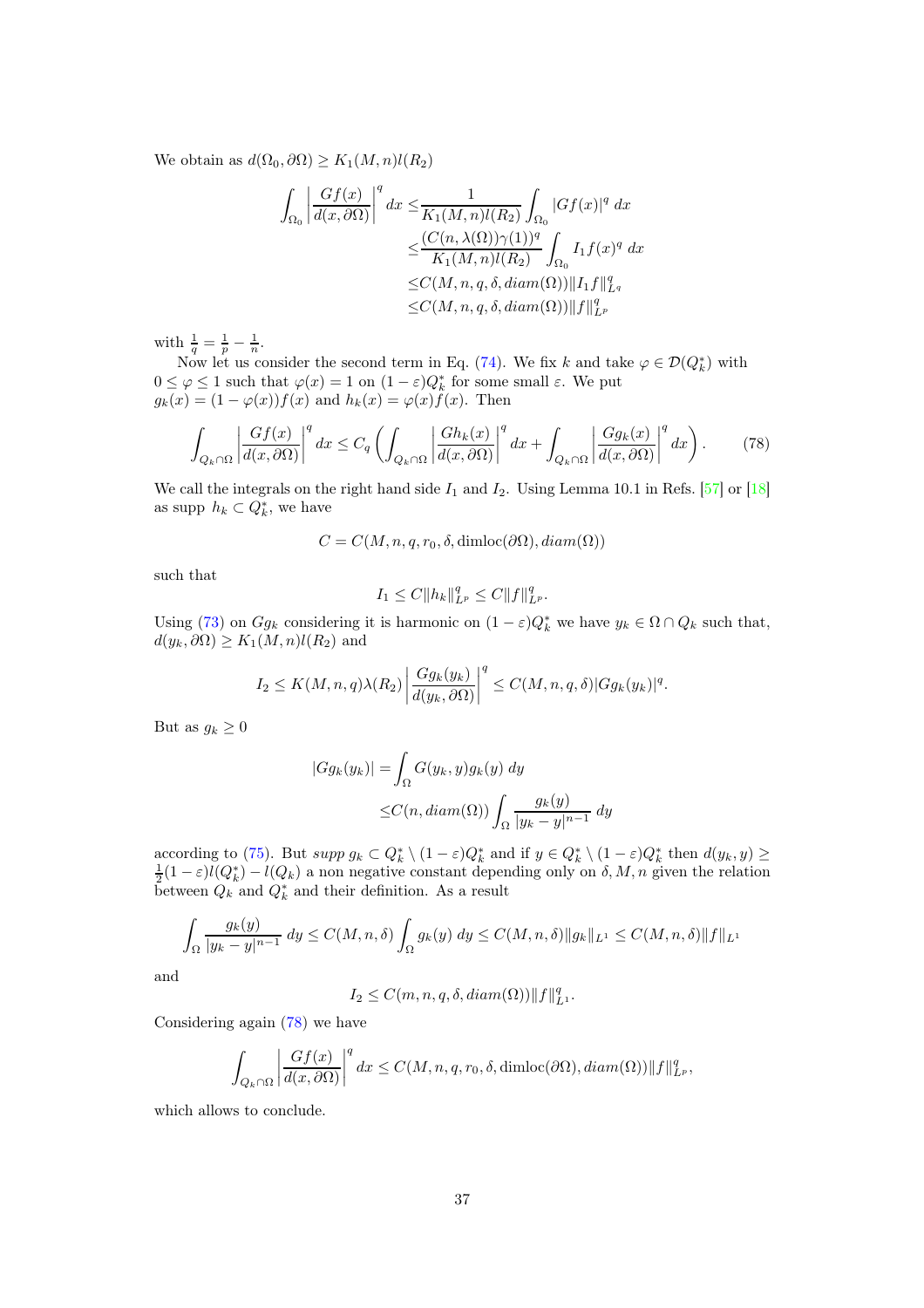### <span id="page-37-3"></span>References

- [1] P. J. Westervelt. Parametric acoustic array. The Journal of the Acoustical Society of America, 35(4):535–537, 1963.
- <span id="page-37-2"></span>[2] A. Dekkers, A. Rozanova Pierrat, and A. Teplyaev. Mixed boundary valued problem for linear and nonlinear wave equations in domains with fractal boundaries. Submitted. Preprint hal-02514311, 2020.
- <span id="page-37-1"></span>[3] A. Dekkers, A. Rozanova Pierrat, and V. Khodygo. Models of nonlinear acoustics viewed as approximations of the Kuznetsov equation. Discrete and Continuous Dynamical Systems-A, 40, 2020.
- <span id="page-37-4"></span><span id="page-37-0"></span>[4] A. Dekkers. Mathematical analysis of the Kuznetsov equation : Cauchy problem, approximation questions and problems with fractals boundaries. PhD thesis, 2019.
- [5] S. I. Aanonsen, T. Barkve, J. N. Tjötta, and S. Tjötta. Distortion and harmonic generation in the nearfield of a finite amplitude sound beam. The Journal of the Acoustical Society of America, 75(3):749–768, Mar 1984.
- <span id="page-37-5"></span>[6] A. Rozanova Pierrat. Approximation of a compressible Navier-Stokes system by nonlinear acoustical models. In 2015 Days on Diffraction (DD). IEEE, May 2015.
- <span id="page-37-6"></span>[7] Y. Shibata. On the rate of decay of solutions to linear viscoelastic equation. Math. Methods Appl. Sci., 23(3):203–226, 2000.
- <span id="page-37-8"></span><span id="page-37-7"></span>[8] L. C. Evans. Partial Differential Equations. Graduate Studies in Mathematics, 1994.
- [9] B. Kaltenbacher and I. Lasiecka. Global existence and exponential decay rates for the Westervelt equation. Discrete Contin. Dyn. Syst. Ser. S, 2(3):503–523, 2009.
- <span id="page-37-9"></span>[10] B. Kaltenbacher and I. Lasiecka. Well-posedness of the Westervelt and the Kuznetsov equation with nonhomogeneous Neumann boundary conditions. Discrete Contin. Dyn. Syst. Ser. A, (Dynamical systems, differential equations and applications. 8th AIMS Conference. Suppl. Vol. II):763–773, 2011.
- <span id="page-37-10"></span>[11] B. Kaltenbacher and I. Lasiecka. An analysis of nonhomogeneous Kuznetsov's equation: local and global well-posedness; exponential decay. *Math. Nachr.*, 285(2-3):295–321, 2012.
- <span id="page-37-11"></span>[12] B. Kaltenbacher, I. Lasiecka, and S. Veljović. Well-posedness and exponential decay for the Westervelt equation with inhomogeneous Dirichlet boundary data. In Parabolic problems, volume 80 of Progr. Nonlinear Differential Equations Appl., pages 357–387. Birkhäuser/Springer Basel AG, Basel, 2011.
- <span id="page-37-12"></span>[13] S. Meyer and M. Wilke. Global well-posedness and exponential stability for Kuznetsov's equation in  $L_p$ -spaces. Evol. Equ. Control Theory, 2(2):365–378, 2013.
- <span id="page-37-13"></span>[14] P. Grisvard. Elliptic problems in nonsmooth domains, volume 69 of Classics in Applied Mathematics. Society for Industrial and Applied Mathematics (SIAM), Philadelphia, PA, 2011. Reprint of the 1985 original [ MR0775683], With a foreword by Susanne C. Brenner.
- <span id="page-37-15"></span><span id="page-37-14"></span>[15] L. C. Evans. Partial Differential Equations. American Math Society, 2010.
- [16] W. Arendt and A. F. M. ter Elst. The Dirichlet-to-Neumann operator on rough domains. J. Differential Equations, 251(8):2100–2124, 2011.
- <span id="page-37-16"></span>[17] D. Edmunds and W. Evans. Spectral theory and differential operators. Oxford Math. Monogr., Oxford University Press, Oxford, 1987.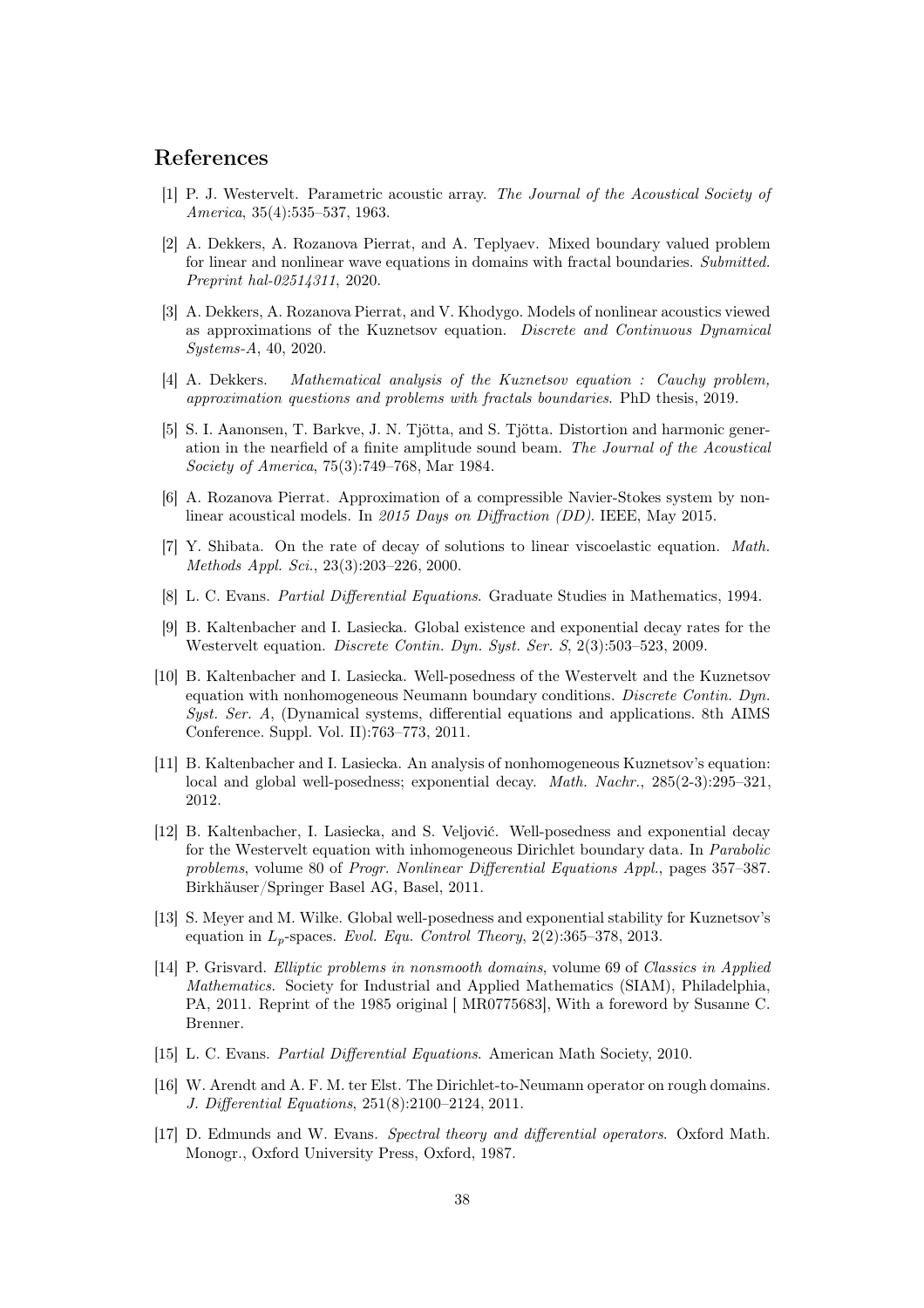- <span id="page-38-1"></span><span id="page-38-0"></span>[18] K. Nyström. Integrability of Green potentials in fractal domains. Ark. Mat., 34(2):335– 381, 1996.
- [19] D. S. Jerison and C. E. Kenig. Boundary behavior of harmonic functions in nontangentially accessible domains. Adv. in Math., 46(1):80–147, 1982.
- <span id="page-38-2"></span>[20] W. Xie. A sharp pointwise bound for functions with  $L^2$ -Laplacians and zero boundary values of arbitrary three-dimensional domains. Indiana Univ. Math. J., 40(4):1185– 1192, 1991.
- <span id="page-38-3"></span>[21] M. F. Sukhinin. On the solvability of the nonlinear stationary transport equation. Teoret. Mat. Fiz., 103(1):23–31, 1995.
- <span id="page-38-5"></span><span id="page-38-4"></span>[22] A. V. Rozanova. Controllability in a Nonlinear Parabolic Problem with Integral Overdetermination. Differential Equations, 40(6):853–872, Jun 2004.
- [23] A. V. Rozanova. Controllability for a Nonlinear Abstract Evolution Equation. Mathematical Notes, 76(3/4):511–524, Sep 2004.
- <span id="page-38-7"></span><span id="page-38-6"></span>[24] A. V. Rosanova. Letter to the Editor. Mathematical Notes, 78(5-6):745–745, Nov 2005.
- [25] P. Hajłasz, P. Koskela, and H. Tuominen. Measure density and extendability of Sobolev functions. Revista Matemática Iberoamericana, pages 645–669, 2008.
- <span id="page-38-8"></span>[26] K. Arfi and A. Rozanova Pierrat. Dirichlet-to-Neumann or Poincaré-Steklov operator on fractals described by d-sets. Discrete and Continuous Dynamical Systems - S, 12:1– 26, 2019.
- <span id="page-38-9"></span>[27] A. Rozanova Pierrat. Generalization of Rellich-Kondrachov theorem and trace compacteness in the framework of irregular and fractal boundaries. Preprint hal-02489325, 2020.
- <span id="page-38-10"></span>[28] P.-A. Raviart and J.-M. Thomas. Introduction à l'analyse numérique des équations aux dérivées partielles. Collection Mathématiques Appliquées pour la Maîtrise. [Collection of Applied Mathematics for the Master's Degree]. Masson, Paris, 1983.
- <span id="page-38-11"></span>[29] J. Marschall. The trace of sobolev-slobodeckij spaces on lipschitz domains. manuscripta mathematica, 58(1):47–65, Mar 1987.
- <span id="page-38-12"></span>[30] A. Jonsson and H. Wallin. Boundary value problems and brownian motion on fractals. Chaos, Solitons & Fractals, 8(2):191–205, Feb 1997.
- <span id="page-38-13"></span>[31] A. Jonsson. Besov spaces on closed subsets of  $\mathbb{R}^n$ . Transactions of the American Mathematical Society, 341(1):355–370, Jan 1994.
- <span id="page-38-14"></span>[32] M. R. Lancia. A transmission problem with a fractal interface. Z. Anal. Anwendungen, 21(1):113–133, 2002.
- <span id="page-38-15"></span>[33] C. Bardos, D. Grebenkov, and A. Rozanova Pierrat. Short-time heat diffusion in compact domains with discontinuous transmission boundary conditions. Math. Models Methods Appl. Sci., 26(01):59–110, Jan 2016.
- <span id="page-38-16"></span>[34] U. Mosco. Convergence of convex sets and of solutions of variational inequalities. Advances in Math., 3:510–585, 1969.
- <span id="page-38-17"></span>[35] E. Feireisl. Shape Optimization in Viscous Compressible Fluids. Applied Mathematics and Optimization, 47(1):59–78, Dec 2002.
- <span id="page-38-18"></span>[36] F. Magoulès, T. P. K. Nguyen, P. Omnès, and A. Rozanova Pierrat. Optimal absorption of acoustical waves by a boundary. Submitted, 2020.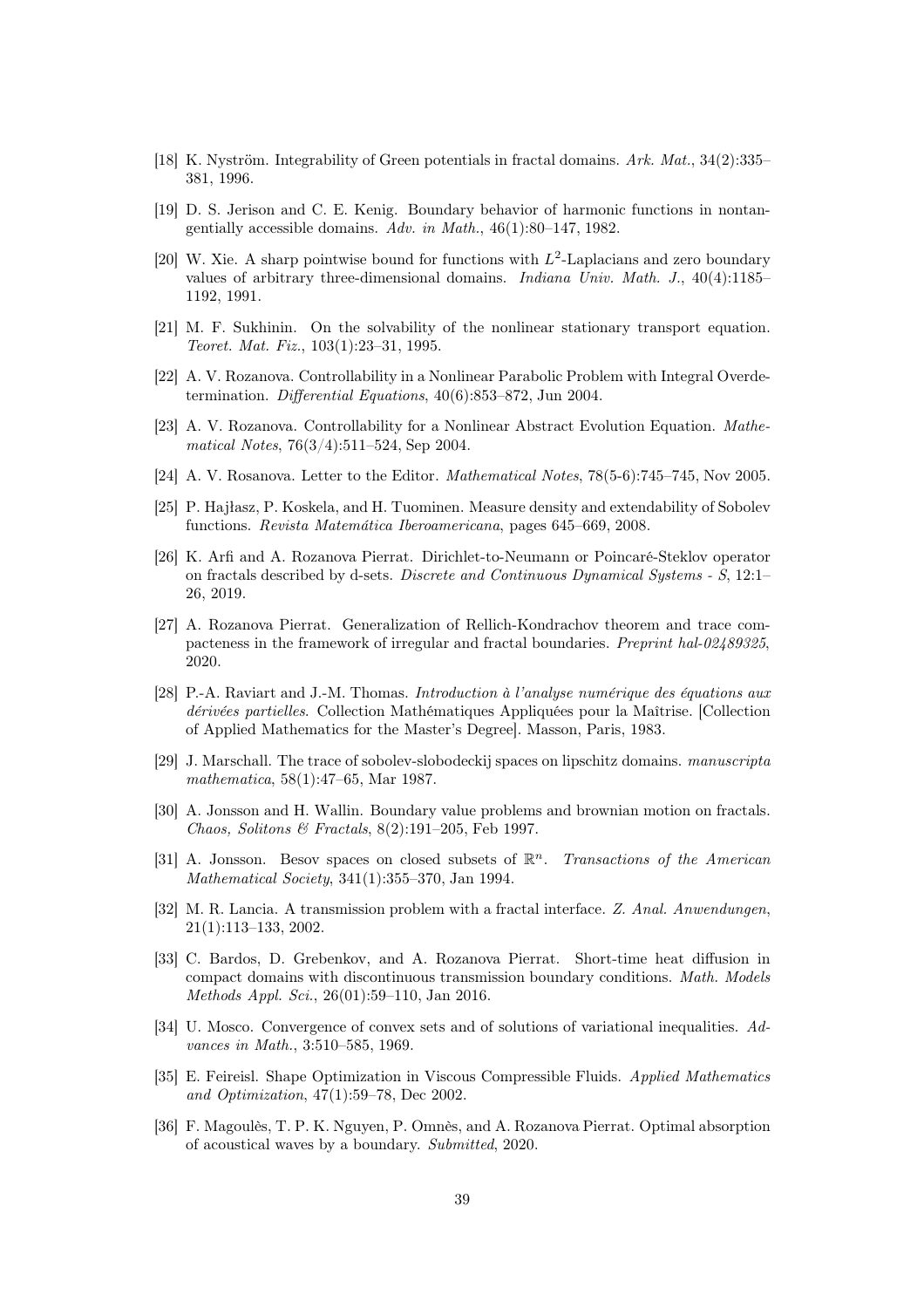- <span id="page-39-1"></span><span id="page-39-0"></span>[37] A. Henrot and M. Pierre. Variation et optimization de formes. Une analyse géométrique. Springer, 2005.
- <span id="page-39-2"></span>[38] A.-P. Calderon. Lebesgue spaces of differentiable functions and distributions. Proc. Symp. Pure Math., 4:33–49, 1961.
- <span id="page-39-3"></span>[39] E. M. Stein. Singular integrals and differentiability properties of functions. Princeton University Press, 1970.
- [40] P. W. Jones. Quasi onformal mappings and extendability of functions in Sobolev spaces. Acta Mathematica, 147(1):71–88, Dec 1981.
- <span id="page-39-4"></span>[41] A. Jonsson and H. Wallin. Function spaces on subsets of  $\mathbb{R}^n$ . Math. Reports 2, Part 1, Harwood Acad. Publ. London, 1984.
- <span id="page-39-5"></span>[42] A. Jonsson and H. Wallin. The dual of Besov spaces on fractals. Studia Mathematica, 112(3):285–300, 1995.
- <span id="page-39-6"></span>[43] H. Wallin. The trace to the boundary of Sobolev spaces on a snowflake. Manuscripta Math, 73(1):117–125, Dec 1991.
- <span id="page-39-7"></span>[44] H. Triebel. Fractals and Spectra. Related to Fourier Analysis and Function Spaces. Birkhäuser, 1997.
- <span id="page-39-8"></span>[45] Jonas Azzam, Steve Hofmann, José María Martell, Kaj Nyström, and Tatiana Toro. A new characterization of chord-arc domains. J. Eur. Math. Soc. (JEMS), 19(4):967–981, 2017.
- <span id="page-39-9"></span>[46] F. W. Gehring. Characteristic properties of quasidisks, volume 84 of Séminaire de Mathématiques Supérieures [Seminar on Higher Mathematics]. Presses de l'Université de Montréal, Montreal, Que., 1982.
- <span id="page-39-10"></span>[47] J. Väisälä. Lectures on n-dimensional quasiconformal mappings. Lecture Notes in Mathematics, Vol. 229. Springer-Verlag, Berlin-New York, 1971.
- <span id="page-39-12"></span><span id="page-39-11"></span>[48] L. V. Ahlfors. Quasiconformal reflections. Acta Math., 109:291–301, 1963.
- <span id="page-39-13"></span>[49] P. W. Jones. Extension theorems for BMO. Indiana Univ. Math. J., 29(1):41–66, 1980.
- [50] P. Hajłasz, P. Koskela, and H. Tuominen. Sobolev embeddings, extensions and measure density condition. Journal of Functional Analysis, 254(5):1217–1234, Mar 2008.
- <span id="page-39-14"></span>[51] H. Wallin. Markov's inequality on subsets of  $\mathbb{R}^n$ . 6, Department of Math., Univ. of Umea, 1982.
- <span id="page-39-15"></span>[52] A. Jonsson, P. Sjögren, and H. Wallin. Hardy and Lipschitz spaces on subsets of  $\mathbb{R}^n$ . Studia Math., 80:141–166, 1984.
- <span id="page-39-16"></span>[53] A. Jonsson. Besov spaces on closed sets by means of atomic decomposition. Complex Variables and Elliptic Equations, 54(6):585–611, Jun 2009.
- <span id="page-39-17"></span>[54] J. Lions and E. Magenes. Non-Homogeneous Boundary Value Problems and Applications, volume 1. Berlin: Springer-Verlag, 1972.
- <span id="page-39-18"></span>[55] J. Marschall. The trace of Sobolev-Slobodeckij spaces on Lipschitz domains. Manuscripta Math, 58(1-2):47–65, Mar 1987.
- <span id="page-39-19"></span>[56] Alf Jonsson. Besov spaces on closed sets by means of atomic decomposition. Complex Var. Elliptic Equ., 54(6):585–611, 2009.
- <span id="page-39-20"></span>[57] K. Nyström. Smoothness properties of solutions to dirichlet problems in domains with a fractal boundary. Doctoral Thesis, University of Umeä, Umeä, 1994.